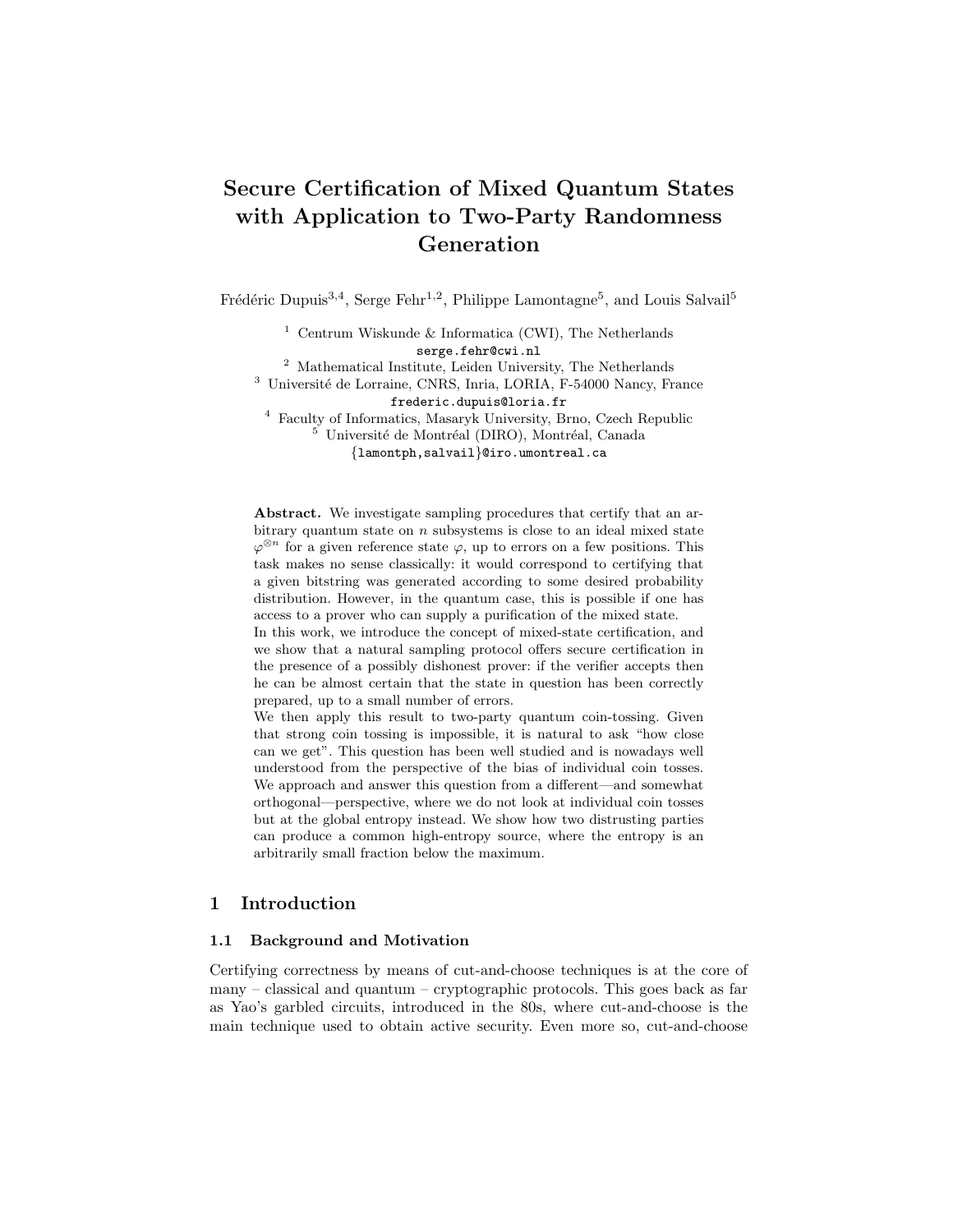is at the very heart of essentially any quantum-cryptographic protocol, where participants are often asked to prepare states that agree with some specification. Certifying that quantum states satisfy this specification is essential to proving the security of these protocols.

Underlying these techniques is one of the most fundamental tasks in statistics: sampling. It allows one to infer facts about a large set of data by only looking at a small subset of it. For example, one can estimate the number of zeros in an n-bit string with very high accuracy by looking only at a small, randomly selected subset of the bits. This is also true in quantum mechanics: given an  $n$ -qubit system, one can infer that it is almost entirely contained in a subspace span $\{|s\rangle : s$  is a bitstring with  $(\delta \pm \epsilon)n$  1's by measuring a small subset of the qubits and observing that a fraction  $\delta$  of the bits are ones [\[6\]](#page-26-0).

One thing that a classical sampling procedure cannot do, however, is to infer the probability distribution from which the bitstring was generated. While a sampling procedure might be able to tell us that a bitstring contains roughly  $n/2$  zeros and  $n/2$  ones, that does not mean that it originally came from n fair coin flips — for all we know, it might be a fixed string that happens to have the right number of zeros and ones. If we were somehow able to do this, it would have interesting consequences for cryptography: for instance, we could get a coinflipping protocol by getting one party to generate the coin flips, send them to the other party, and have the other party perform this hypothetical sampling procedure to certify that most of the bits indeed came from fair coin flips.

While this is clearly impossible in the classical case, it turns out that, perhaps surprisingly, this makes sense in the quantum scenario. This is due to the phenomenon of *purification*: given a mixed quantum state  $\rho_A$  on system A (which corresponds to a probability distribution on quantum states), it is possible to define a bipartite *pure* (i.e. deterministic) state  $|\psi\rangle_{AR}$  which is in the same mixed state as  $\rho_A$  when looking at A only. Hence, one can *certify* that A is in the mixed state  $\rho_A$  by asking someone to produce the purifying system R and measuring that the combined system AR is indeed in state  $|\psi\rangle_{AR}$ . To give a more concrete example, suppose  $\rho_A$  is a uniformly random qubit, i.e.  $\rho_A = \frac{1}{2} |0\rangle\langle 0| + \frac{1}{2} |1\rangle\langle 1|$ . Then, the pure state  $|\Phi\rangle_{AR} = \frac{1}{\sqrt{2}}$  $\frac{1}{2}(|00\rangle + |11\rangle)$  purifies it, and checking that AR is in state  $|\Phi\rangle$  certifies that A was uniformly distributed in the first place. Note also that one does not need to trust the party who gives us the purification, making this suitable for an adversarial setting.

This leads to the following natural sampling protocol. Consider a sampler Sam who holds an arbitrary quantum state  $\rho_{A^n}$  on n subsystems, prepared by a possibly dishonest prover Paul. Sam would like to certify that this state is close to the ideal mixed state  $\varphi^{\otimes n}$ , possibly with errors on a small number of positions, for a given reference state  $\varphi$ . To do this, he selects a small subset of k positions at random, and he asks the distrusted prover Paul to deliver the purifying systems  $R^k$  for these positions. He then measures the POVM  $\{ |\varphi\rangle\langle\varphi|_{AR}, 1 - |\varphi\rangle\langle\varphi|_{AR} \}$ on each of the selected systems in the sample to ensure that all of them are in the state  $|\varphi\rangle_{AB}$  which purifies  $\varphi_A$ . He rejects if any errors are detected.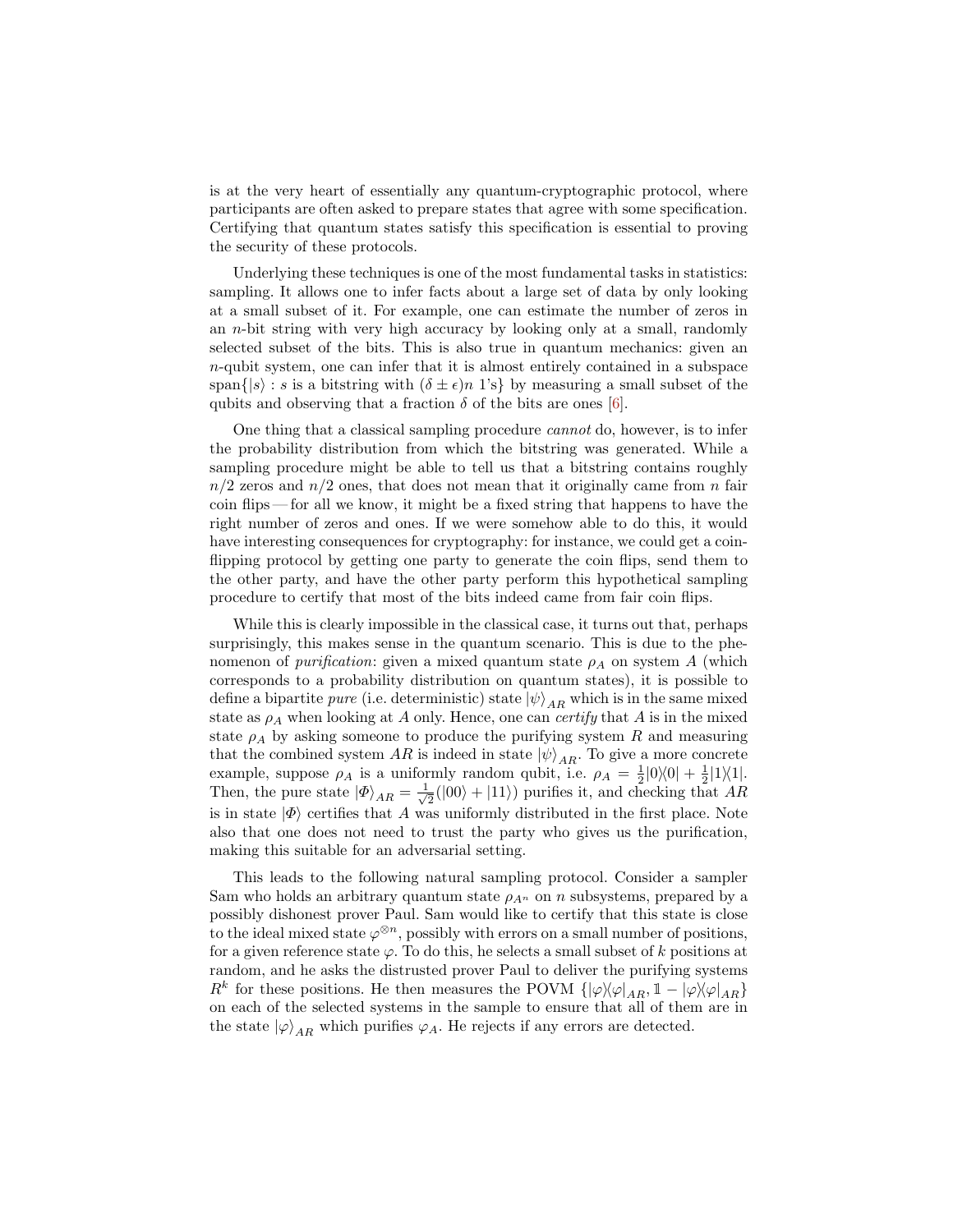We emphasize that for verifying a *mixed* reference state, interaction with a prover is necessary, as there is no local measurement on Sam's side that can distinguish between the correct state  $\varphi^{\otimes n}$  and a state that consists of the eigenvectors of  $\varphi$  in the correct proportions (given by the eigenvalues).

## 1.2 Our Contribution

In this paper, we investigate this type of sampling procedure in detail. Several challenges arise in the analysis of this protocol. First, defining what we mean when we say that the sampling works is not trivial. In the case of regular quantum sampling, we usually want to say that the state has a very small probability of being outside of a low-error subspace that corresponds to the statistics that we have observed. For mixed states, this definition fails completely: every subspace contains pure states, which we would want to exclude since they are very far from the ideal *mixed* state. We might then be tempted to include the purifying systems in the definition of the low-error subspace, but then we have no guarantee that an adversarial prover will respect the structure we want to impose on his part of the state—we don't even know that it consists of  $n$  subsystems. A second difficulty comes from the fact that the prover might not necessarily want to provide the state that gives him the best chance of passing the test, even if he has it. If we again look at the case of certifying uniformly random qubits, even if Sam has the ideal state before the sampling begins, Paul might want to bias the outcome, for example by passing the test if he measures  $|0\rangle$  on all of the non-sampled qubits, and failing on purpose otherwise. Because of these difficulties, our main result does not follow from traditional sampling theorems.

We overcome these challenges and present a general class of mixed state certification protocols which contains the natural protocol described above. We show that any protocol that fits this class, and that satisfies the simple criteria of being invariant under permutations and performing well on i.i.d. states, allows us to control the post-sampling state in a meaningful way. A positive consequence of this modular analysis is that previous results on pure state certification also fit our framework, and thus fall under a special case of our analysis – just as pure states are a special case of mixed states. Because pure state certification has already found many applications in cryptography  $[6,10,11,12,29]$  $[6,10,11,12,29]$  $[6,10,11,12,29]$  $[6,10,11,12,29]$  $[6,10,11,12,29]$ , the fact that we recover it as a special case positions our result as a powerful tool for quantum cryptography.

Another part of the paper is devoted to applying this result to coin tossing or randomness generation. Given that strong coin tossing is known to be impossible, it is natural to ask "how close can we get?". This question has been well studied and is nowadays well understood from the perspective of the bias of individual coin tosses (see Sect. [1.3](#page-3-0) below). We approach and answer this question from a different—and somewhat orthogonal—perspective, where we do not optimize individual coin tosses but the global entropy instead. From this entropic perspective, we show that "the next best" after strong coin tossing is possible. We show that the coin-flipping protocol loosely described above allows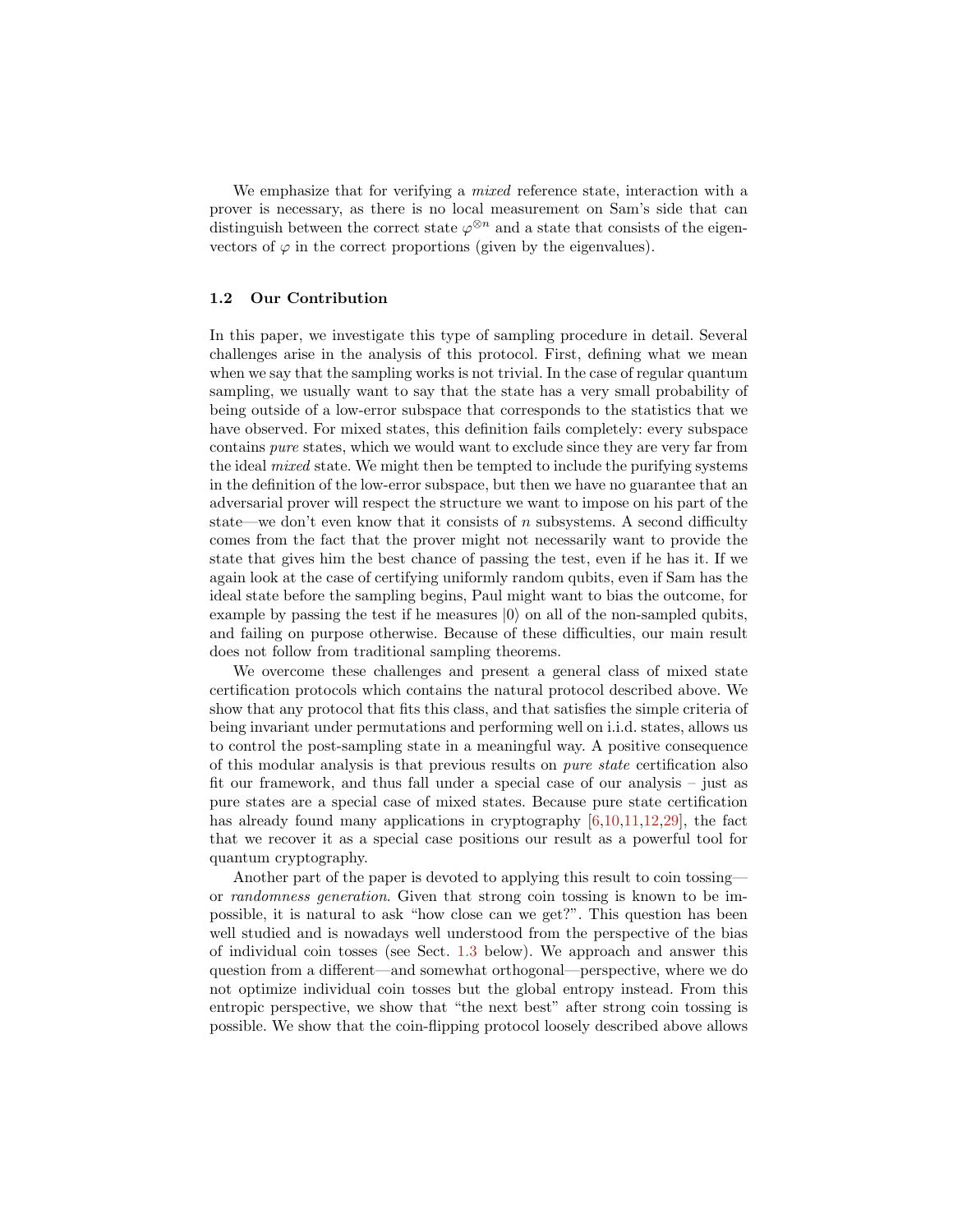two distrusting parties to produce a common high-entropy source, where the entropy is an arbitrarily small fraction below the maximum (except with negligible probability).

Our protocol for the task of two party randomness generation outperforms any classical protocol in the information theoretical setting. The trivial classical protocol—where each party tosses  $n/2$  unbiased coins and the output is the result of the *n* tosses—is optimal for this task  $[15]$ .

The paper is organized as follows. First, in the next subsections, we discuss some previous work in the area and the relevance of our work for cryptography. In Sect. [2,](#page-6-0) we introduce the notation and recall some useful facts. Sect. [3](#page-8-0) presents the main result in more detail. The coin-flipping protocol described above is presented in Sect. [4,](#page-12-0) and the proof of our main result then follows in Sect. [5.](#page-16-0)

#### <span id="page-3-0"></span>1.3 Previous Work

Classical sampling results have been around since the foundations of modern probability theory, dating back to the work of Bernstein, Hoeffding and Chernoff on concentration of measure in the 1920s and 1930s. More recently, several quantum generalizations of these classics have been proven. These generalizations include, for instance, Ahlswede and Winter's operator Chernoff bound [\[1\]](#page-26-1) and the quantum Chernoff bound of [\[4\]](#page-26-2). However, these generalizations are not easily amenable to giving results about sampling, unlike their classical counterparts. Other quantum results can be used to analyze sampling in certain contexts, such as quantum de Finetti theorems for quantum key distribution [\[23,](#page-27-5)[24,](#page-27-6)[9\]](#page-26-3).

But perhaps the most direct analogues of the classical sampling results are those of  $[6]$ . There, the authors give a generic way to transpose classical sampling procedures to the quantum case. Roughly speaking, they show that if a classical sampling protocol says that a string of random variables  $X_1, \dots, X_n$  is contained in some "good" subset  $\mathcal{X}_{good}$  except with negligible probability, then the quantum version of the same sampling procedure (defined in a precise way in [\[6\]](#page-26-0)) would say that the final state  $\rho_{X_1,...,X_n}$  is almost entirely contained in the good subspace span $\{|x_1\rangle \otimes \cdots \otimes |x_n\rangle : x_1, \cdots, x_n \in \mathcal{X}_{good}\}$ , except with negligible probability. This "good" set would normally correspond to strings that are consistent with what was observed in the sample. Our main result can be viewed as extending this to the case of mixed state sampling.

Our main application, coin flipping, also has a long history. The basic task was first defined in 1981 by Manuel Blum [\[5\]](#page-26-4). Since the early 2000's, it has received a lot of attention in the quantum cryptography community, as it is one of the most natural tasks for which quantum protocols can perform something that is impossible classically. There are two versions of coin flipping: strong coin flipping, in which we require the protocol to be equivalent to a black box that produces the coin flip and distributes the result, and weak coin flipping, in which each participant has a known preferred outcome and must be prevented from biasing the outcome in that direction. Several quantum protocols for strong coin flipping have been developed with various biases [\[27,](#page-27-7)[3\]](#page-26-5), but a fundamental lower bound of  $\left(\frac{1}{\sqrt{2}}\right)$  $\frac{1}{2} - \frac{1}{2}$  on the bias of such protocols was proven in [\[17\]](#page-27-8) (see also [\[13\]](#page-27-9)).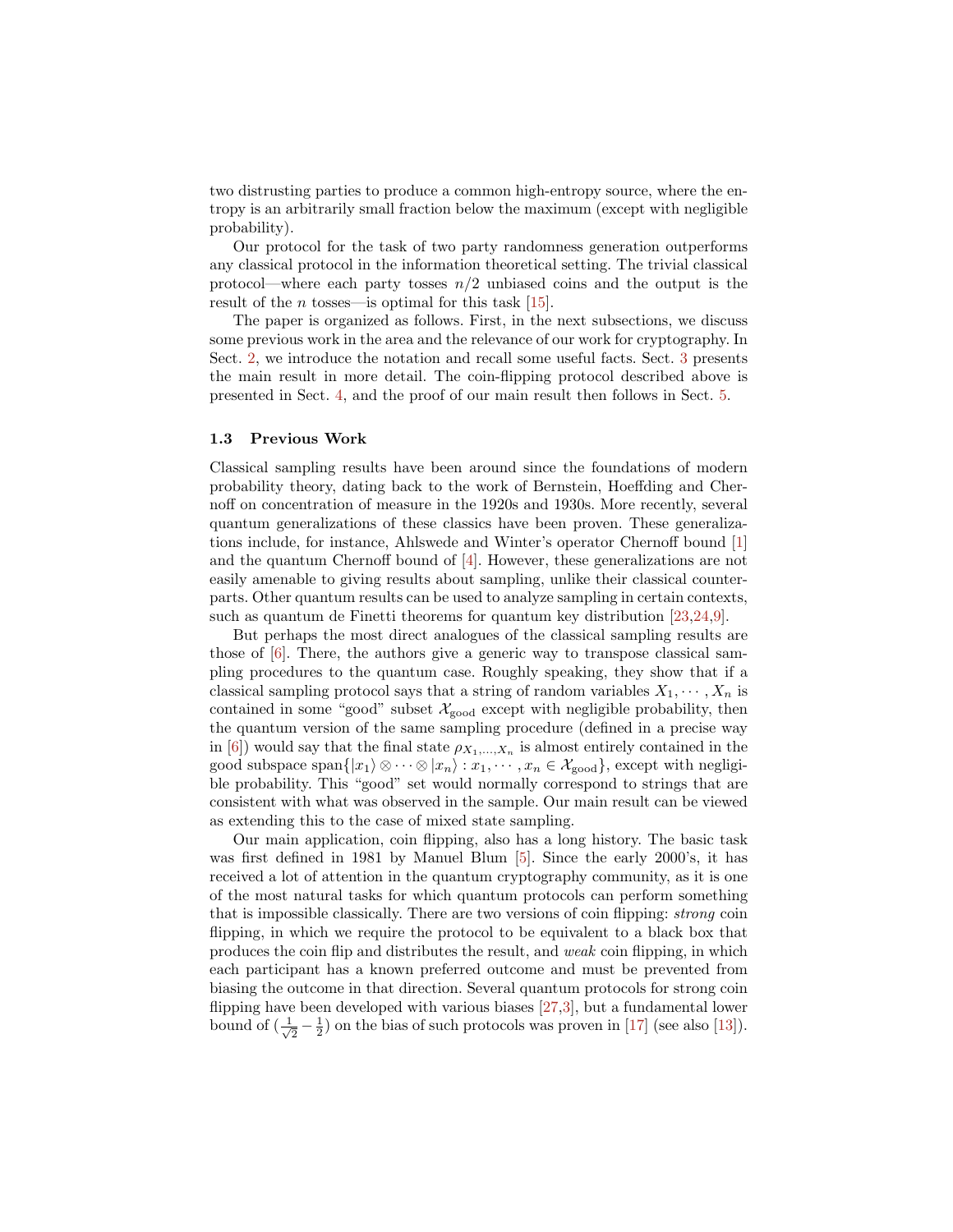Finally, a protocol with a bias matching the lower bound was proven in [\[7\]](#page-26-6). For weak coin flipping, we have had several protocols [\[16,](#page-27-10)[28](#page-27-11)[,18,](#page-27-12)[19\]](#page-27-13), again with various biases, but this time culminating in a protocol with arbitrarily small bias [\[20\]](#page-27-14). Quantum coin flipping has even been implemented in the lab [\[22\]](#page-27-15). Here, we go in a somewhat different direction: we show that even though strong coin flipping with negligible bias is impossible without assumptions, two distrustful parties can produce a common string of min-entropy arbitrarily close to maximum.

A strong quantum coin tossing protocol using ideas similar to that of the protocol described in Sect. [4](#page-12-0) has been previously considered by Høyer and Salvail (unpublished) for achieving in a slightly simpler way the same  $\frac{1}{4}$  bias than the one in [\[2\]](#page-26-7). Alice prepares two EPR pairs and sends one half of each to Bob. Bob picks at random one qubit out of the two and verifies that Alice holds the corresponding purification register of an EPR pair by asking her to measure it in a random BB84 basis before comparing the result with his own. If this test succeeds, Bob gets some evidence that the remaining pair of qubits can be used as a coin toss after measuring it in the canonical basis. Our protocol extends this test to a random sample of a population of  $N$  qubits, increasing the confidence that Bob has about the remaining qubits being "close" to ideal coin tosses when the test is successful.

## 1.4 Applications to Cryptography

Sampling with a Pure Reference State. Previous results on sampling from a quantum population have dealt with pure reference states. In this case, the sampler can choose its sample and perform local measurements on the sampled positions without any help from the prover. This setting allows for standard classical tools such as Hoeffding's inequality to be used to derive the probability that the sampled positions' proximity to the reference state is not a good indicator for the unsampled positions' proximity to the same reference state.

Since pure states are a special case of mixed states, a natural property that we would want for our mixed state sampling result is to recover a statement similar to the one for pure state sampling in the framework of  $[6]$ . This is indeed the case when we restrict our attention to the task of certification, i.e. when we do not tolerate any error in the sample. Although our results do not use the same tools, and are expressed in terms of a post-selected operator instead of in terms of proximity to an ideal state (see Sect. [3\)](#page-8-0), we recover a statement equivalent to that of [\[6\]](#page-26-0), albeit with slightly worse parameters, when we apply our results to pure reference states. Since most applications [\[6,](#page-26-0)[11,](#page-27-1)[12](#page-27-2)[,29\]](#page-27-3) of pure state sampling has been in the setting of certification, our results can also be used to prove those applications.

Sampling with a Distributed Pure Reference State. Our mixed state sampling result is also applicable to an instance of pure state certification that falls outside the framework of [\[6\]](#page-26-0) and which was presented and analyzed in an ad hoc way in [\[10\]](#page-27-0). Their sampling algorithm was used as part of a protocol for leakage resilient computation.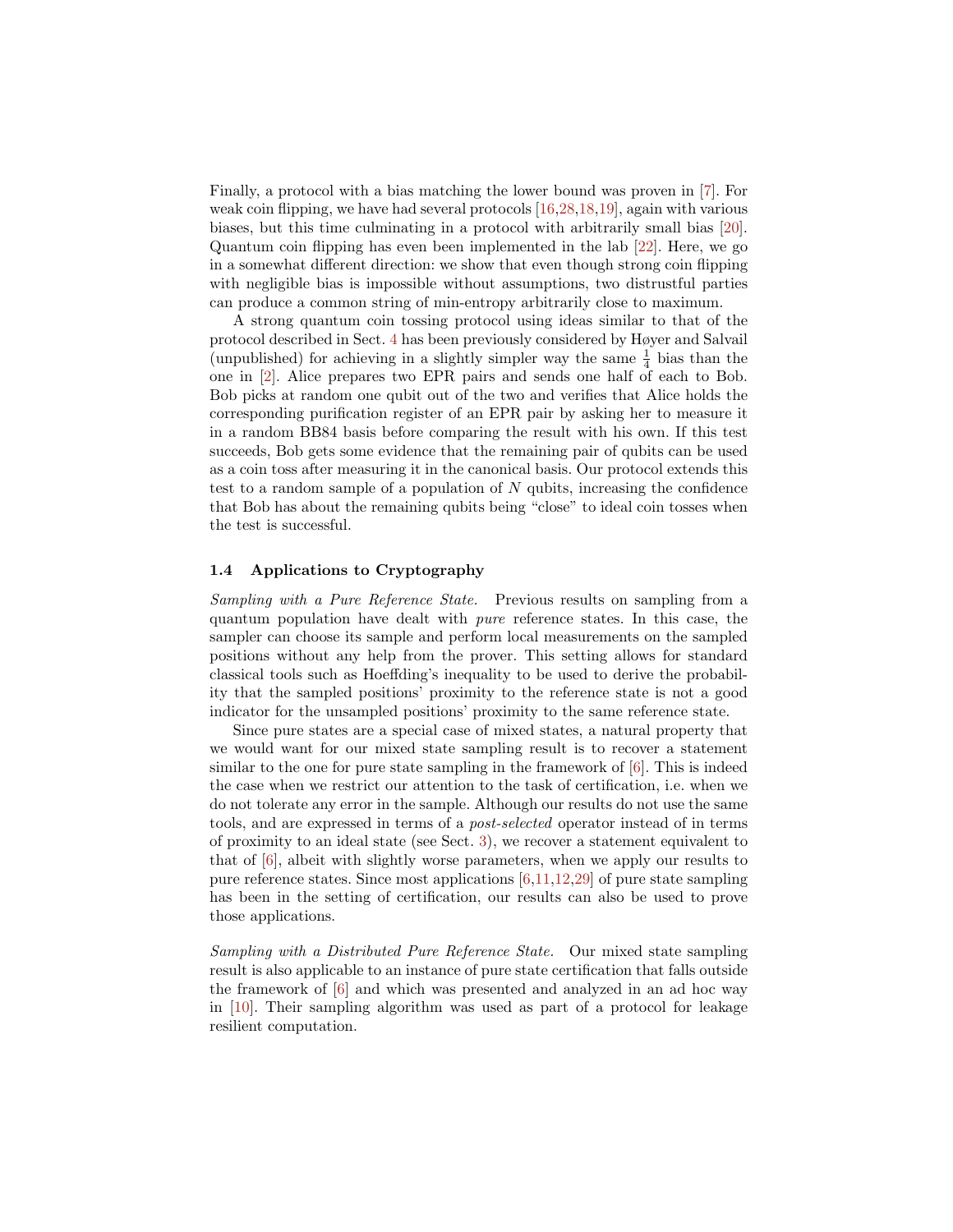The sampling task considered in [\[10\]](#page-27-0) is as follows: spacially separated Alice and Bob want to certify that their joint registers – which was prepared by an untrusted third party – is of the form  $|\varphi\rangle_{AB}^{\otimes n}$  for some entangled state  $|\varphi\rangle$  where Alice holds the  $A$  part of each of the  $n$  states and Bob the  $B$  part. The fact that the state is distributed between Alice and Bob means that the techniques of [\[6\]](#page-26-0) do not apply: the two samplers cannot perform a projective measurement to check that their shared registers are in the reference state  $|\varphi\rangle_{AB}$ .

Our results of Sect. [5](#page-16-0) only requires that the sampling protocol's verification procedures is invariant under the permutation of the quantum population, and that it aborts when performed on an obviously bad state. Since the pure state certification protocol of [\[10\]](#page-27-0) satisfies these properties, our techniques readily apply and can be used to analyze their protocol.

Application to Two-Party Computation. In [\[26\]](#page-27-16), the power of quantum communication for secure unconditional two-party computation is investigated. Among other results, it was shown that correct quantum implementations of two-party classical cryptographic primitives must leak at least some minimal amount of information to one of the parties. For example, randomized variants<sup>[6](#page-5-0)</sup> of one-outof-two OT and secure AND sharing must leak at least  $\frac{1}{2}$  bit on average. Protocols exist in the quantum honest-but-curious model that minimize the amount of leakage for a given primitive. The simplest such protocol consists of an adversary preparing and distributing an embedding of the primitive. An embedding of a cryptographic primitive is a pure state that yields the correct outcomes when measured in the computational basis, i.e. from each party's point of view, the state shared before the final measurement is a purification of the probability distribution for this party's output.

A protocol that achieves minimal leakage against active adversaries under the sole assumption that the parties have access to strong coin-tosses is easily obtained from mixed-state certification. One of the parties would generate many copies of the embedding of the primitive that minimizes leakage and the other party certifies correctness using our sampling procedure. They then choose one of the remaining embeddings, the target embedding, and measure it; the outcome acts as the output of the protocol. If the sampling succeeds, the unsampled positions are close to ideal embeddings from the sampler's perspective and randomly picking the target embedding would then have close to minimal leakage with good probability. However, without additional resources, an adversary (the sampler say) could measure its part of a few embeddings before choosing the target embedding as one that produces the output the adversary wants to see. Coin-tosses are therefore required to pick the target embedding without bias.

<span id="page-5-0"></span><sup>6</sup> Variants where the primitives considered are applied to random inputs.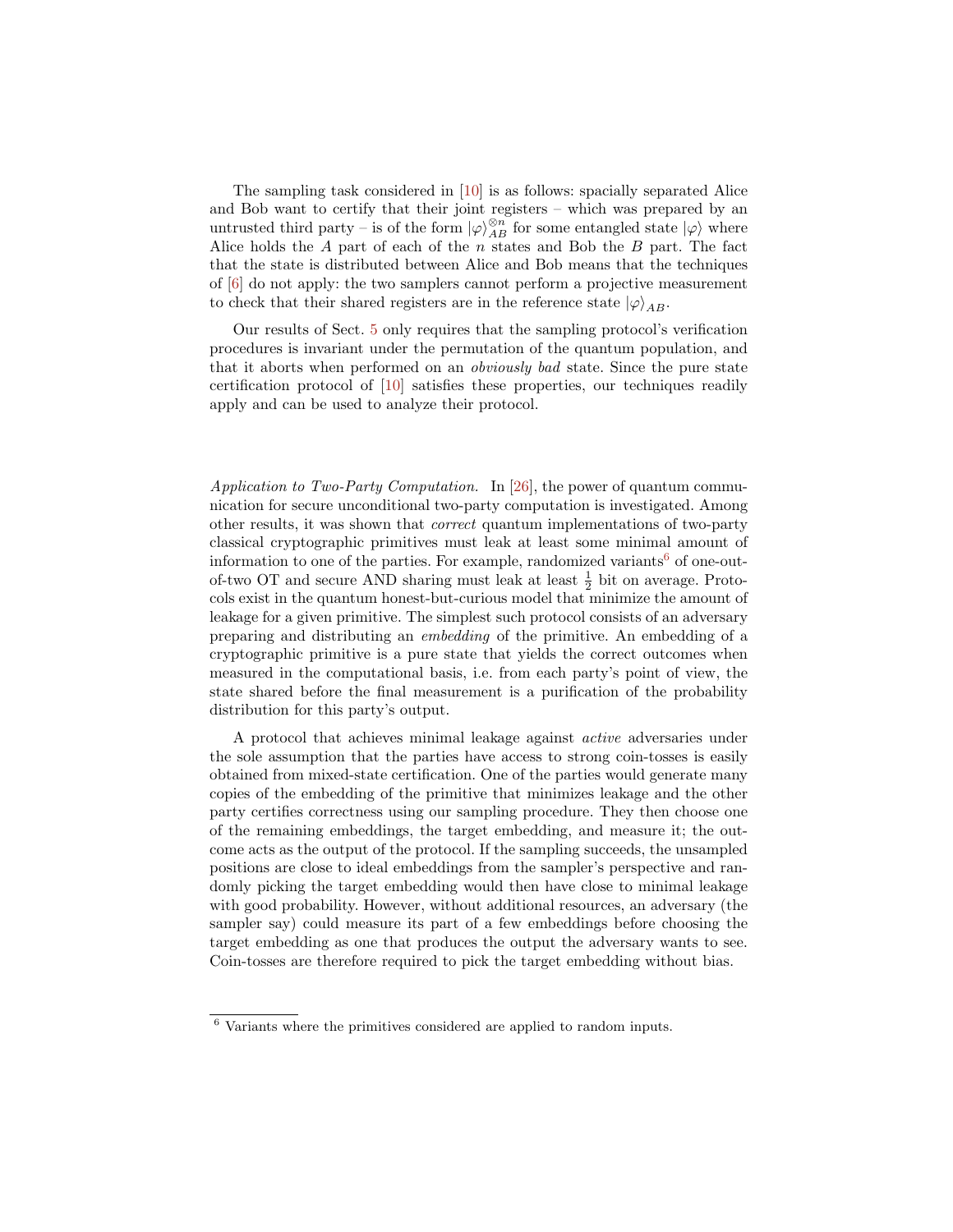# <span id="page-6-0"></span>2 Preliminaries

#### 2.1 Notation

Let  $\mathcal{H}_A, \mathcal{H}_B$  be two Hilbert spaces, we write  $L(\mathcal{H}_A, \mathcal{H}_B)$  for the set of linear operators from  $\mathcal{H}_A$  to  $\mathcal{H}_B$  and we write  $L(\mathcal{H}_A)$  for  $L(\mathcal{H}_A, \mathcal{H}_A)$ . Let  $\mathcal{D}_{<}(\mathcal{H})$  be the set of positive semi-definite operators with trace less than or equal to 1, and let  $\mathcal{D}(\mathcal{H})$  be the set of density operators on  $\mathcal{H}$ . The set of isometries from  $\mathcal{H}_A$  to  $\mathcal{H}_B$  is denoted  $U(\mathcal{H}_A, \mathcal{H}_B)$ . We use the notation  $U_{A\rightarrow B}$  to illustrate that  $U_{A\rightarrow B} \in U(\mathcal{H}_A, \mathcal{H}_B)$ . When there is no ambiguity from doing so, we write  $U_A$ instead of  $U_{A\rightarrow B}$ . For an arbitrary isometry U, we sometimes write  $[U](\rho)$  as shorthand for  $U \rho U^{\dagger}$ . For a pure state  $|\psi\rangle$ , we write  $\psi$  as shorthand for  $|\psi\rangle\langle\psi|$ shorthand for  $U \rho U'$ . For a pure state  $|\psi\rangle$ , we write  $\psi$  as shorthand for  $|\psi\rangle\langle\psi|$  when this creates no ambiguity. For a linear operator  $A$ ,  $||A||_1 := \text{tr}(\sqrt{A^{\dagger}A})$ denotes the *trace norm*. We denote  $\mathbb{1}_A$  as the identity operator on  $\mathcal{H}_A$  and  $\mathrm{id}_A$ as the CPTP map that acts trivially on register A.

We let  $[n] := \{1, \ldots, n\}$  denote the set of the first n positive integers for  $n \in \mathbb{N}$ . For a fixed finite set Y and any subset  $X \subseteq Y$ ,  $\overline{X}$  denotes the complement of X in Y, i.e.  $\bar{X} = Y \backslash X$ . Let  $h(p) := -p \log_2(p) - (1-p) \log_2(1-p)$  be the binary entropy function; we make use of the fact that  $\binom{n}{\beta n} \leq 2^{h(\beta)n}$  for  $0 < \beta < 1$ .

Let  $A$  be a quantum register, we use the notation  $A<sup>n</sup>$  to denote n identical copies of A and label them  $A_1, \ldots, A_n$  when the need arises to distinguish individual registers. For  $t \subseteq [n]$ , we write  $A_t$  as the composite register containing registers  $A_i$  for each  $i \in t$ .

## <span id="page-6-1"></span>2.2 Permutation Invariance and the Symmetric Subspace

Let  $S_n$  denote the symmetric group on n elements and let  $A_1, \ldots, A_n$  be n quantum registers with identical state space  $\mathcal{H}$ . For  $\pi \in \mathcal{S}_n$ , we use the same symbol to denote the unitary operation that acts on  $\mathcal{H}^{\otimes n}$  by

$$
\pi(|\phi_1\rangle_{A_1} \otimes \cdots \otimes |\phi_n\rangle_{A_n}) = |\phi_{\pi^{-1}(1)}\rangle_{A_1} \otimes \cdots \otimes |\phi_{\pi^{-1}(n)}\rangle_{A_n} . \tag{1}
$$

**Definition 1.** The symmetric subspace of  $\mathcal{H}^{\otimes n}$ , denoted Sym<sup>n</sup>(H), is the space spanned by all vectors  $|\phi\rangle \in \mathcal{H}^{\otimes n}$  with  $\pi|\phi\rangle = |\phi\rangle$  for any  $\pi \in \mathcal{S}_n$ . A pure state  $|\phi\rangle \in \text{Sym}^n(\mathcal{H})$  is referred to as a symmetric state.

A density operator  $\rho \in \mathcal{D}(\mathcal{H}^{\otimes n})$  is called permutation invariant if  $\pi \rho \pi^{\dagger} = \rho$ for all  $\pi \in \mathcal{S}_n$ .

Remark 1 ( $[23,8]$  $[23,8]$ ). Although not all permutation invariant operators have support in the symmetric subspace, the next lemma asserts that they have a purification that does: for any permutation invariant density operator  $\rho_{A^n}$  on  $\mathcal{H}_A^{\otimes n}$ there exists a pure state  $|\rho_{A^n B^n}\rangle \in \text{Sym}^n(\mathcal{H}_A \otimes \mathcal{H}_B)$  where  $\mathcal{H}_A \simeq \mathcal{H}_B$ , such that  $\text{tr}_{B^n}(\rho_{A^nB^n}) = \rho_{A^n}.$ 

<span id="page-6-2"></span>*Remark 2 ([\[25](#page-27-17)[,23\]](#page-27-5)).* Let H be a d-dimensional Hilbert space. The projector onto the symmetric subspace  $\text{Sym}^n(\mathcal{H})$  can be expressed as

$$
c_{n,d}\int\left|\theta\right\rangle\!\!\left\langle \theta\right|^{\otimes n}d\vert\theta\rangle
$$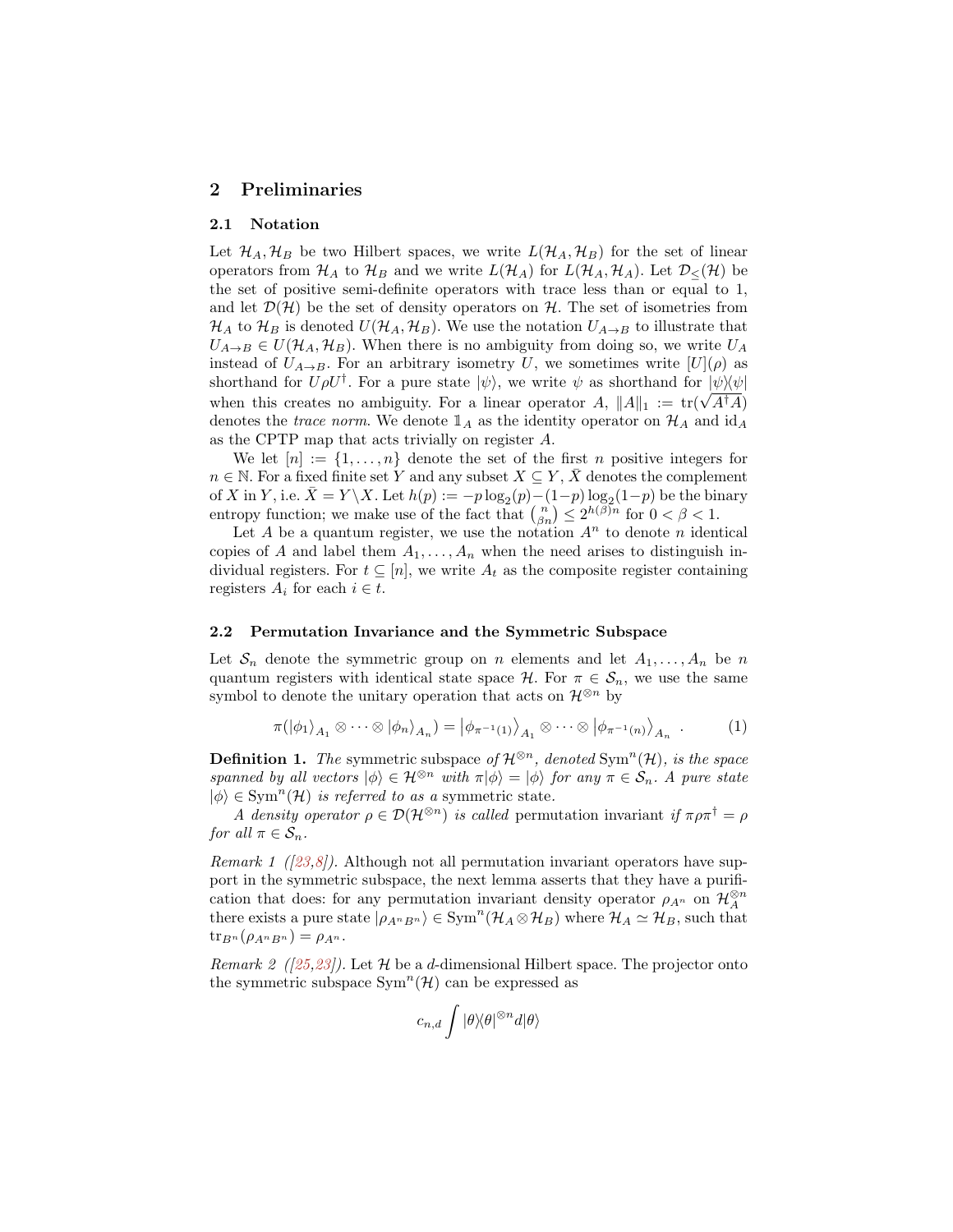where  $d|\theta\rangle$  is the measure on the set of pure states of H induced by the Haar measure on the set of unitaries acting on H and where  $c_{n,d} := \binom{n+d-1}{n} \leq (n +$ 1)<sup>d-1</sup> is the dimension of Sym<sup>n</sup>(H).

#### 2.3 Mathematical Tools and Definitions

We say that an operator  $\rho_B$  is post-selected from register A of  $\rho_{AB}$  if there exists a POVM element  $0 \le E_A \le \mathbb{1}_A$  such that  $\tilde{\rho}_B = \text{tr}_A((E_A \otimes \mathbb{1}_B)\rho_{AB})$ . The following remark on relation between the reduced operator of a joint system before and after a post-selected measurement takes place will be useful.

Remark 3. Let  $\rho_{AB}$  be an arbitrary positive semi-definite operator on registers AB. Let  $0 \leq E_A \leq \mathbb{1}_A$  be a positive semidefinite operator acting on register A. Then it holds that

<span id="page-7-2"></span><span id="page-7-1"></span>
$$
\operatorname{tr}_A ((E_A \otimes 1_B)\rho_{AB}) \leq \operatorname{tr}_A (\rho_{AB}) .
$$

The following observation shows that there is a strong relation between postselected operators and upper-bounded operators.

**Proposition 1.** Let  $c \geq 0$  and let  $\rho_Q$ ,  $\sigma_Q$  be two positive semi-definite operators. Then  $\rho_Q \leq c \cdot \sigma_Q$  if and only if for any purification  $|\sigma_{R_1Q}\rangle$  of  $\sigma_Q$  and  $|\rho_{R_2Q}\rangle$  of  $\rho_Q$ , there exists a linear operator  $A_{R_1 \to R_2}$  such that  $A_{R_1}^{\dagger} A_{R_1} \leq \mathbb{1}_{R_1}$  and

<span id="page-7-0"></span>
$$
|\rho_{R_2Q}\rangle = \sqrt{c} \cdot (A_{R_1 \to R_2} \otimes \mathbb{1}_Q)|\sigma_{R_1Q}\rangle . \tag{2}
$$

*Proof.* Let's start with the easier direction of the proof. Let  $|\sigma_{R_1Q}\rangle$  be a purification of  $\sigma_Q$ , let  $|\rho_{R_2Q}\rangle$  be a purification of  $\rho_Q$  and let  $A_{R_1\to R_2}$  be as in [\(2\)](#page-7-0). Then by Remark [3,](#page-7-1)  $\rho_Q$  is equal to

$$
\operatorname{tr}_{R_2}(\rho_{R_2Q})=c\cdot\operatorname{tr}_{R_1}\left((A_{R_1\to R_2}^{\dagger}A_{R_1\to R_2}\otimes\mathbb{1}_Q)\sigma_{R_1Q}\right)\leq c\cdot\operatorname{tr}_{R_1}(\sigma_{R_1Q})=c\cdot\sigma_Q.
$$

For the other direction, write  $\sigma_Q$  as  $\sigma_Q = \frac{1}{c}(\rho_Q + \tilde{\sigma}_Q)$  where  $\tilde{\sigma}_Q := c \cdot \sigma_Q \rho_Q \geq 0$ . Let  $|\rho_{R_2Q}\rangle$  be an arbitrary purification of  $\rho_Q$  and let  $|\tilde{\sigma}_{R_2Q}\rangle$  be a purification of  $\tilde{\sigma}_Q$  that lives in the same space. Then consider the following purification of  $\sigma_Q$ :  $|\sigma_{R'R_2Q}\rangle := \sqrt{\frac{1}{c}}(|0\rangle_{R'}|\rho_{R_2Q}\rangle + |1\rangle_{R'}|\tilde{\sigma}_{R_2Q}\rangle)$ . Let  $|\sigma_{R_1Q}\rangle$  be an arbitrary purification of  $\sigma_Q$  and let  $A_{R_1 \to R_2} := (\langle 0 |_{R'} \otimes 1 \!\!{\rm I}_{R_2}) V_{R_1 \to R'R_2}$  where  $V_{R_1 \to R'R_2}$  is an isometry that maps  $|\sigma_{R_1Q}\rangle$  to  $|\sigma_{R'R_2Q}\rangle$ . Then

$$
(A_{R_1\to R_2}\otimes 1_Q)|\sigma_{R_1Q}\rangle=(\langle 0|_{R'}\otimes 1_R)|\sigma_{R'R_2Q}\rangle=\sqrt{\frac{1}{c}}| \rho_{R_2Q}\rangle.
$$

<span id="page-7-3"></span> $\Box$ 

The following proposition is a simple corollary of the *pinching inequality*  $[14,$ Lemma 9]. A direct consequence of this is that a superposition of a few states can be approximated by a mixture of the same few states.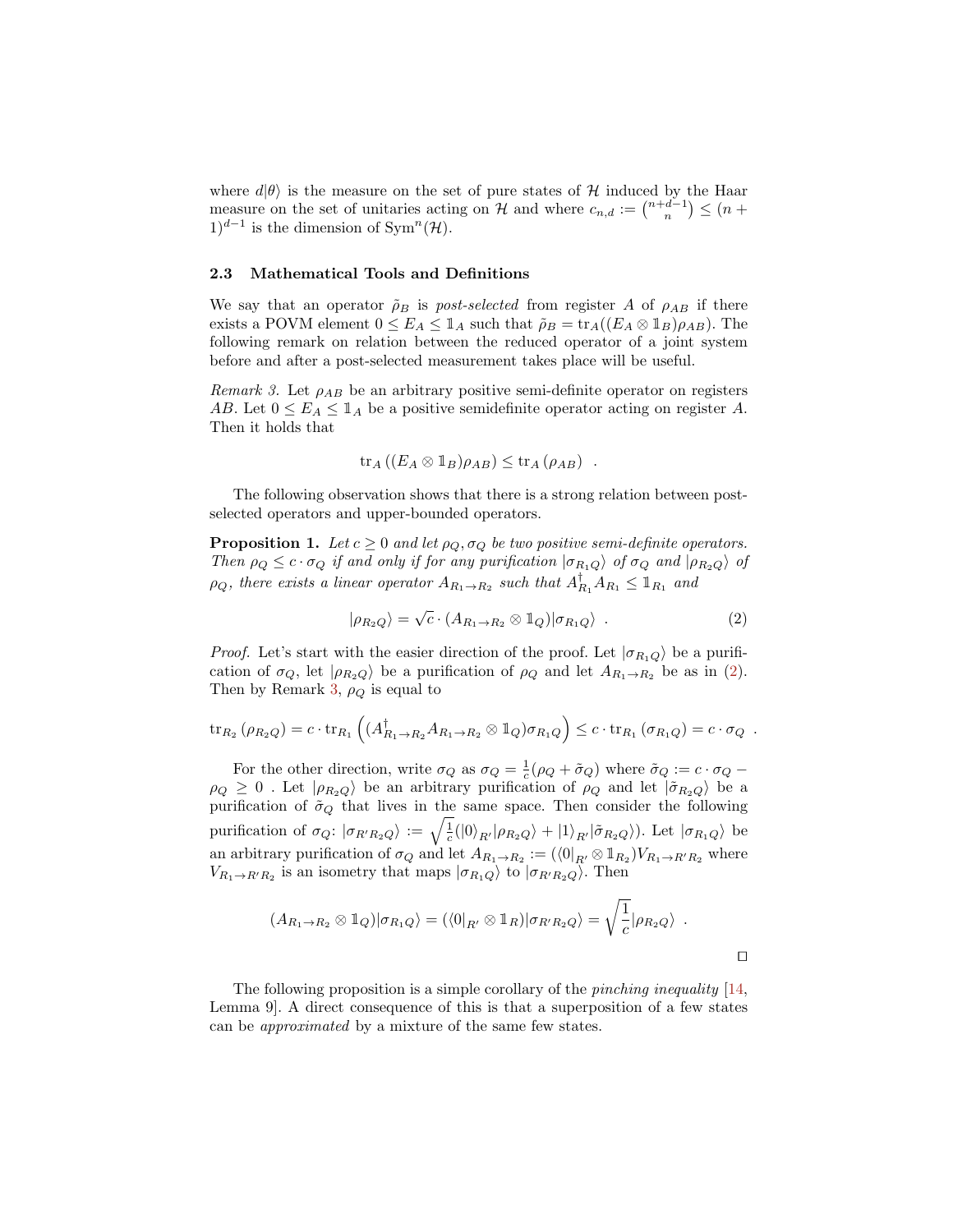**Proposition 2.** Let  $\{|\psi_i\rangle\}_{i\in\mathcal{J}}$  be a family of vectors living on a Hilbert space  $H$  indexed by some finite set  $J$ . Define operators

$$
\rho = \sum_{i,j \in \mathcal{J}} |\psi_i\rangle\langle\psi_j| \text{ and } \rho^{\text{mix}} = \sum_{i \in \mathcal{J}} |\psi_i\rangle\langle\psi_i|.
$$

Then,  $\rho \leq |\mathcal{J}| \cdot \rho^{\text{mix}}$ .

Definition 2 (Quantum "Hamming Ball"). Let  $|\Psi\rangle \in \mathcal{H}^{\otimes n}$  for  $n \in \mathbb{N}$  and let  $r \in [n]$ . We define the quantum Hamming ball of radius r around  $|\Psi\rangle$ , denoted  $\Delta_r(|\Psi\rangle)$ , as the space spanned by all vectors of the form  $U|\Psi\rangle$  where U is a unitary that acts as the identity on at least  $n - r$  subsystems.

For the special case where  $|\Psi\rangle = |\nu\rangle^{\otimes n}$ ,

$$
\Delta_r(|\nu\rangle^{\otimes n}) = \mathrm{span}\{\pi(|\nu\rangle^{\otimes n-r} \otimes |u\rangle) : |u\rangle \in \mathcal{B}, \pi \in \mathcal{S}_n\}
$$

where  $\mathcal B$  is an orthonormal basis of  $\mathcal H^{\otimes r}$ .

The projector onto the quantum Hamming ball of radius  $r$  around an i.i.d. state  $|\nu\rangle^{\otimes n} \in \mathcal{H}_{A_1} \otimes \cdots \otimes \mathcal{H}_{A_n}$  can be written as

$$
\mathbb{P}_{A^n}^{r, |\nu\rangle} = \sum_{E \subseteq [n] \; : \; |E| \le r} \left( \bigotimes_{i \in E} (\mathbb{1} - |\nu\rangle\langle\nu|)_{A_i} \bigotimes_{i \notin E} |\nu\rangle\langle\nu|_{A_i} \right) .
$$

The following Lemma says that n i.i.d. copies of a state close to  $|\nu\rangle$  is almost entirely contained in a Hamming ball around  $|\nu\rangle^{\otimes n}$ .

**Lemma 1.** Let  $|\nu\rangle, |\theta\rangle \in \mathcal{H}$  be such that  $|\langle \theta | \nu \rangle|^2 \geq 1 - \epsilon$ . Then, for any  $\alpha > 0$ ,

<span id="page-8-1"></span>
$$
\text{tr}\left(\mathbb{P}^{r, |\nu\rangle} \cdot |\theta\rangle\langle\theta|^{\otimes n}\right) \ge 1 - \exp(-2\alpha^2 n)
$$

where  $\mathbb{P}^{r, |\nu\rangle}$  is the projector onto  $\Delta_r(|\nu\rangle^{\otimes n})$  for  $r = (\epsilon + \alpha)n$ .

Proof. Observe that

$$
\operatorname{tr}\left(\mathbb{P}^{r,|\nu\rangle}|\theta\rangle\langle\theta|^{\otimes n}\right) = \Pr[\operatorname{wt}(X_{\theta}) \le r] = \Pr[\operatorname{wt}(X_{\theta}) - \epsilon n \le \alpha n]
$$

where  $X_{\theta}$  is a random variable obtained by measuring n copies of  $|\theta\rangle$  with observables  $M_0 = |\nu\rangle\langle \nu|$  and  $M_1 = 1 - |\nu\rangle\langle \nu|$  and where  $wt(\cdot)$  is the Hamming weight function, i.e. the number of ones. Since  $X_{\theta}$  consists of n i.i.d. Bernoulli trials with parameter  $1 - F(\nu, \theta)^2 \leq \epsilon$ , Hoeffding's inequality allows us to lowerbound the above quantity:  $tr(\mathbb{P}^{r, |\nu\rangle} | \theta \rangle \langle \theta |^{\otimes n}) \geq 1 - exp(-2\alpha^2 n).$ 

# <span id="page-8-0"></span>3 Certification of Mixed States

The task we analyze can be understood as an interactive game between two participants: a prover Paul, and a sampler Sam. Paul is supposed to prepare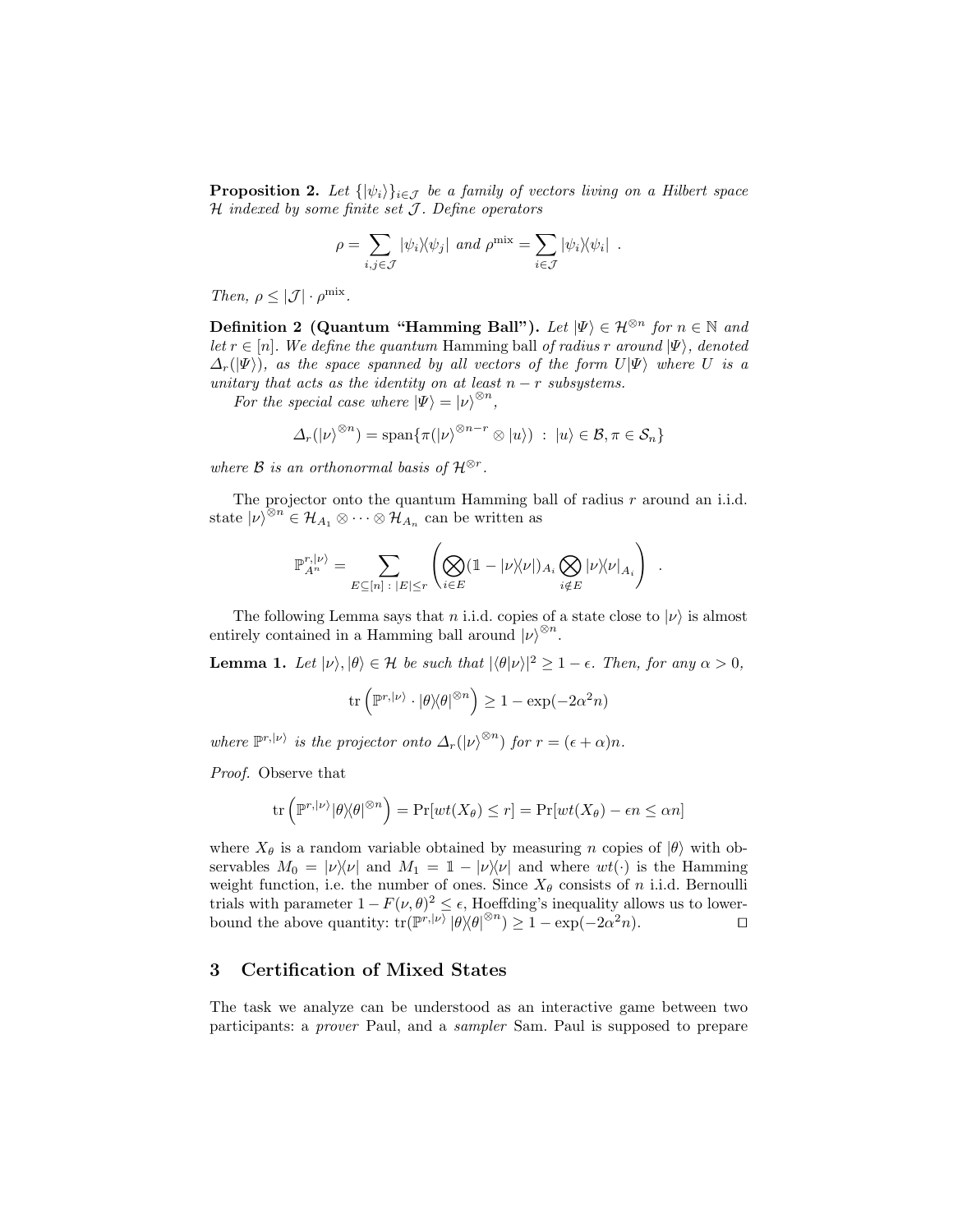multiple copies of some *reference state*  $\varphi$  before sending them to Sam, and the purpose of the game is for Sam to detect when the state produced by Paul is (close to) what it is supposed to be, no matter how maliciously Paul behaves. Here, the reference state  $\varphi$  may be an arbitrary but known *mixed* state. A canonical example of such a quantum sampling protocol is depicted in Fig. [1.](#page-9-0) It consists of Sam asking Paul to deliver the purification registers of k randomly chosen positions. Sam then measures these purifications in order to learn if they were in the right state.<sup>[7](#page-9-1)</sup>

#### Purification-Based Sampling

- 1. Paul prepares N copies of the purification  $|\varphi_{PS}\rangle$  of  $\varphi_{S}$ , he sends N registers in state  $\varphi_S$  labeled  $S_1$  to  $S_N$  to Sam and keeps the corresponding purification registers  $P_1$  to  $P_N$ .
- <span id="page-9-2"></span>2. Sam picks a subset  $t \subset [N]$  of size k uniformly at random.
- 3. Sam sends t to Paul and asks him to send him the purification registers  $P_i$  for  $i \in t$ .
- 4. Sam measures each register  $P_iS_i$  for  $i \in t$  using projective measurement  $\{ |\varphi\rangle \langle \varphi|_{PS}, \mathbb{1}_{PS} - |\varphi\rangle \langle \varphi|_{PS} \}.$  Sam accepts if he observed  $|\varphi\rangle \langle \varphi|^{\otimes k}$ , otherwise, he rejects.

<span id="page-9-0"></span>Fig. 1. The purification-based mixed state quantum sampling protocol with reference state  $\varphi_S$ . Paul and Sam need to have previously agreed on a purification  $|\varphi_{PS}\rangle$  of  $\varphi_S$ .

In the extreme case of a reference state that is empty on Paul's side, and thus pure on Sam's side (and so there is no purification for Paul to provide in step [2\)](#page-9-2), the sampling protocol of Fig. [1](#page-9-0) pretty much coincides with the pure-state sampling procedure considered and analyzed in [\[6\]](#page-26-0). For a true mixed reference state, however, it is significantly harder to prove that the sampling protocol "does its job" because of the additional freedom that Paul has in preparing the purification registers that may depend on the choice of  $t$ . This very much renders the techniques from  $\lvert 6 \rvert$  useless. Indeed, the idea of the analysis in  $\lvert 6 \rvert$ was to assume, for the sake of the argument, that the positions outside of t are measured as well, and then to delay the choice of  $t$  to after the measurement so as to reduce to a classical sampling procedure. Because of Paul's freedom in choosing the purifications dependent on  $t$ , it makes no sense to speak about the outcome of the reference measurement  $\{|\varphi\rangle\langle\varphi|, 1 - |\varphi\rangle\langle\varphi|\}$  before t is chosen, or about the measurement being applied to a position outside of t. As such, we need an entirely different approach.

<span id="page-9-1"></span><sup>7</sup> Note that there is no loss in generality in announcing the positions that Sam wants to check in one go as is done in Fig. [1,](#page-9-0) compared to announcing them one-by-one; doing it the latter way only makes it harder for Paul.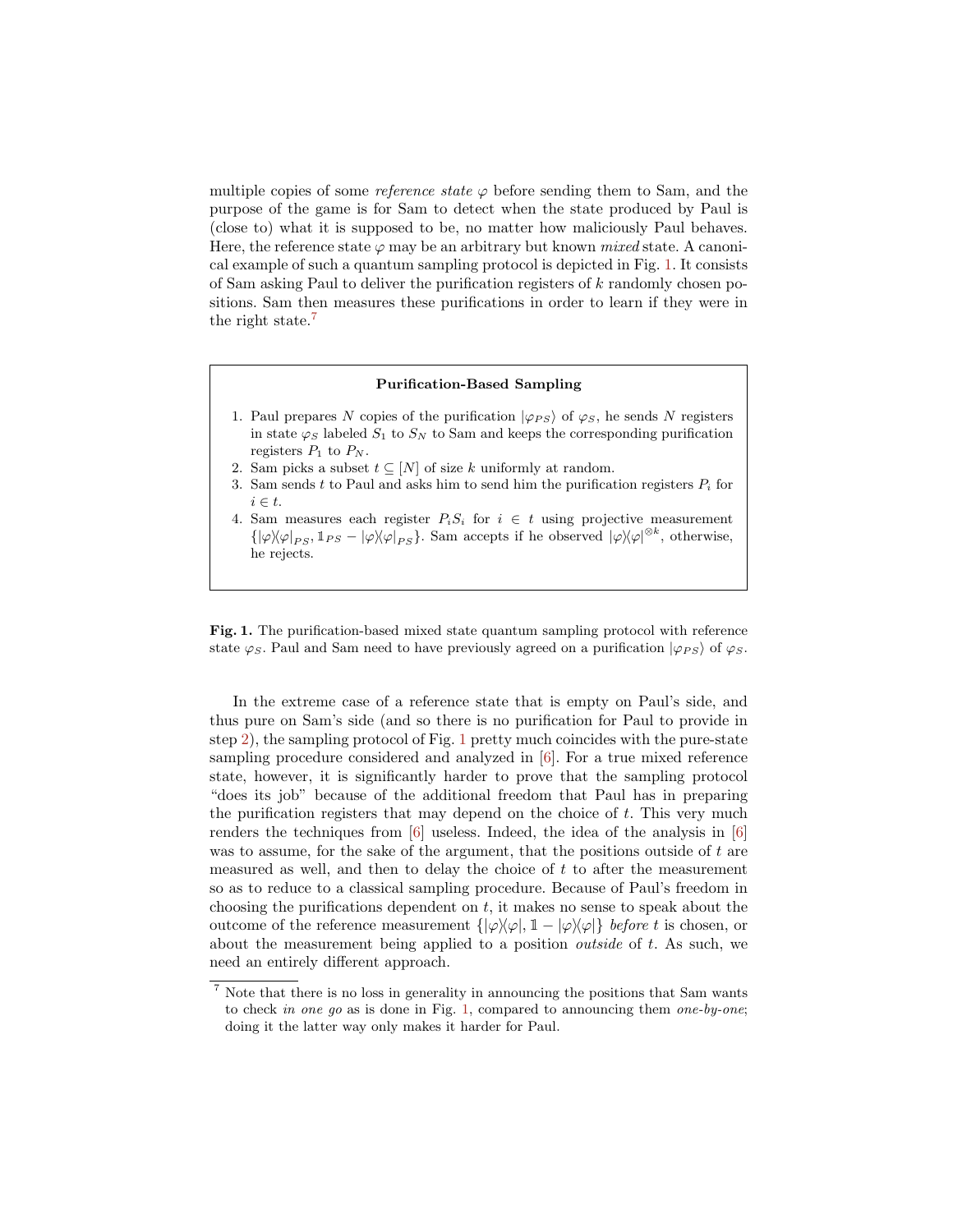Before worrying about analyzing the mixed-state sampling protocol of Fig. [1,](#page-9-0) we first need to specify what it should actually mean for it to "do its job"; this is not entirely obvious. Intuitively, we want that after the sampling, if Sam accepts then his part of the state should be "somehow close" to what it is supposed to be, namely  $\varphi^{\otimes n}$  where we set  $n = N - k$ . However, Paul can obviously cheat in a small number of positions, i.e., start off with a state that consists of i.i.d. copies of  $|\varphi\rangle$  except for a small number of positions where the state may deviate arbitrarily, and he still has a fair chance of not being caught. Of course, the same holds for a mixture of such states, and therefore, by purification, also for a superposition of such states. This motivates the definition below of an "ideal state", which captures the best we can hope for. The formal statement of what the sampling protocol of Fig. [1](#page-9-0) achieves is then in terms of controlling Sam's part of the state after the protocol by means of Sam's part of such an ideal state. This is somewhat similar in spirit as the approach in [\[6\]](#page-26-0) for pure-state sampling, though there are some technical differences.

<span id="page-10-1"></span>**Definition 3 (Ideal States).** For  $\epsilon > 0$ , a state  $\psi_{S^n} \in \mathcal{D}_{\leq}(\mathcal{H}_S^{\otimes n})$  is said to be  $\epsilon$ -ideal if there exists a purification  $|\psi_{RP^nS^n}\rangle$  of  $\psi_{S^n}$  such that

 $|\psi\rangle_{RP^nS^n} \in \mathcal{H}_R \otimes \Delta_{\epsilon n}(|\varphi\rangle_{P^nS^n}^{\otimes n})$ .

We loosely say that  $\psi_{S^n}$  is ideal when it is  $\epsilon$ -ideal for small  $\epsilon$ .

This basically means that an ideal state is one where Paul could transform his system into one where he holds n systems  $P<sup>n</sup>$  and an additional purifying R system, and where the  $P^nS^n$  part of the state lives in a low-error subspace.

Our analysis of the sampling protocol described in Fig. [1](#page-9-0) (and some variants of it) preserves many aspects of the operational interpretation provided in [\[6\]](#page-26-0) when sampling with respect to a pure reference state. We establish that Sam's subnormalized final state of register  $S<sup>n</sup>$  upon acceptance can be controlled by an ideal state. The subnormalized state is simply the state Sam is left with when he accepts scaled down by the probability of acceptance (i.e. its trace corresponds to the probability for Sam to accept). Let  $d := \dim(\mathcal{H}_S)$  be the size of the register holding  $\varphi_S$  and let  $\epsilon > 0$  be a parameter. Informally, our main theorem (Theorem [2](#page-23-0) and Corollary [2\)](#page-23-1) establishes that Sam's subnormalized final state upon acceptance  $\rho_{S_n}^{\text{acc}} \in \mathcal{D}_{\leq}(\mathcal{H}_S^{\otimes n})$  is such that

<span id="page-10-0"></span>
$$
\rho_{S^n}^{\text{acc}} \le (N+1)^{d^2-1} \psi_{S^n} + \sigma_{S^n} \quad , \tag{3}
$$

where  $\psi_{S^n}$  is ideal and  $\|\sigma_{S^n}\|_1$  is negligible in N.

Any state  $\rho_{S^n}^{\text{acc}}$  that satisfies [\(3\)](#page-10-0) can be considered to be an ideal state in many applications. Let  $Q$  be a completely positive trace non-increasing superoperator modelling a task that we would like to apply upon  $\rho_{S^n}^{\text{acc}}$ . Suppose that  $Q$  behaves nicely when it is executed from an ideal state  $\psi_{S^n}$ . That is, the bad event represented by a POVM element  $E_{bad}$  has negligible probability on the ideal state  $p_{bad}^{id} := \text{tr}(E_{bad}\mathcal{Q}(\psi_{S^n})) \leq 2^{-\alpha N}$  for  $\alpha > 0$ . Running  $\mathcal Q$  upon  $\rho_{S^n}^{acc}$ instead produces the state  $\mathcal{Q}(\rho_{S^n}^{\text{acc}}) \leq \mathcal{Q}((N+1)^{d^2-1}\psi_{S^n} + \sigma_{S^n})$ . We then have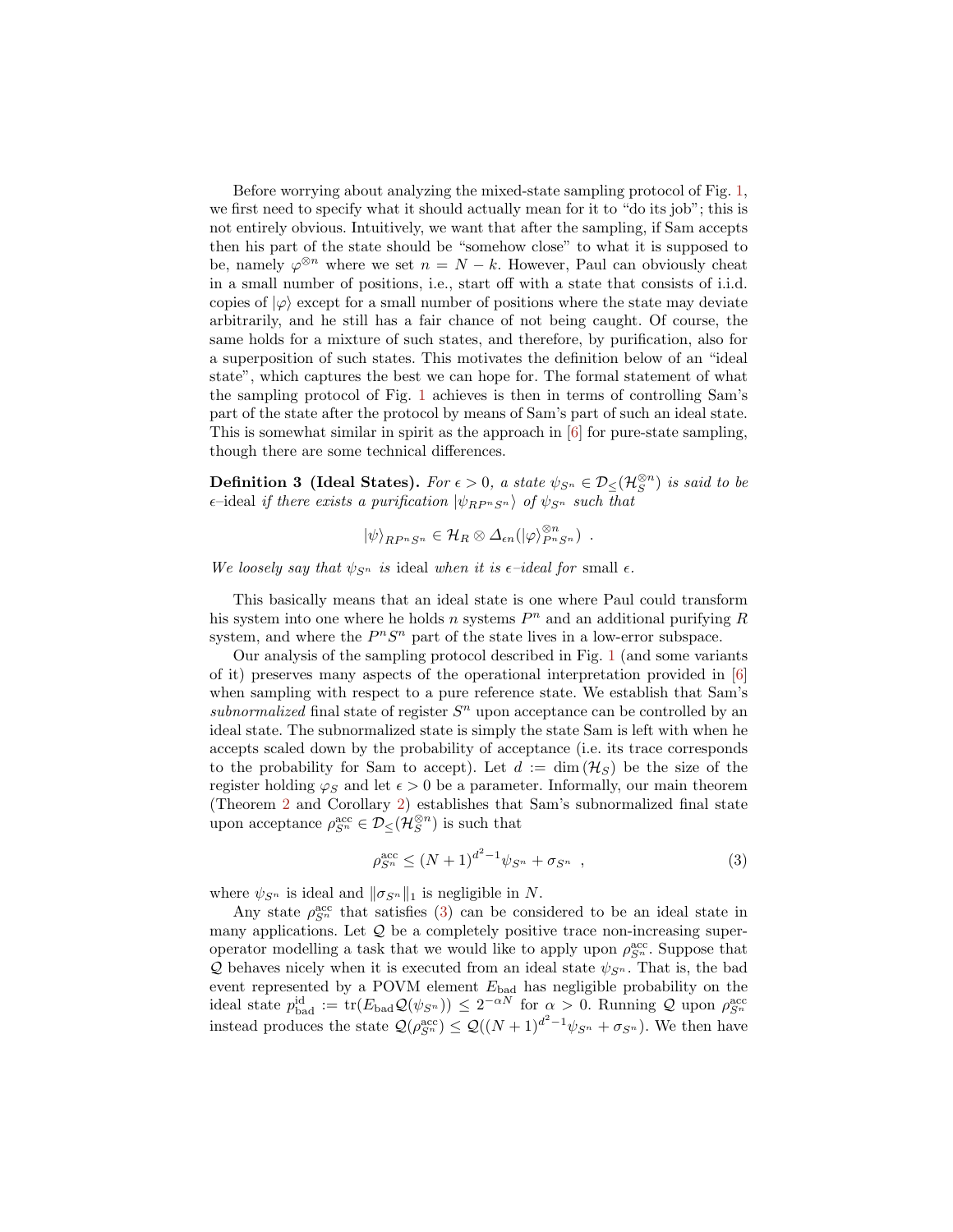that the probability of the bad event in the real case is  $p_{bad}^{real} := \text{tr}(E_{bad} \mathcal{Q}(\rho_{S^n}^{acc})) \leq$  $(N+1)^{d^2-1}p_{bad}^{id} + ||\sigma_{S^n}||_1$ , which remains negligible when  $p_{bad}^{id}$  is negligible and d is small enough (i.e. a constant). In other words, any negligible upper bound on the probability of some "bad" event occurring when processing the ideal state translates to a negligible upper bound on the "bad" event when processing the real state instead. In these cases, it is good enough to analyze the ideal state, for which an analysis is typically simpler because of the specific form of the state as given by Definition [3.](#page-10-1)

Our main result can also be interpreted as a statement about Paul and Sam's joint state when Sam accepts. To do so, we invoke Proposition [1](#page-7-2) upon [\(3\)](#page-10-0). For the sake of simplicity, assume that  $\rho_{S_n}^{\text{acc}} \leq c \cdot \psi_{S_n}$ , which is essentially what [\(3\)](#page-10-0) means for  $c := (N + 1)^{d^2 - 1}$  $c := (N + 1)^{d^2 - 1}$  $c := (N + 1)^{d^2 - 1}$ . Proposition 1 then establishes the existence of a linear operator A acting upon registers  $RP<sup>n</sup>$  for which  $A<sup>\dagger</sup>A < 1$  such that

<span id="page-11-0"></span>
$$
|\rho^{acc}\rangle_{RP^nS^n} = \sqrt{c}(A \otimes \mathbb{1}_{S^n})|\psi\rangle_{RP^nS^n} , \qquad (4)
$$

where  $|\rho^{acc}\rangle_{R P^n S^n}$  and  $|\psi\rangle_{R P^n S^n}$  are purifications of  $\rho_{S^n}^{acc}$  and  $\psi_{S^n}$ , respectively. The operator  $E := AA^{\dagger}$  can be viewed as the outcome of a POVM applied upon registers  $RP<sup>n</sup>$  implemented by the detection operator A. It follows from [\(4\)](#page-11-0) that  $\rho_{RP^nS^n}^{acc}$  can be obtained with a non-negligible probability of success  $1/c$  by applying a measurement upon an ideal state  $\psi_{RP^nS^n}$ . Therefore, any application having a negligible probability for Paul to generate a *bad* shared state from an ideal one has also a negligible probability to generate a bad shared state from the real one.

We now state our main result in the special case of the basic protocol given in Fig. [1.](#page-9-0) To do so, we define  $\mathcal{E}_{RS^N \to S^n}^{acc}$  as a completely positive, trace nonincreasing map that represents the execution of the protocol in the accepting case, meaning that given an initial state  $\rho_{RS^n}$ ,  $\mathcal{E}_{RS^n \to S^n}^{acc}(\rho_{RS^n})$  will be a subnormalized density matrix representing the output given that the verifier accepted, and  $tr[\mathcal{E}_{RS^{N}\to S^{n}}^{acc}(\rho)]$  will be the probability of acceptance on that input state. The statement is the following:

<span id="page-11-1"></span>**Theorem 1.** Let  $\mathcal{E}_{RS^N \to S^n}^{acc}$  be defined as above, and let  $\rho_{RS^N} \in \mathcal{D}(\mathcal{H}_R \otimes \mathcal{H}_S^{\otimes N})$ be an arbitrary input state. For any  $\epsilon > 0$ , there exist a subnormalized  $\epsilon$ -ideal operator  $\psi_{S^n} \in \mathcal{D}_{\leq}(\mathcal{H}_S^{\otimes n})$  and  $\sigma_{S^n}$  such that

$$
\mathcal{E}_{RS^N \to S^n}^{\text{acc}}(\rho_{RS^N}) \le c_{N,d^2} \cdot \psi_{S^n} + \sigma_{S^n}
$$

where  $\|\sigma_{S^n}\|_1 \leq \exp(-\Omega(N)).$ 

The proof is deferred to Sect. [5](#page-16-0) (Theorem [2](#page-23-0) and Corollary [2\)](#page-23-1), where it will be a corollary of a more general statement.

## <span id="page-11-2"></span>3.1 Sampling Protocol Using LOCC Only

Our analysis of mixed state sampling protocols is not limited to the protocol of Fig. [1.](#page-9-0) In Sect. [5,](#page-16-0) we show that any sampling protocol that satisfy certain criteria can be analyzed using our techniques. One such protocol is the one depicted in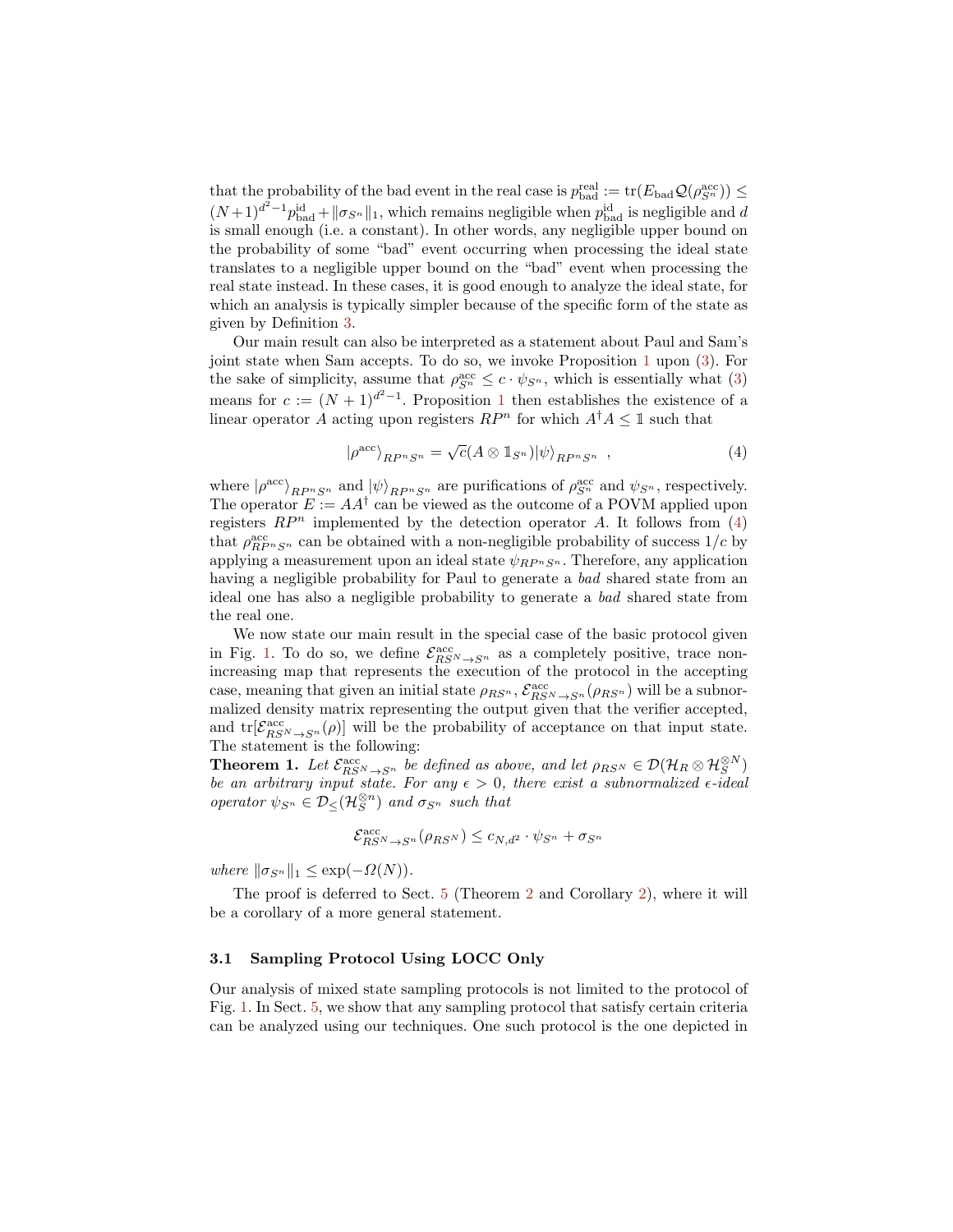Fig. [2.](#page-12-1) It is a protocol for certifying that Paul prepares—and purifies—halves of EPR pairs that requires only local operations and classical communication (LOCC) after the initial state preparation and distribution phase. EPR pairs are states of the form  $|\Phi^+\rangle = \frac{1}{\sqrt{2}}$  $\overline{z}(00\rangle + |11\rangle)$  that have the unique property that measurements in both the computational and diagonal bases are perfectly correlated. The protocol exploits this fact in the following way: for each position in the sample, Sam asks Paul for the result of measuring his purifying register in a random basis, and checks that this result corresponds to his own measurement in the same basis.

## EPR-LOCC Sampling

- 1. Paul prepares N EPR pairs and sends half of each to Sam.
- 2. Sam chooses a sample  $t \subset [N]$  of size k and a basis  $c \in \{+, \times\}^k$  both uniformly at random, and sends both to Paul.
- 3. Upon reception of  $t$  and  $c$ , Paul measures each qubit of the sample in the corresponding basis  $c_i$ . He sends the outcome  $\hat{X} \in \{0,1\}^k$  back to Sam.
- 4. Sam measures each of his sampled qubit in the corresponding basis  $c_i$ , let  $X \in \{0,1\}^k$  be the outcome. He rejects if  $\hat{X} \neq X$ .

<span id="page-12-1"></span>Fig. 2. The sampling protocol with local measurements for sampling halves of EPR pairs, i.e. with reference state  $\varphi = \frac{1}{2}$  $rac{1}{2}$ .

## <span id="page-12-0"></span>4 Two-Party Randomness Generation

Before we prove our main result, we first apply the protocol in Fig. [1](#page-9-0) to a twoparty randomness generation problem.

#### 4.1 The Protocol

The protocol for randomness generation is depicted in Fig. [3.](#page-13-0) The protocol works as follows: Alice first has to generate N EPR pairs and send half of each to Bob. Bob then uses our sampling protocol of Fig. [1](#page-9-0) to certify that the state Alice sent him is (close to) the prescribed state. If Bob's check succeeds, then our quantum sampling result says that Alice basically prepared the right state, up to a few errors. Bob's measurement outcome will then have very high min-entropy (arbitrarily close to the maximum  $n$ ).

## 4.2 Entropy of Alice and Bob's Outputs

Since Alice is the preparer of the  $N$  EPR pairs, her output will have high minentropy. The tricky part of the following proof is showing that Bob's freedom in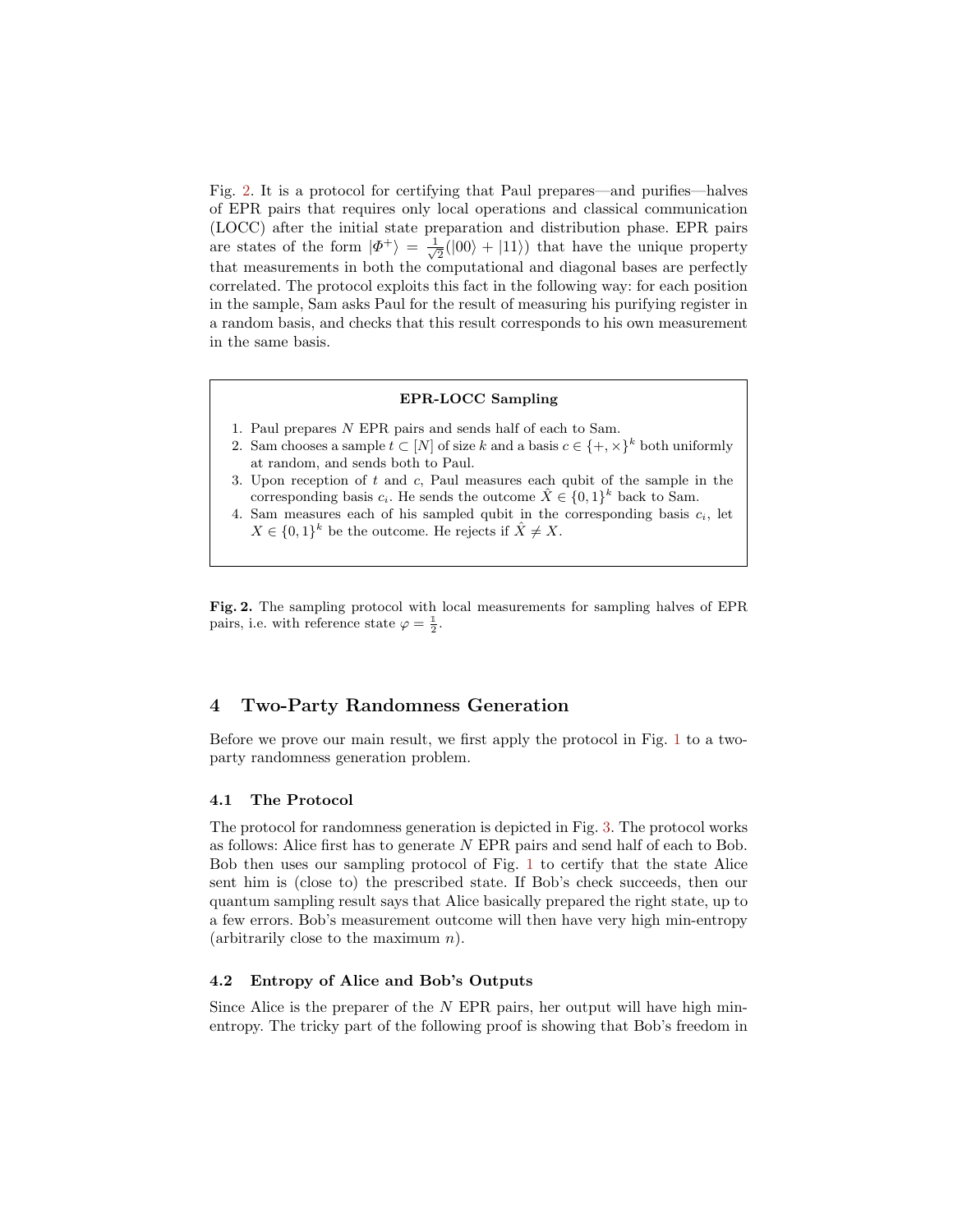- 1. Alice prepares the state  $|\Phi^+\rangle_{A^NB^N}^{3N}$  for  $|\Phi^+\rangle := \frac{1}{\sqrt{2}}(|00\rangle + |11\rangle)$  and sends the system  $B^N$  to Bob.
- <span id="page-13-1"></span>2. Alice and Bob perform protocol **Purification-Based Sampling** from Fig. [1](#page-9-0) with Alice as the prover and Bob as the sampler and with  $k = \beta N$  for  $\beta > 0$ such that  $\beta N$  is an integer. Let  $\rho_{A^nB^n} \in \mathcal{D}((\mathcal{H}_2 \otimes \mathcal{H}_2)^{\otimes n})$  be the resulting normalized joint state of  $n = N - k$  pairs of qubits.
- 3. Alice and Bob respectively measure their  $n$  qubits in the computational basis and output their respective measurement outcomes  $X_A$  and  $X_B$ .

<span id="page-13-0"></span>Fig. 3. The randomness generation protocol. N is the security parameter,  $\beta$  determines the size of the sample.

choosing  $t$  and accepting or refusing the sampling outcome cannot influence too much the distribution of Alice's measurement outcome.

Lemma 2 (Entropy of Alice's output). If Alice follows the protocol, then for any  $\gamma > 0$ , her output  $X_A \in \{0,1\}^n$  satisfies

$$
H_{\infty}(X_A) \ge (1 - \gamma)n ,
$$

except with probability negligible in n.

*Proof.* Let  $\rho_{A^NB^N}$  be the joint state of Alice and Bob before the sampling phase. As the preparer of the quantum state, Alice prepares  $N$  perfect EPR pairs (i.e.  $\rho_{A^NB^N} = |\Phi^+\rangle\langle\Phi^+|^{ \otimes N}),$  so her measurement outcome would have maximal minentropy for the  $n$  remaining qubits were it not for Bob's actions. Bob can bias the outcome of Alice's measurement in two possible ways: (1) he can measure his register  $B^N$  before choosing t and make t depend on this measurement outcome and (2) he can make the sampling abort even though Alice was honest. We analyze both possibilities separately, showing that each cannot reduce the minentropy by more than a small linear amount, except with negligible probability.

For (1), suppose Bob performs some measurement on his register  $B<sup>N</sup>$  that yields sample choice  $t \subset [N]$  with probability  $p_t$  and results in the reduced density operator  $\rho_{A^N}^t$  on Alice's side. Suppose also that Alice was to measure her whole state at this point, resulting in a measurement outcome  $X_A \in \{0,1\}^N$ . Observe that by the law of total probability,

$$
2^{-N} = 2^{-H_{\infty}(X_A)_{\rho}} = \sum_{t} p_t \cdot 2^{-H_{\infty}(X_A|T=t)_{\rho^t}},
$$

where  $2^{-H_{\infty}(X_A|T=t)_{\rho^t}}$  gives the maximal probability of guessing  $X_A$  given  $T=t$ when  $X_A$  was obtained by measuring  $\rho^t_{A^N}$ . It holds by Markov's inequality that

$$
\sum_{t} p_t \cdot [\mathbf{H}_{\infty}(X_A \mid T = t)_{\rho^t} \le N - (\alpha N)] \le 2^{-\alpha N}
$$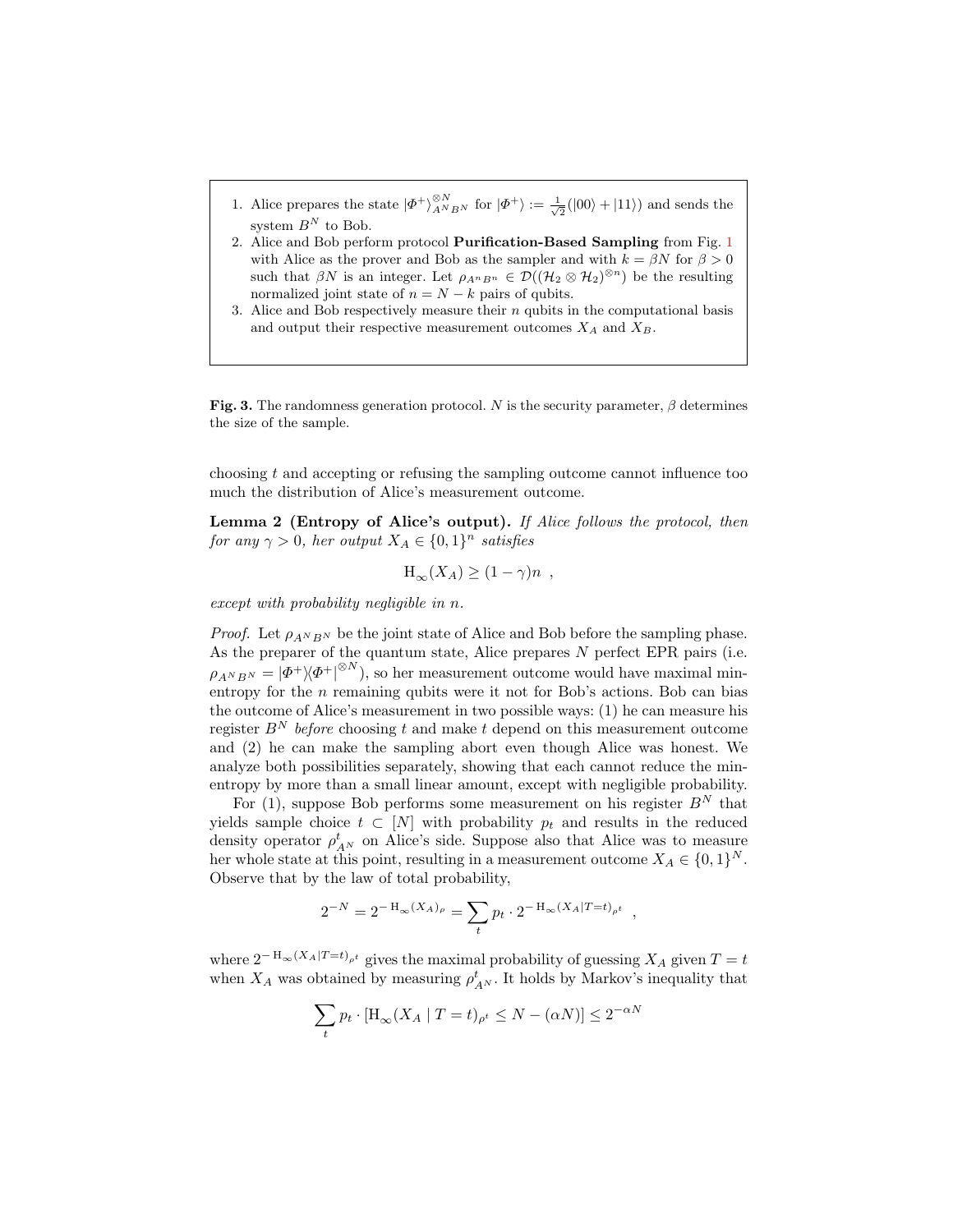where [·] is the Iverson bracket which evaluates to 1 if the contents is true and to 0 otherwise. In other words, the values of t for which  $H_{\infty}(X_A \mid T = t)_{\rho^t}$  is less than  $(1 - \alpha)N$  have combined probability less than  $2^{-\alpha N}$ . Now, Alice does not measure her whole state, but instead only those positions that do not belong to t, so let  $X^{\bar{t}}_A$  be the outcome of measuring the qubits outside of t and let  $X^{\bar{t}}_A$ be the outcome for the positions in  $t$ . The following holds except with negligible probability over the choice of t:

<span id="page-14-0"></span>
$$
\mathcal{H}_{\infty}(X_A^{\overline{t}} \mid T = t) \ge \mathcal{H}_{\infty}(X_A \mid T = t, X_A^t) \ge (1 - \alpha - \beta)N
$$
 (5)

where the last inequality follows from the chain rule for the min-entropy with  $H_0(X_A^t) = \beta N.$ 

To deal with (2), observe that

<span id="page-14-1"></span>
$$
2^{-H_{\infty}(X_A^{\bar{t}}|T=t,\text{acc})} \le 2^{-H_{\infty}(X_A^{\bar{t}}|T=t)} / \Pr[\text{acc}] \le 2^{-H_{\infty}(X_A^{\bar{t}}|T=t)+\alpha N} \tag{6}
$$

whenever  $Pr[\text{acc}] \geq 2^{-\alpha N}$ .

We can conclude that, except with negligible probability upper bounded by  $2 \cdot 2^{-\alpha N}$ , the min-entropy of Alice's output is

$$
H_{\infty}(X_A^{\bar{t}} \mid T = t, \text{acc}) \ge (1 - 2\alpha - \beta)N
$$

by combining the bounds [\(5\)](#page-14-0) and [\(6\)](#page-14-1) and the respective probabilities that these bounds hold. The statement is satisfied by choosing  $\alpha$  and  $\beta$  such that  $\gamma = 2\alpha + \beta$ and noting that  $N > n$ .

We rely on the next Lemma to lower-bound the amount of min-entropy in the measurement outcome of Bob. It says that if the joint state of Alice and Bob lives in a quantum Hamming ball of small radius around n copies of an EPR pair, then Bob's reduced density operator has high min-entropy.

**Lemma 3.** Let  $\epsilon > 0$  and  $|\sigma_{RP^nS^n}\rangle \in \mathcal{H}_R \otimes \Delta_{\epsilon n}(|\Phi^+\rangle_{P^nS^n}^{\otimes n})$ . It holds that

<span id="page-14-2"></span> $H_{\infty}(S^n)_{\sigma} \geq (1 - \epsilon - h(\epsilon))n$ .

*Proof.* Let  $\Pi_{\epsilon} = \{ E \subseteq [n] : |E| \leq \epsilon n \}$  and let  $\mathbb{P}_{P^n S^n}^{\epsilon n, |\Phi^+ \rangle} = \sum_{E \in \Pi_{\epsilon}} \mathbb{P}_{P^n S^n}^E$  be the projector onto  $\Delta_{\epsilon n}(|\varPhi^{+}\rangle_{P^{n}S^{n}}^{\otimes n})$  where

$$
\mathbb{P}^E_{P^nS^n} = \bigotimes_{i\in E}(\mathbbm{1}-\left|\varPhi^+\middle\backslash\!\!\left\langle\varPhi^+\middle\right|\right)_{P_iS_i}\bigotimes_{i\notin E}\left|\varPhi^+\middle\backslash\!\!\left\langle\varPhi^+\right|_{P_iS_i}\right|.
$$

Define  $|\tilde{\sigma}_{RP^nS^n}^E\rangle = (\mathbb{1}_R \otimes \mathbb{P}_{P^nS^n}^E)|\sigma_{RP^nS^n}\rangle$  for each  $E \in \Pi_{\epsilon}$ . It holds by Proposition [2](#page-7-3) that

$$
\sigma_{RP^nS^n} = \sum_{E, E' \in \Pi_{\epsilon}} |\tilde{\sigma}_{RP^nS^n}^E \rangle \langle \tilde{\sigma}_{RP^nS^n}^{E'}| \leq 2^{h(\epsilon)n} \sum_{E \in \Pi_{\epsilon}} |\tilde{\sigma}_{RP^nS^n}^E \rangle \langle \tilde{\sigma}_{RP^nS^n}^E|
$$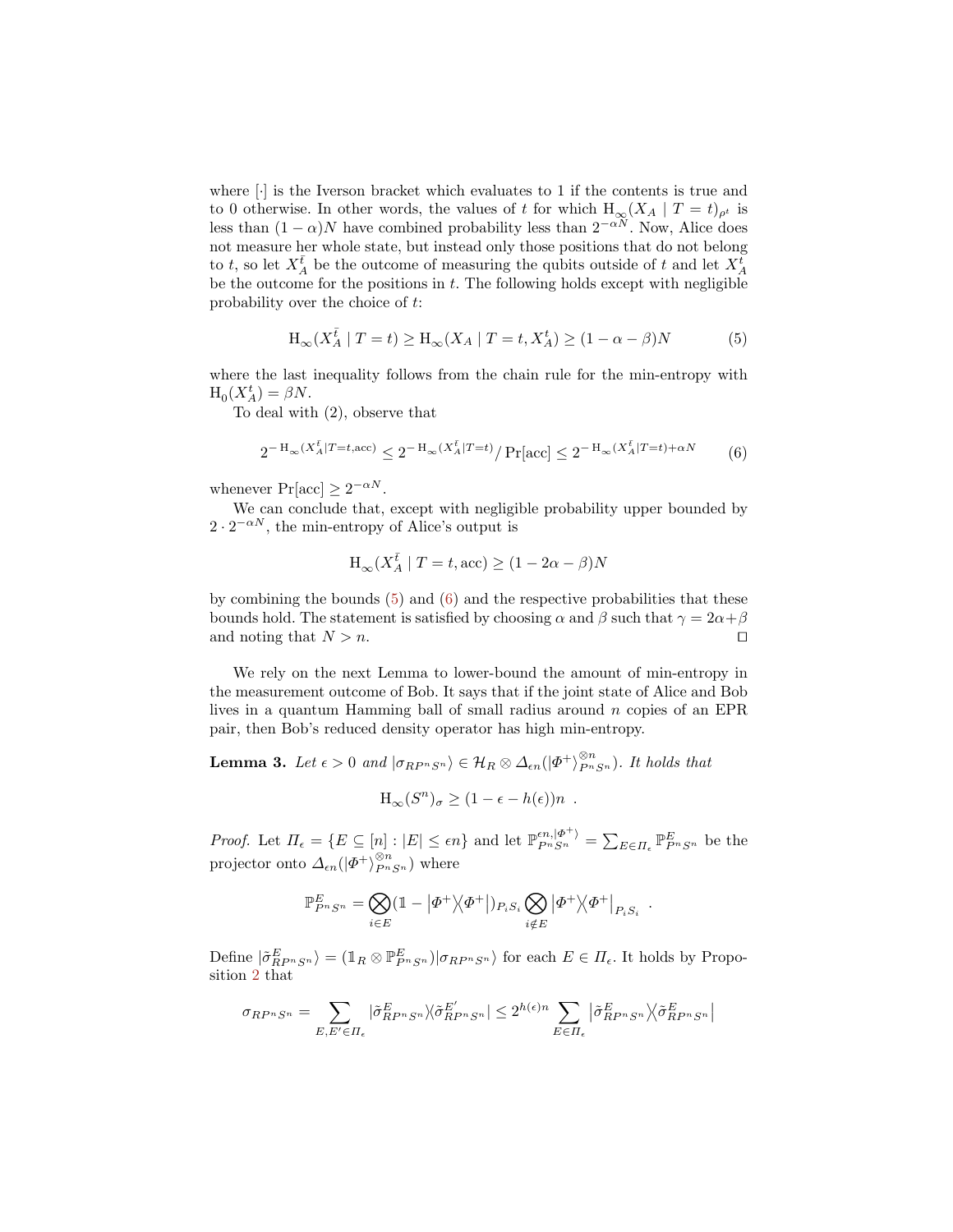because the set  $\Pi_{\epsilon}$  contains at most  $2^{h(\epsilon)n}$  elements. Furthermore, we know by the definition of  $|\tilde{\sigma}_{R P^n S^n}^E\rangle$  that

$$
\frac{\tilde{\sigma}_{S^n}^E}{\|\tilde{\sigma}_{S^n}^E\|_1} = \left(\bigotimes_{i \notin E} \frac{1\!\!1_{S_i}}{2}\right) \otimes \psi_{S_E} \leq 2^{-n+|E|} 1\!\!1_{S^n}
$$

for some normalized state  $\psi_{S_E}$  living on register  $S_E = \bigotimes_{i \in E} S_i$ . Since  $|E| \leq \epsilon n$ , it directly follows that

$$
\sigma_{S^n}\leq 2^{h(\epsilon)n}\sum_{E\in \varPi_\epsilon}\tilde{\sigma}_{S^n}^E\leq 2^{-(1-\epsilon-h(\epsilon))n}\mathbb{1}_{S^n}
$$

and we can thus conclude that  $H_{\infty}(S^n)_{\sigma} \geq (1 - \epsilon - h(\epsilon))n$ .

Lower-bounding Bob's output min-entropy is essentially applying Lemma [3](#page-14-2) to Bob's state after the sampling step of protocol of Fig. [3](#page-13-0) which can be approximated by an ideal state by means of our main result (Theorem [1\)](#page-11-1).

Lemma 4 (Entropy of Bob's output). If Bob follows the protocol, for any  $\gamma > 0$ , his output  $X_B \in \{0,1\}^n$  satisfies

$$
H_{\infty}(X_B) \ge (1 - \gamma)n ,
$$

except with probability negligible in n.

Proof. The security of the protocol against dishonest Alice is almost a direct consequence of our quantum sampling result (Theorem [1\)](#page-11-1). Let  $\rho_{B^n} \in \mathcal{D}(\mathcal{H}_2^{\otimes n})$ be the normalized state of Bob after step [2](#page-13-1) of the protocol of Fig. [3](#page-13-0) given that Bob did not reject and let  $P_{\text{acc}}$  be the probability that he did not reject the sampling. By Theorem [1,](#page-11-1) it holds that for any  $\epsilon > 0$  there exists an ideal  $\psi_{B^n}$ and an operator  $\sigma_{B^n}$  with negligible norm such that

<span id="page-15-0"></span>
$$
\rho_{B^n} \le P_{\text{acc}}^{-1}(c_{N,d^2}\psi_{B^n} + \sigma_{B^n}) \tag{7}
$$

Let  $\tilde{\psi}_{B^n} = \frac{c_{N,d^2}}{P_{\text{max}}}$  $\frac{N, d^2}{P_{\text{acc}}} \cdot \psi_{B^n}$ . Then

$$
\left\| \frac{c_{N,d^2}}{P_{\text{acc}}} (\psi_{B^n} + \sigma_{B^n}) - \tilde{\psi}_{B^n} \right\|_1 = \frac{1}{P_{\text{acc}}} \|\sigma_{B^n}\|_1,
$$

which is negligible in  $N$  whenever  $P_{\text{acc}}$  is non-negligible. It follows that except with negligible probability, the right-hand side of  $(7)$  will behave exactly like  $\psi_{B^n}$ , in which case their min-entropy will be equal. This min-entropy is bounded below by

<span id="page-15-1"></span>
$$
H_{\infty}(\tilde{\psi}_{B^n}) = H_{\infty}(\psi_{B^n}) - \log \frac{c_{N,d^2}}{P_{\text{acc}}} \ge (1 - \epsilon - h(\epsilon))n - \log \frac{c_{N,d^2}}{P_{\text{acc}}} \tag{8}
$$

by Lemma [3.](#page-14-2)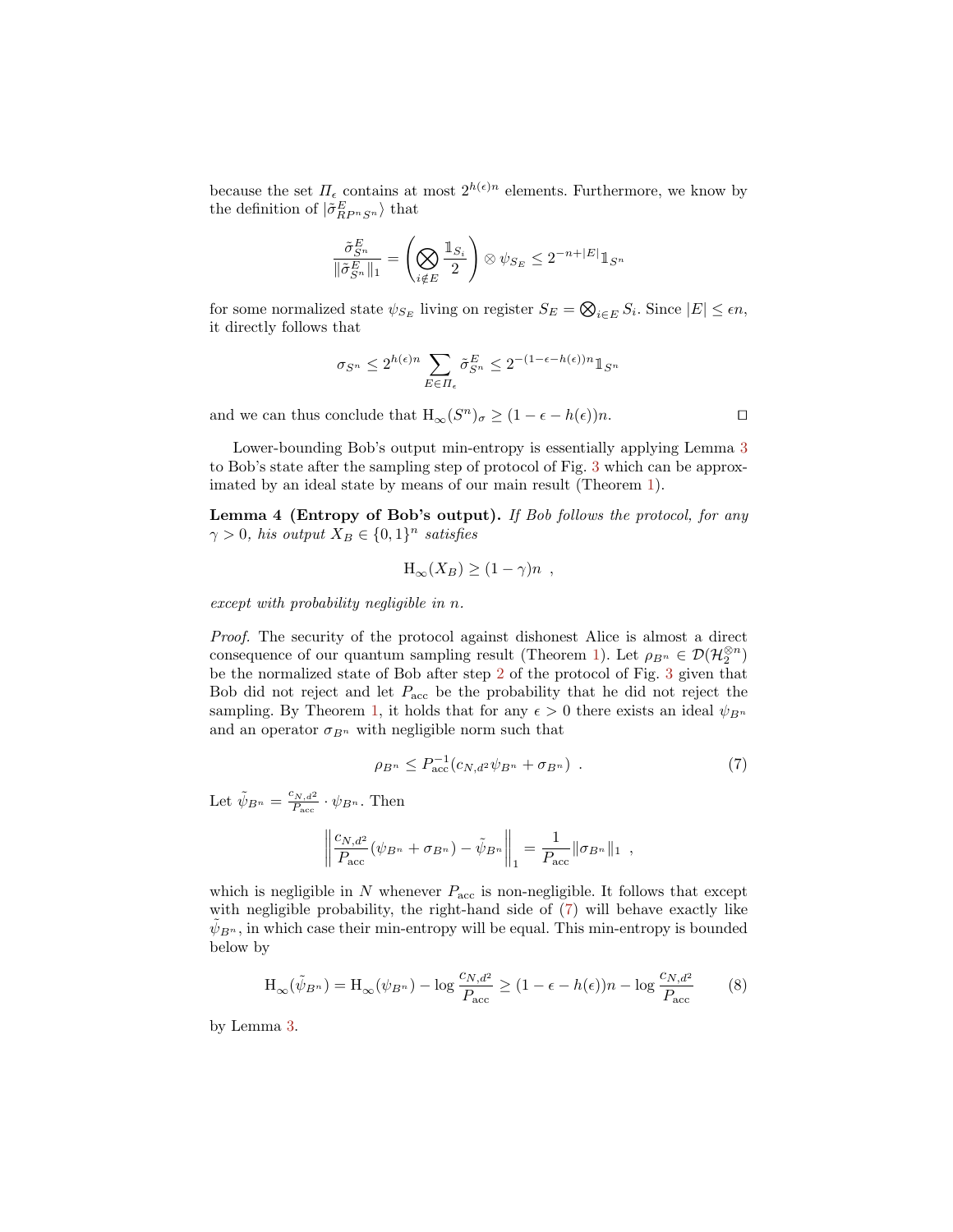Using the bound of [\(8\)](#page-15-1), we can claim that the min-entropy of  $\rho_{B_n}$  is lowerbounded by

$$
(1 - \epsilon - h(\epsilon) - \alpha)n
$$

unless one of two negligible probability events occurred. The first event is that  $\rho_{B^n}$  behaves like  $\sigma_{B^n}$  instead of  $\psi_{B^n}$  and the second event is that Bob accepted the outcome of a sampling that had probability  $P_{\text{acc}} \leq c_{N,d^2} \cdot 2^{-\alpha n}$  of being accepted. We can conclude that the result  $X_B$  of measuring  $\rho_{B_n}$  in the computational basis will have min-entropy at least  $(1 - \epsilon - h(\epsilon) - \alpha)n$ , except with negligible probability. The statement follows by choosing  $\epsilon$  and  $\alpha$  in the above such that  $\gamma = \epsilon + h(\epsilon) + \alpha$ .

# <span id="page-16-0"></span>5 Proof of Our Main Result

We now turn to the proof of our main result. In this section, we present the techniques that allow to analyze sampling protocols similar to that of Fig. [1.](#page-9-0) The key property of the sampling protocol that makes the tools of this section applicable is that it is invariant under the permutation of the sampler's register, up to an adjustment of the adversary's attack and of the output state. In order to make this more explicit, we actually consider and analyze a general class of sampling protocols that are permutation invariant and perform well on i.i.d. states, and we then show (1) that the protocol of Fig. [1](#page-9-0) falls into that class and (2) that any protocol from that class allows us to control the post-sampling state the way we want. As an additional bonus of this modular analysis is that we can then easily extend our results to other sampling protocols. For instance, the sampling protocol of Fig. [2](#page-12-1) for certifying EPR pairs presented in Sect. [3.1](#page-11-2) also falls into the class of protocols that we consider. In that protocol, Paul is not asked to provide his respective parts of the EPR pairs from within the sampled subset, but he is instead asked to provide the *measurement outcome* of those, when measured in a random basis chosen and announced by Sam, and Sam compares with the corresponding measurement outcomes on his side.

#### 5.1 Mixed State Sampling Protocols and Permutation Invariance

The general form of the sampling protocols we consider is depicted in Fig. [4.](#page-17-0) For simplicity, we assume that the protocol always outputs the same number of qudits  $n = N - k$ , i.e. that it lives in the Hilbert space  $\mathcal{H}_S^{\otimes n}$ . Note that this means that there is no freedom in the way we choose the sample  $t$ ; the only permutation invariant probability distribution on the subsets of  $[N]$  of size k is the uniform distribution. We also assume that  $k$  is of the order of  $N$ .

The obvious example instantiation of such a sampling protocol is the sampling protocol of Fig. [1,](#page-9-0) where c is empty and Sam's measurement consists of projecting onto  $|\varphi\rangle\langle\varphi|^{\otimes k}$ . Another example is the one we discuss in Sect. [3.1](#page-11-2) for certifying EPR pairs, where  $c$  then is a randomly chosen sequence of bases that specifies how Paul is supposed to measure his parts of the EPR pairs.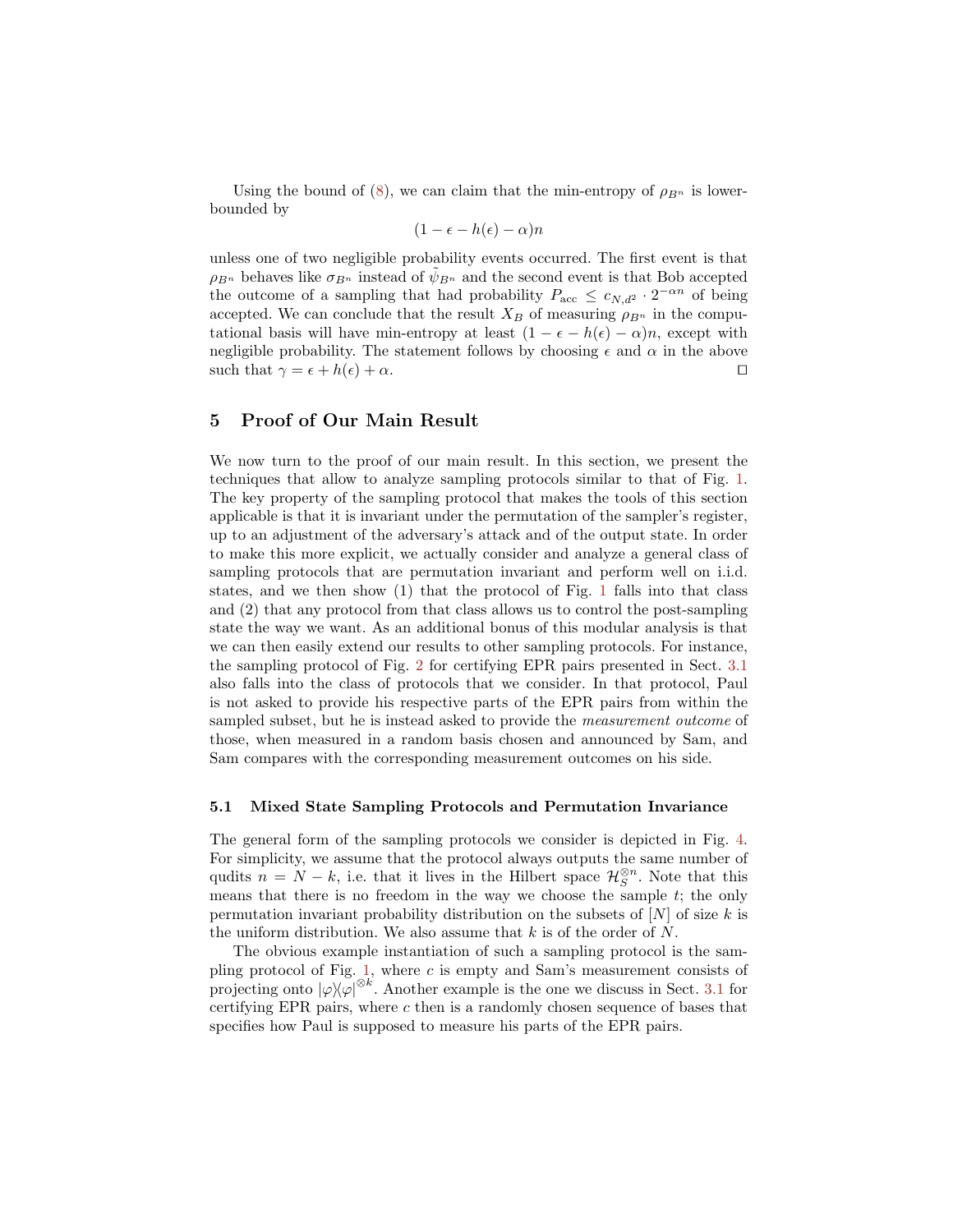#### General Mixed State Sampling Protocol

- 1. Paul prepares  $\rho_{RS^N} \in \mathcal{D}(\mathcal{H}_R \otimes \mathcal{H}_S^{\otimes N})$  and sends register  $S^N$  to Sam.
- 2. Sam chooses a sample  $t \subset [N]$  of size k uniformly at random and a challenge c and sends both to Paul.
- <span id="page-17-1"></span>3. Upon reception of  $t$  and  $c$ , Paul sends back a quantum register  $Q$ .
- 4. Sam performs a binary outcome measurement that depends on  $c$  and  $t$  on the joint system of registers Q and  $S_i$  for  $i \in t$ , and accepts or rejects based on the outcome.

<span id="page-17-0"></span>Fig. 4. The general form of a mixed state sampling protocol for sampling a mixed reference state  $\varphi$ .

Clearly, for a given instantiation of the general protocol of Fig. [4,](#page-17-0) the adversary's attack strategy consists of the choice of  $\rho_{RS}$  and of the quantum operation (that depends on t and c) that produces  $Q$  in step [3.](#page-17-1)

We now define the notion of permutation invariance that sampling strategies must satisfy for our techniques to apply.

<span id="page-17-2"></span>Definition 4 (Permutation Invariance for Sampling Protocols). A sampling protocol that implements the framework of Fig.  $\frac{1}{4}$  $\frac{1}{4}$  $\frac{1}{4}$  is invariant under the permutation of the sampler's register if for any adversarial strategy for Paul, the completely positive trace non-increasing map  $\mathcal{E}_{RS^N \to S^n}^{acc}$ , which represents the output state of the sampler when he accepts, satisfies

1. for any input  $\rho_{RS^N} \in \mathcal{D}(\mathcal{H}_R \otimes \mathcal{H}_S^{\otimes N})$  there exists  $\bar{\mathcal{E}}_{P^N S^N \to \Pi S^n}^{acc}$  such that

$$
\frac{1}{n!} \sum_{\pi \in S_n} |\pi \rangle \langle \pi|_{\Pi} \otimes \pi_{S^n} \mathcal{E}_{RS^N \to S^n}^{\text{acc}}(\rho_{RS^N}) \pi_{S^n}^{\dagger} = \bar{\mathcal{E}}_{P^N S^N \to \Pi S^n}^{\text{acc}}(\bar{\rho}_{P^N S^N}) \tag{9}
$$

for some symmetric purification  $|\bar \rho_{P^NS^N}\rangle \in \text{Sym}^N(\mathcal{H}_P\otimes \mathcal{H}_S)$  of  $\frac{1}{N!}\sum_{\pi \in \mathcal{S}_N}$ 

- $\pi_{S^N}\rho_{S^N}\pi_{S^N}^\dagger,$
- 2. for any  $\epsilon > 0$ ,  $\|\bar{\mathcal{E}}_{PN\;SN\to \varPi S^n}^{\text{acc}}(|\theta\rangle\langle\theta|^{\otimes N})\|_1 \leq \exp(-\varOmega(N))$  whenever  $F(\theta_S,\varphi_S)^2$  $1 - \epsilon$ , and
- 3.  $\bar{\mathcal{E}}_{PN\;SN\;\to HS}^{acc}$  acts trivially on the unsampled systems, up to reordering. For $mally, \overline{\mathcal{E}}_{PN, SN\rightarrow \Pi S^n}^{acc} satisfies$

$$
\mathrm{tr}_{\varPi}\left(\bar{\mathcal{E}}^{\mathrm{acc}}_{P^NS^N\rightarrow \varPi S^n}(|\theta\rangle\!\langle\theta|_{PS}^{\otimes N})\right)\leq \theta^{\otimes n}_S
$$

.

The first criterion effectively requires that any attack against the sampling protocol of Fig. [4](#page-17-0) can be transformed into an equivalent attack on a symmetric state — up to a random reordering of the positions. The second criterion demands that Bob rejects with overwhelming probability in case of an "obviously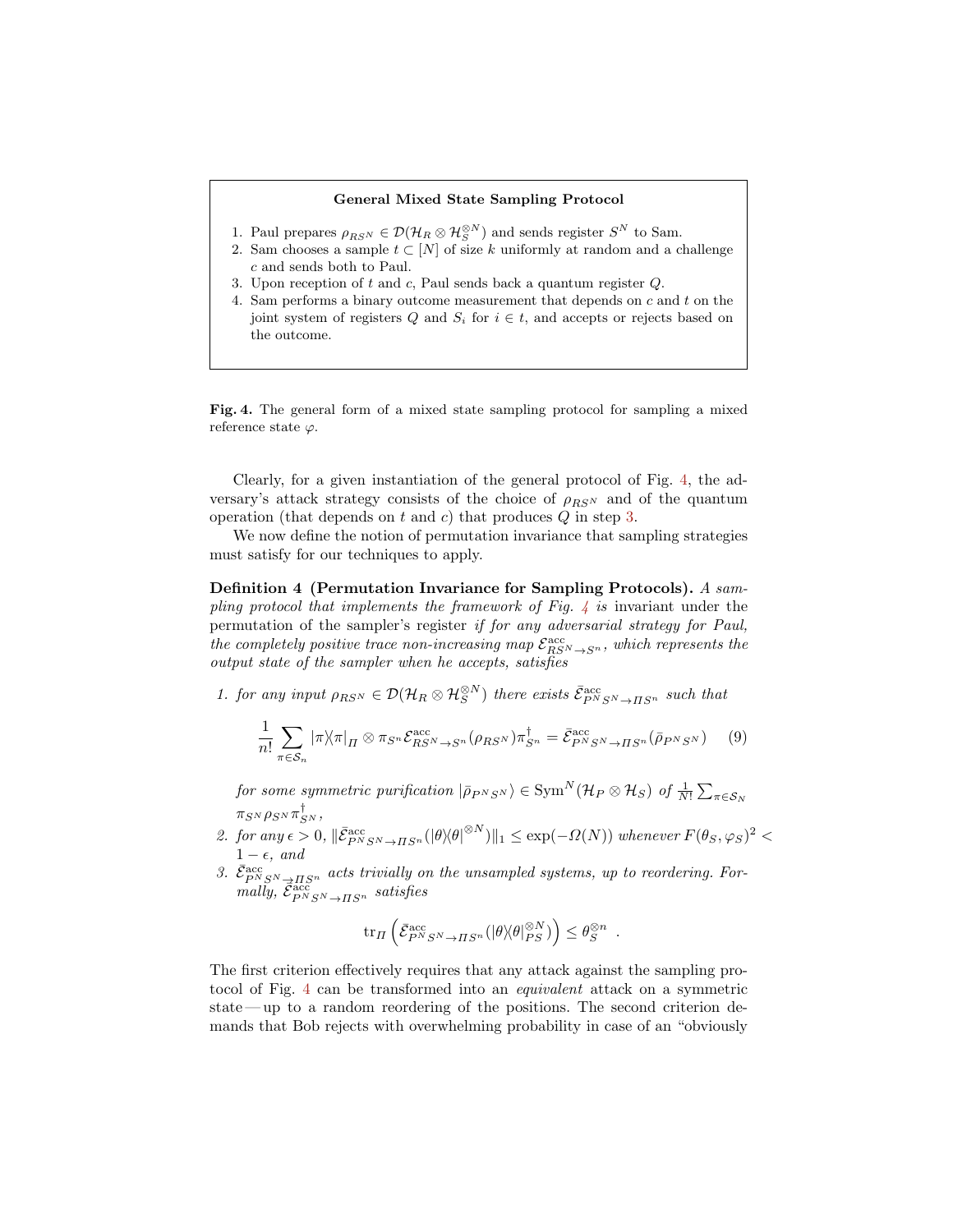bad" state, i.e., in case of i.i.d. copies of a state that is far from the reference state  $\varphi$ . The third criterion simply asks that the sampling protocol (and the corresponding symmetrized map  $\bar{\bar{\mathcal{E}}}_{PN;SN\to\Pi S^n}^{acc}$  does not measure registers outside the sample.

From a technical perspective, the first criterion allows us to apply the observations from Sect. [2.2](#page-6-1) to the promised symmetric state, so that we can upper bound the latter by a convex linear combination of i.i.d. states, and the second criterion then allows us to control the "bad part" of this convex linear combination (see Sect. [5.3\)](#page-19-0). What then still turns out to be cumbersome to deal with is the random permutation, which got introduced by the first criterion, and to get a bound on the actual state  $\mathcal{E}_{RS^N \to S^n}^{acc}(\rho_{RS^N})$  instead; we show how to do this in Sect. [5.4.](#page-22-0)

We point out that the "cheap" way to deal with the random permutation would be to simply modify the sampling protocol by *really* permuting the registers at the end of the protocol, so that the permuted state is the final state after the sampling protocol. Besides being esthetically less appealing, because it would mean a less natural and more complicated sampling protocol than really necessary, this would also give more freedom to the party who chooses the permutation in choosing it adversarially. For instance, in our application in Sect. [4,](#page-12-0) where the final state is used to produce a high min-entropy source, we cannot allow that either player can rearrange the registers and so, say, move the zero-outputs into the positions he wants them to be.

#### 5.2 Permutation Invariance of our Sampling Protocols

As a first step in analyzing the sampling protocol Purification-Based Sampling of Fig. [1,](#page-9-0) we show that it satisfies the above definition of permutation invariance. Given that Sam's actions are obviously symmetric with respect to permuting his registers, this is probably not very surprising; spelling out the details though still turns out to be somewhat cumbersome. We therefore move the proof to Sect. [A.1](#page-28-0) and simply give a high-level proof sketch below.

<span id="page-18-0"></span>Proposition 3. The protocol Purification-Based Sampling of Fig. [1](#page-9-0) satisfies Definition [4.](#page-17-2)

Proof (sketch). For the first criterion, we need to argue that any adversary against the real sampling protocol can be adapted into an adversary against a symmetrized version of the protocol that will yield the same output state, up to a random permutation.

We first observe that when sampling from a permutation invariant operator, it doesn't matter which registers we sample from since the reduced density operator of any subset of k registers is the same, i.e.  $\rho_{S_t} = \rho_{S_{t'}}$  for any  $t, t' \subseteq [N]$  of size  $k$ . Therefore we can make the simplifying assumption that we always sample from the first k registers of  $S^N$ .

We construct the symmetric adversary: from the symmetric state  $\bar{\rho}_{P^N S^N}$  from the first criterion of Definition [4,](#page-17-2) the adversary will compute the permutation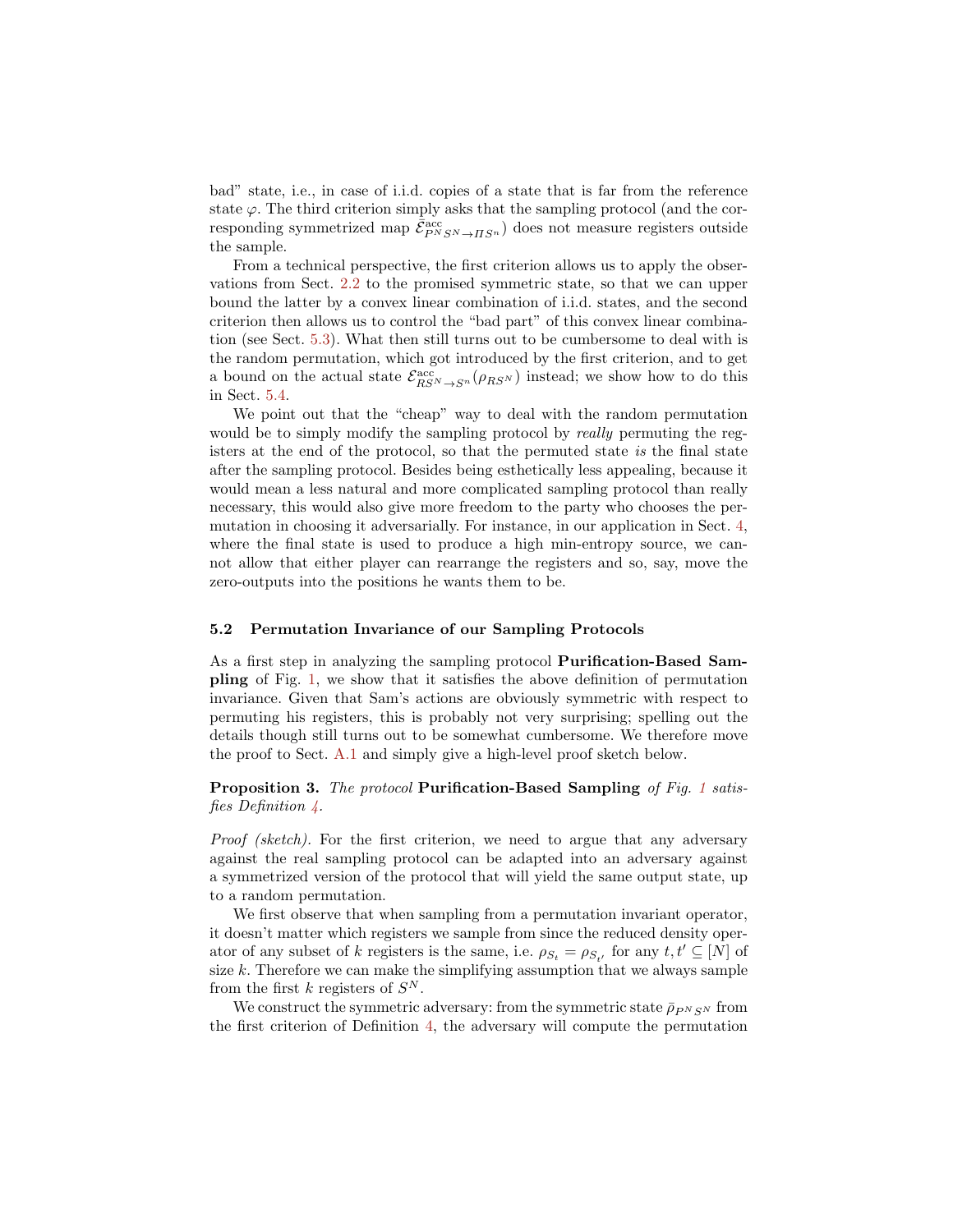$\pi \in \mathcal{S}_N$  applied on  $S^N$ . This permutation defines the set  $t_{\pi} \subset [N]$  of positions to which  $\pi$  sends positions  $1, \ldots, k$ . The symmetric adversary will then simulate the real adversary on this sample  $t_{\pi}$  and will permute the output according to  $\pi$  before sending it to Sam (such that each register sent by the adversary aligns with the corresponding register on Sam's side).

The second criterion follows from the observation that the maximal probability of measuring  $|\varphi\rangle\langle\varphi|^{\otimes k}$  in the sampling protocol on input  $|\theta\rangle\langle\theta|^{\otimes N}$  is the fidelity between  $\theta^{\otimes k}$  and  $\varphi^{\otimes k}$  which is negligible in k when  $F(\theta_S, \varphi_S)^2 < 1 - \epsilon$ .

The third criterion follows from the fact that the unsampled positions are untouched in both the real and the symmetrized protocols.  $\Box$ 

The following proposition allows us to apply the techniques of this section to the LOCC sampling protocol presented in Fig. [2.](#page-12-1) Its proof can be found in Sect. [A.2.](#page-30-0)

<span id="page-19-1"></span>Proposition 4. The sampling protocol EPR-LOCC Sampling from Fig. [2](#page-12-1) satisfies Definition [4.](#page-17-2)

Proof (sketch). We need to argue that the protocol is permutation invariant in the sense of Definition [4,](#page-17-2) and that it performs well on i.i.d. states. The first part follows from the permutation invariance of the choice of  $t$  and  $c$  and of the measurement on the sampler's qubits. Suppose Sam was to permute his register with  $\pi \in \mathcal{S}_N$  before performing the sampling. Then we can modify the adversary such that it attacks the sampling protocol with this new ordering of Sam's register: if Sam chooses sample t, announce  $\pi(t)$  to Paul instead, the same goes for c. Let x be Paul's message to Sam, then permute x such that it aligns correctly with the corresponding qubits on Sam's register. The probability of accepting is exactly the same and the output of the protocol will be shuffled according to  $\pi$ 's action on the unsampled qubits.

The second criterion follows from the fact that the only state that is perfectly correlated in both the computational and the diagonal bases is the EPR pair  $|\Phi^+\rangle$ . Therefore if all of Paul and Sam's measurement outcomes are perfectly correlated in the randomly chosen basis, it should hold that they shared states close to perfect EPR pairs. More precisely, if they share a state  $|\theta\rangle^{\otimes N}$  where each  $\theta$  has fidelity at most  $1 - \epsilon$  with  $|\Phi^+\rangle$ , then their outputs cannot be perfectly correlated in at least one of the bases, except with negligible probability. The third criterion follows trivially from the fact that the unsampled qubits are not measured or acted upon.  $\hfill \square$ 

#### <span id="page-19-0"></span>5.3 Proof of Sampling Against Symmetric Adversaries

By considering sampling protocols that are permutation invariant in the sense of Definition [4,](#page-17-2) we can use the specific properties of symmetric states to upperbound the failure probability of such protocols for symmetric adversaries (adversaries which prepare a state  $|\bar{\rho}_{P^{N} S^{N}}\rangle$  that lives in the symmetric subspace  $\text{Sym}^N(\mathcal{H}_P\otimes\mathcal{H}_S)).$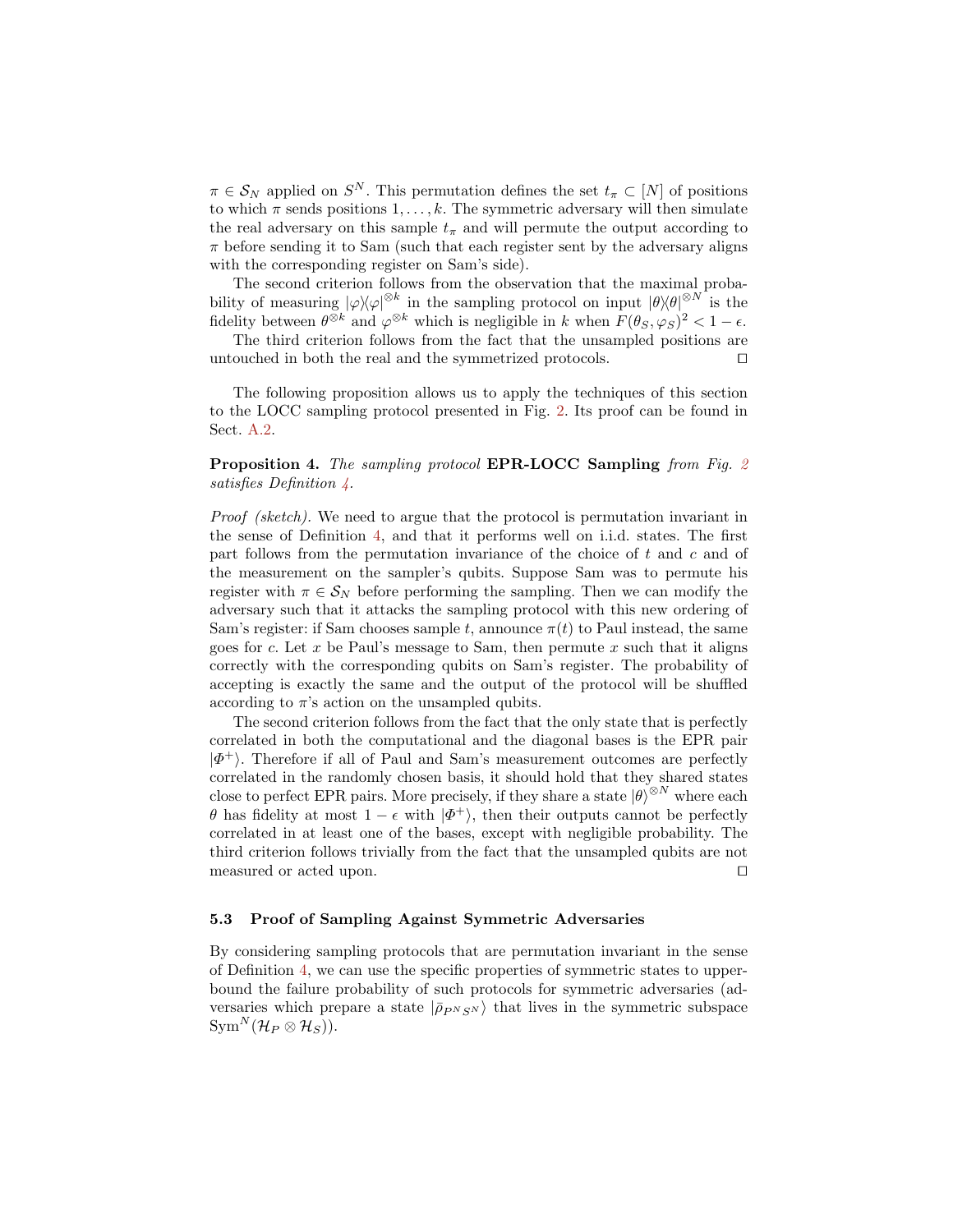Lemma [5](#page-20-0) below shows that since symmetric states are approximated by a mixture of i.i.d. states, then the output of the sampling executed on such a mixture is approximated by a mixture of states i.i.d. in states that are close to the reference state  $\varphi$ .

<span id="page-20-0"></span>**Lemma 5.** Let  $\mathcal{E}_{RS^N \to S^n}^{acc}$  be the output of a sampling protocol that satisfies Def-inition [4](#page-17-2) and let  $\rho_{RS^N} \in \mathcal{D}(\mathcal{H}_R \otimes \mathcal{H}_S^{\otimes N})$ . For any  $\epsilon > 0$  there exists a subnormalized measure  $d\theta_S$  on the set of mixed states  $\theta_S \in \mathcal{D}(\mathcal{H}_S)$  which satisfy  $F(\theta_S, \varphi_S)^2 \geq 1 - \epsilon$  and an operator  $\tilde{\sigma}_{S^n}$  such that

$$
\frac{1}{n!} \sum_{\pi \in S_n} \pi_{S^n} \mathcal{E}_{RS^N \to S^n}^{\text{acc}}(\rho_{RS^N}) \pi_{S^n}^{\dagger} \le c_{N,d^2} \cdot \int \theta_{S^n}^{\otimes n} d\theta_S + \tilde{\sigma}_{S^n}
$$
(10)

and  $\|\tilde{\sigma}_{S^n}\|_1 \leq \exp(-\Omega(N))$ , where  $c_{N,d^2}$  is the dimension of  $\text{Sym}^N(\mathcal{H}_P \otimes \mathcal{H}_S)$ .

*Proof.* By Definition [4,](#page-17-2) there exists  $\bar{\mathcal{E}}_{P^N S^N \to \Pi S^n}^{acc}$  and  $\bar{\rho}_{P^N S^N} \in \text{Sym}^N(\mathcal{H}_P \otimes \mathcal{H}_S)$ such that

$$
\frac{1}{n!} \sum_{\pi \in S_n} |\pi \rangle \langle \pi|_{\Pi} \otimes \pi_{S^n} \mathcal{E}_{RS^N \to S^n}^{\text{acc}}(\rho_{RS^N}) \pi_{S^n}^{\dagger} = \bar{\mathcal{E}}_{P^N S^N \to \Pi S^n}^{\text{acc}}(\bar{\rho}_{P^N S^N}) \ . \tag{11}
$$

Therefore it suffices to prove the statement for  $\bar{\mathcal{E}}_{P^N S^N \to S^n}^{acc}$  obtained by tracing out the register  $\Pi$  from the output of  $\bar{\mathcal{E}}_{PN;SN\rightarrow \Pi S^n}^{acc}$ .

Since  $|\bar{\rho}_{P^N S^N}\rangle \in \text{Sym}^N(\mathcal{H}_P \otimes \mathcal{H}_S)$ , it holds by remark [2](#page-6-2) that  $\bar{\rho}_{P^N S^N} \leq$  $c_{N,d^2} \cdot \int |\theta\rangle\langle\theta|^{ \otimes N}_{P^N S^N} d|\theta_{PS}\rangle$  where  $d|\theta_{PS}\rangle$  is the normalized Haar measure on the set of pure states on  $\mathcal{H}_P \otimes \mathcal{H}_S$ . It follows that

$$
\begin{split} \bar{\mathcal{E}}_{PN\,SN\rightarrow S^{n}}^{\mathrm{acc}}(\bar{\rho}_{PN\,S^{N}}) & \leq \bar{\mathcal{E}}_{PN\,S^{N}\rightarrow S^{n}}^{\mathrm{acc}}\left(c_{N,d^{2}}\cdot\int|\theta\rangle\langle\theta|_{PN\,S^{N}}^{\otimes N}\,d|\theta\rangle\right) \\ & = c_{N,d^{2}}\cdot\bar{\mathcal{E}}_{PN\,S^{N}\rightarrow S^{n}}^{\mathrm{acc}}\Big(\int_{\theta_{S}\approx^{\epsilon}\varphi_{S}}|\theta\rangle\langle\theta|_{PN\,S^{N}}^{\otimes N}\,d|\theta\rangle \\ & \quad + \int_{\theta_{S}\not\approx^{\epsilon}\varphi_{S}}|\theta\rangle\langle\theta|_{PN\,S^{N}}^{\otimes N}\,d|\theta\rangle\Big) \\ & \leq c_{N,d^{2}}\cdot\int_{\theta_{S}\approx^{\epsilon}\varphi_{S}}\theta_{S^{n}}^{\otimes n}\,d\theta_{S} + \tilde{\sigma}_{S^{n}} \end{split}
$$

where  $\theta_S \approx^{\epsilon} \varphi_S$  means that  $F(\theta_S, \varphi_S)^2 \geq 1 - \epsilon$  and where the operator  $\tilde{\sigma}_{S^n} :=$  $c_{N,d^2} \cdot \bar{\mathcal{E}}_{P^N S^N \to S^n}^{\text{acc}} \left( \int_{\theta \not\approx^{\epsilon} \varphi} |\theta\rangle\langle\theta|^{\otimes N} d|\theta\rangle \right)$  satisfies  $\|\tilde{\sigma}_{S^n}\|_1 \leq \exp(-\Omega(N))$  by the second criterion of Definition [4.](#page-17-2) The last inequality of the above follows from the third criterion of Definition [4](#page-17-2) and from Remark [3:](#page-7-1) since the trace non-increasing map  $\bar{\mathcal{E}}_{PN,SN\rightarrow S^n}^{acc}$  does not act on the unsampled qubits, the state of  $S^n$  after the application of this map is upper-bounded by the state of the unsampled qubits before its application.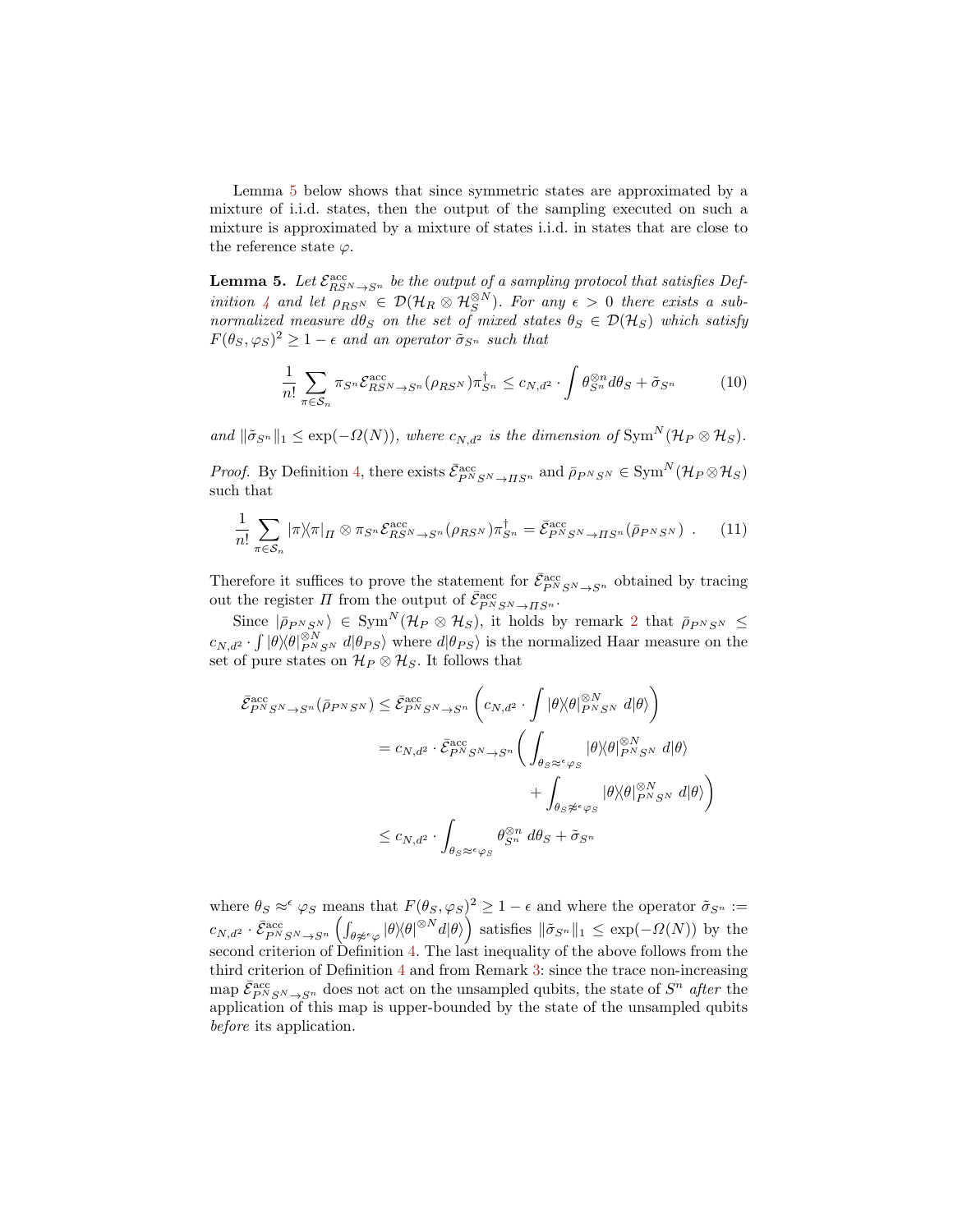Finally, the measure  $d\theta_S$  is obtained by taking the partial trace over P on the measure  $d|\theta_{PS}\rangle$  on the restricted set of  $|\theta_{PS}\rangle$  where  $F(\theta_S, \varphi_S)^2 \geq 1-\epsilon$ . This corresponds to a measure proportional to the Hilbert-Schmidt measure [\[31,](#page-28-1)[25\]](#page-27-17) over density operators on  $\mathcal{H}_S$  which have fidelity squared at least  $1 - \epsilon$  with  $\varphi_S$ .

From the above Lemma, we can conclude that the permuted output of the sampling protocol is upper bounded by an ideal state in the spirit of  $(3)$ .

<span id="page-21-3"></span>**Corollary 1.** Let  $\mathcal{E}_{RS^N \to S^n}^{acc}$  be the output of a sampling protocol that satisfies Definition [4](#page-17-2) and let  $\rho_{RS^N} \in \mathcal{D}(\mathcal{H}_R \otimes \mathcal{H}_S^{\otimes N})$ . For any  $\epsilon > 0$ , there exist a subnormalized  $\epsilon$ -ideal operator  $\psi_{S^n} \in \mathcal{D}_{\leq}(\mathcal{H}_S^{\otimes n})$  and  $\sigma_{S^n}$  such that

<span id="page-21-2"></span>
$$
\frac{1}{n!} \sum_{\pi \in S_n} \pi_{S^n} \mathcal{E}_{RS^N \to S^n}^{\text{acc}}(\rho_{RS^N}) \pi_{S^n}^{\dagger} \le c_{N,d^2} \cdot \psi_{S^n} + \sigma_{S^n}
$$
(12)

where  $\|\sigma_{S^n}\|_1 \leq \exp(-\Omega(N)).$ 

*Proof.* Fix  $\beta = \epsilon/2$  and let  $d\theta_S$  and  $\tilde{\sigma}_{S^n}$  be as in Lemma [5](#page-20-0) for parameter  $\beta$ , i.e. such that

<span id="page-21-0"></span>
$$
\frac{1}{n!} \sum_{\pi \in S_n} \pi_{S^n} \mathcal{E}_{RS^N \to S^n}^{\text{acc}}(\rho_{RS^N}) \pi_{S^n}^{\dagger} \le c_{N,d^2} \cdot \int \theta_{S^n}^{\otimes n} d\theta_S + \tilde{\sigma}_{S^n}
$$
(13)

where  $d\theta_S$  is a subnormalized measure on the set of mixed states which satisfy  $F(\theta_S, \varphi_S)^2 \geq 1 - \beta$  and where  $\tilde{\sigma}_{S^n}$  has negligible norm.

Let  $\tau_{P^n S^n} := \int |\theta\rangle\langle \theta|_{P^n S^n}^{\otimes n} d\theta_S$  be an extension of  $\int \theta_{S^n}^{\otimes n} d\theta_S$  where each  $|\theta_{PS}\rangle$ is such that  $|\langle \theta_{PS} | \varphi_{PS} \rangle|^2 = F(\theta_S, \varphi_S)^2 \geq 1 - \beta$  and let  $\tilde{\sigma}_{P^n S^n}$  be an extension of  $\tilde{\sigma}_{S^n}$ . Then from Lemma [1,](#page-8-1) we have

<span id="page-21-1"></span>
$$
\operatorname{tr}\left((\mathbb{1}-\mathbb{P}_{P^{n}S^{n}}^{2\beta n,|\varphi\rangle})(\tau_{P^{n}S^{n}})\right) \leq \exp(-2\beta^{2}n) . \tag{14}
$$

Choose  $\psi_{S^n} = \text{tr}_{P^n}(\mathbb{P}_{P^nS^n}^{2\beta n, |\varphi\rangle} \tau_{P^nS^n}\mathbb{P}_{P^nS^n}^{2\beta n, |\varphi\rangle}).$  Then, using [\(13\)](#page-21-0), we have

$$
\frac{1}{n!} \sum_{\pi \in S_n} \pi_{S^n} \mathcal{E}_{RS^N \to S^n}^{\text{acc}}(\rho_{RS^N}) \pi_{S^n}^{\dagger} \le c_{N,d^2} \cdot \int \theta_{S^n}^{\otimes n} d\theta_S + \tilde{\sigma}_{S^n}
$$

$$
= \text{tr}_{P^n} \left( c_{N,d^2} \cdot \tau_{P^n S^n} + \tilde{\sigma}_{P^n S^n} \right) = c_{N,d^2} \cdot \psi_{S^n} + \sigma_{S^n}
$$

where  $\sigma_{S^n} := \text{tr}_{P^n}(c_{N,d^2}(\tau_{P^nS^n} - \mathbb{P}^{2\beta n,|\varphi\rangle}_{P^nS^n}\tau_{P^nS^n}\mathbb{P}^{2\beta n,|\varphi\rangle}) + \tilde{\sigma}_{P^nS^n})$  has norm upper bounded by

$$
\|\sigma_{P^n S^n}\|_1 \leq c_{N,d^2} \|\tau_{P^n S^n} - \mathbb{P}_{P^n S^n}^{2\beta n,|\varphi\rangle} \tau_{P^n S^n} \ \mathbb{P}_{P^n S^n}^{2\beta n,|\varphi\rangle} \|_1 + \|\tilde{\sigma}_{P^n S^n}\|_1 \leq \exp(-\Omega(N))
$$

by first applying the triangle inequality and then the Gentle Measurement's Lemma [\[30,](#page-28-2)[21\]](#page-27-19) with the bound of [\(14\)](#page-21-1).  $\Box$ 

It should be noted that the operator  $\sigma_{S^n}$  from the above Corollary is not positive semidefinite in general, but since its norm is negligible, this shouldn't matter because it can simply be ignored for most applications.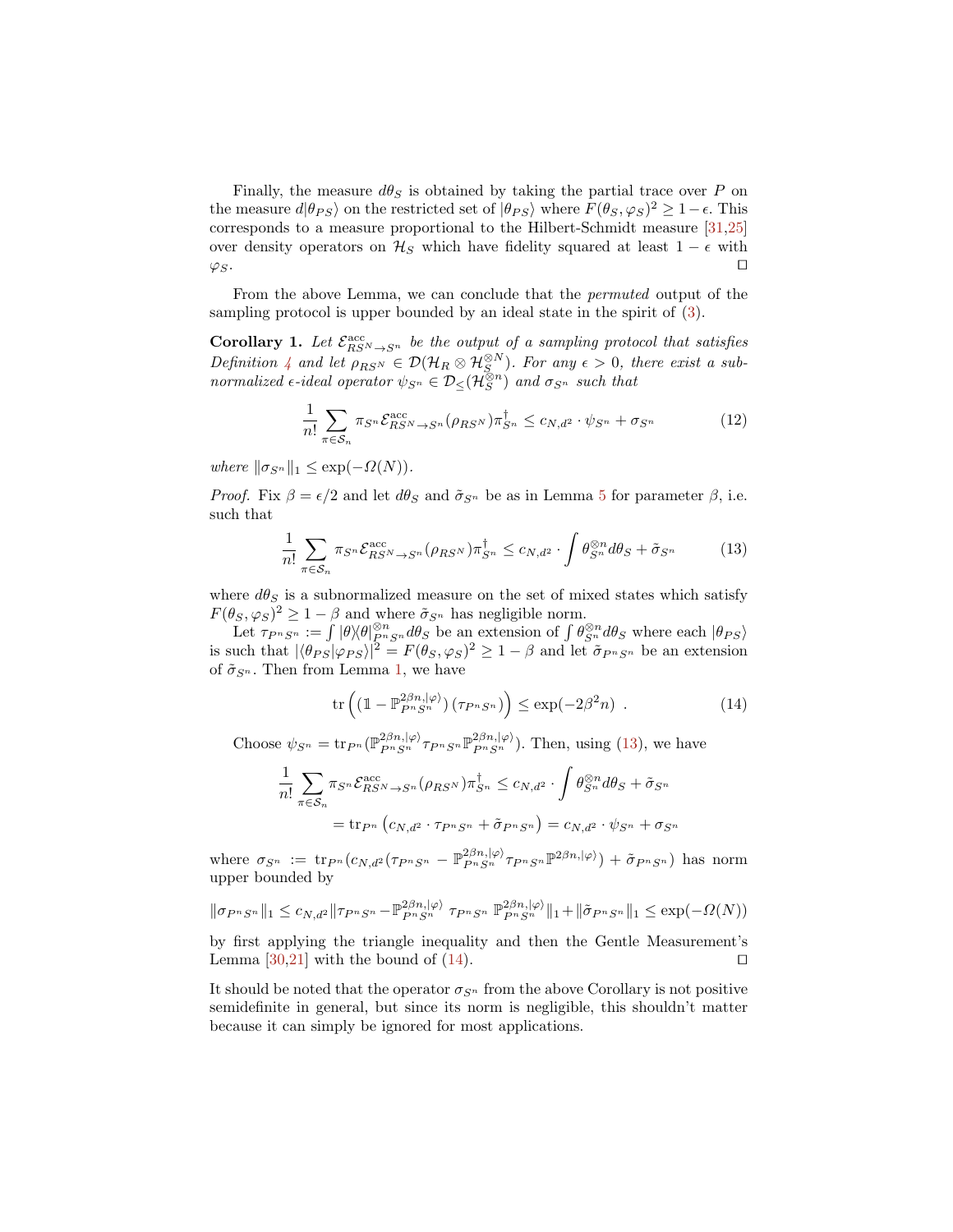#### <span id="page-22-0"></span>5.4 Proof Against Arbitrary Adversaries: Unpermuting the Output

In order to conclude that the sampling protocol works as intended on an arbitrary input state and adversarial strategy, we need to argue that if we remove the permutation from the contents of  $(12)$ , then the left-hand side, which becomes the post-sampling state, is still approximated by a state having a purification in a low-error subspace. It turns out that the intuitive statement "if the permuted output is ideal then the non-permuted output is also ideal" that we want to show is quite tricky to prove. We stress that this step is necessary if we want to keep the permutation "under the hood" and have a statement that doesn't require to physically shuffle the systems, which would lead to unnatural sampling protocols.

Lemma [6](#page-22-1) below is the first step in this proof, it shows that the property of having a purification in a low-error subspace, i.e. of being ideal, does indeed persist after "unpermutation" of the registers.

**Lemma 6.** Let  $\epsilon > 0$  and let  $\sigma_{S^n} \in \mathcal{D}(\mathcal{H}_{S}^{\otimes n})$  be such that  $\frac{1}{n!} \sum_{\pi \in S_n} \pi_{S^n} \sigma_{S^n} \pi_{S^n}^{\dagger}$ is  $\epsilon$ -ideal, then  $\sigma_{S^n}$  is also  $\epsilon$ -ideal.

*Proof.* Let  $r = \epsilon n$ . We need to show that if  $\bar{\sigma}_{S^n} := \frac{1}{n!} \sum_{\pi \in S_n} \pi_{S^n} \sigma_{S^n} \pi_{S^n}^{\dagger}$  has a purification in  $\mathcal{H}_R \otimes \Delta_r(\ket{\varphi}_{P^nS^n})$  for some register R, then  $\sigma_{S^n}$  also has a purification in  $\mathcal{H}_R \otimes \Delta_r(\ket{\varphi}_{P^nS^n})$ . Let  $\ket{\bar{\sigma}_{RP^nS^n}} \in \mathcal{H}_R \otimes \Delta_r(\ket{\varphi}_{P^nS^n})$  be the purification of  $\bar{\sigma}_{S^n}$  that exists by assumption and let  $\sum_i p_i |i_{S^n}\rangle \langle i_{S^n}|$  be the spectral decomposition of  $\sigma_{S^n}$ . Define the pure state

<span id="page-22-1"></span>
$$
|\bar{\sigma}_{\Pi P^n S^n}\rangle = \sqrt{\frac{1}{n!}} \sum_{\pi \in S_n} |\pi\rangle_{\Pi} \otimes \left(\sum_i \sqrt{p_i} |i_{P^n}\rangle \otimes \pi_{S^n} |i_{S^n}\rangle\right)
$$

where  $\{|i_{P^n}\rangle\}_i$  is an orthonormal basis of  $\mathcal{H}_{P^n}$ . Note that this state is a purification of  $\bar{\sigma}_{S^n}$ , so there exists an isometry  $V_{\Pi P^n \to R P^n}$  such that  $V_{\Pi P^n \to R P^n} |\bar{\sigma}_{\Pi P^n S^n}\rangle =$  $|\bar{\sigma}_{RP^nS^n}\rangle \in \mathcal{H}_R \otimes \Delta_r(\langle \varphi \rangle_{P^nS^n}^{\otimes n})$ . We can express  $|\bar{\sigma}_{RP^nS^n}\rangle$  as:

$$
|\bar{\sigma}_{RP^n S^n}\rangle = (V_{HP^n \to RP^n} \otimes 1_{S^n})|\sigma_{HP^n S^n}\rangle
$$
  
= 
$$
\sum_{\pi,i} \sqrt{\frac{p_i}{n!}} V_{HP^n \to RP^n} |\pi\rangle_H |i_{P^n}\rangle \otimes \pi_{S^n} |i_{S^n}\rangle = \sum_{\pi,i} \sqrt{\frac{p_i}{n!}} |\xi_{\pi,i}\rangle_{RP^n} \otimes \pi_{S^n} |i_{S^n}\rangle
$$

where the vectors  $|\xi_{\pi,i}\rangle_{RP^n} := V_{HP^n \to RP^n} |\pi\rangle_H |i_{P^n}\rangle$  are orthogonal to each other. Then by acting on this state with an isometry that extracts  $\pi$  from registers  $RP^n$  and that undoes  $\pi$  on registers  $P^n$  and  $S^n$ , we get

$$
\sum_{\pi,i}\sqrt{\frac{p_i}{n!}}(\mathbb{1}_R\otimes \pi_{P^n}^{-1})|\xi_{\pi,i}\rangle_{RP^n}\otimes |i_{S^n}\rangle
$$

Note that both before and after this isometry is applied, the state of registers  $P^n$  and  $S^n$  has support in  $\Delta_r(\ket{\varphi}_{P^nS^n}^{\otimes n})$  because this subspace is invariant under permutation of these registers. The proof is then completed since the above state is a purification of  $\sigma_{S^n}$  that lies in  $\mathcal{H}_R \otimes \Delta_r(\ket{\varphi}_{P^nS^n}^{\otimes n})$ .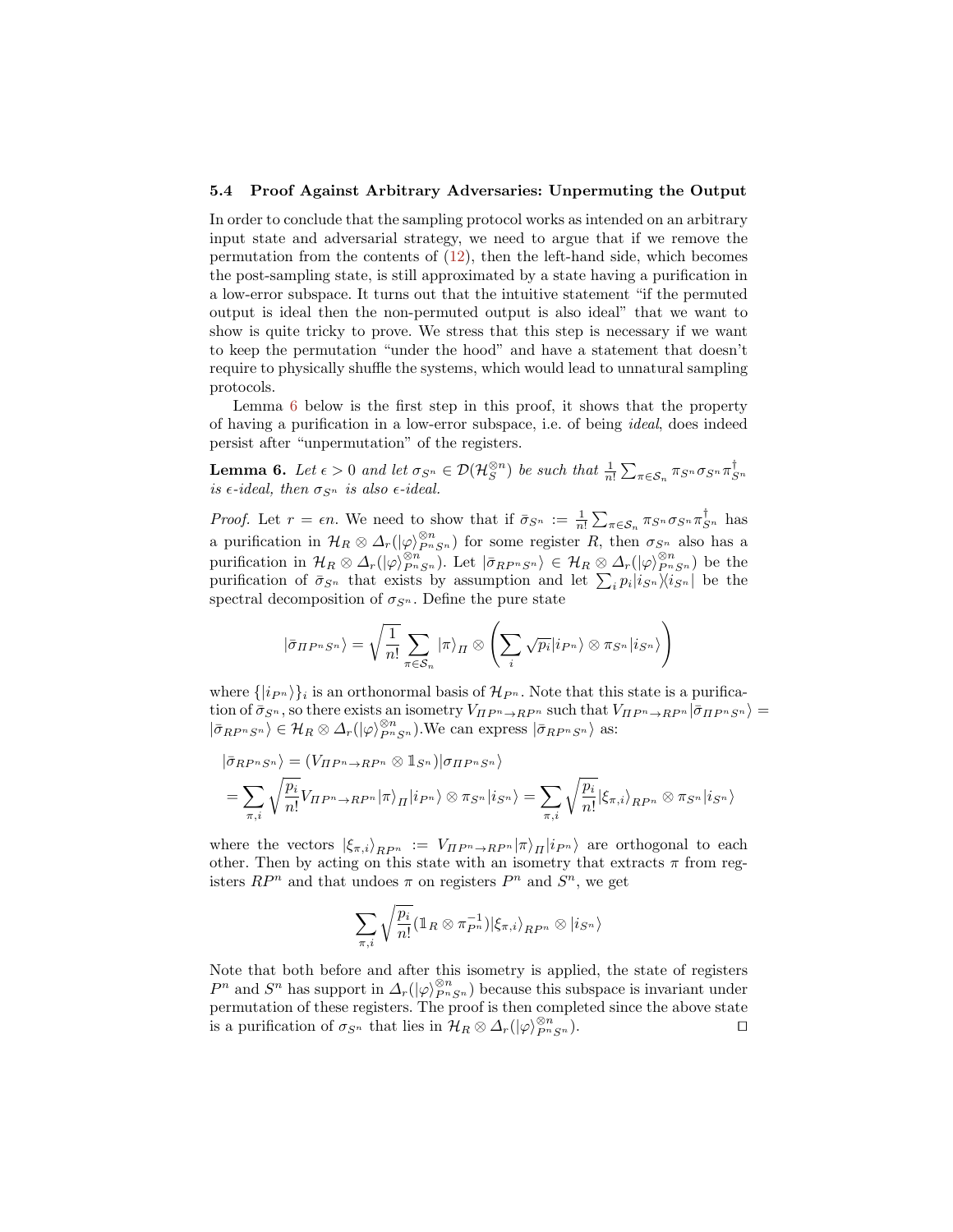We now have all the tools we need to prove our main result, Theorem [2](#page-23-0) below. Its proof combines the above lemma with Lemmas [1](#page-8-1) and [5](#page-20-0) to show that the output of the sampling is negligibly close to a state that is post-selected from a purification of an ideal state.

<span id="page-23-0"></span>**Theorem 2** (Main Result). Let  $\mathcal{E}_{RS^N \to S^n}^{acc}$  be the output of a sampling protocol that satisfies Definition [4](#page-17-2) and let  $\rho_{RS^N} \in \mathcal{D}(\mathcal{H}_R \otimes \mathcal{H}_S^{\otimes N})$ . For any  $\epsilon > 0$ , there exists a non-normalized vector

$$
\left| \tilde{\psi}_{R^{\prime}P^{n}S^{n}}\right\rangle \in\mathcal{H}_{R^{\prime}}\otimes\varDelta_{\epsilon n}(\left| \varphi\right\rangle _{P^{n}S^{n}}^{\otimes n})
$$

and a completely positive trace non-increasing superoperator  $\tilde{\mathcal{K}}_{R^{\prime}P^{n}\to\mathbb{C}}$  such that

$$
\left\| \mathcal{E}_{RS^N \to S^n}^{\mathrm{acc}}(\rho_{RS^N}) - c_{N,d^2}(\tilde{\mathcal{K}}_{R^{\prime}P^n} \otimes \mathrm{id}_{S^n})(\tilde{\psi}_{R^{\prime}P^n S^n}) \right\|_1 \leq \exp(-\Omega(N))
$$

By means of Proposition [1](#page-7-2) and Remark [3,](#page-7-1) we can express the statement of Theorem [2](#page-23-0) in terms of an operator inequality as suggested in [\(3\)](#page-10-0), rather than by means of post-selection.

<span id="page-23-1"></span>**Corollary 2.** Let  $\mathcal{E}_{RS^N \to S^n}^{acc}$  be the output of a sampling protocol that satisfies Definition [4](#page-17-2) and let  $\rho_{RS^N} \in \mathcal{D}(\mathcal{H}_R \otimes \mathcal{H}_S^{\otimes N})$ . For any  $\epsilon > 0$ , there exist a subnormalized  $\epsilon$ -ideal operator  $\psi_{S^n} \in \mathcal{D}_{\leq}(\mathcal{H}_S^{\otimes n})$  and  $\sigma_{S^n}$  such that

$$
\mathcal{E}_{RS^N \to S^n}^{\text{acc}}(\rho_{RS^N}) \le c_{N,d^2} \cdot \psi_{S^n} + \sigma_{S^n}
$$

where  $\|\sigma_{S^n}\|_1 \leq \exp(-\Omega(N)).$ 

*Proof (of Theorem [2\)](#page-23-0).* Let  $\psi_{S^n}$  and  $\sigma_{S^n}$  be as in the statement of Corollary [1,](#page-21-3) i.e. such that

<span id="page-23-3"></span>
$$
\frac{1}{n!} \sum_{\pi \in S_n} \pi_{S^n} \mathcal{E}_{RS^N \to S^n}^{\text{acc}}(\rho_{RS^N}) \pi_{S^n}^{\dagger} \le c_{N,d^2} \cdot \psi_{S^n} + \sigma_{S^n}
$$
(15)

and define  $\tau_{S^n} := \psi_{S^n} + c_{N,d^2}^{-1} \cdot \sigma_{S^n}$ . Since  $\psi_{S^n}$  is  $\epsilon$ -ideal, let  $|\psi_{R'P^nS^n}\rangle$  be the purification of  $\psi_{S^n}$  that lives in the low error subset  $\mathcal{H}_{R'} \otimes \Delta_{\epsilon n}(|\varphi\rangle_{P^nS^n}^{\otimes n})$ . Let  $|\tau_{R'P^nS^n}\rangle$  be a purification<sup>[8](#page-23-2)</sup> of  $\tau_{S^n}$  such that  $\|\psi_{R'P^nS^n} - \tau_{R'P^nS^n}\|_1 \leq$  $\exp(-\Omega(N))$ . From [\(15\)](#page-23-3) and Proposition [1](#page-7-2) we can show that there exists a trace non-increasing completely positive map  $\mathcal{K}_{R'P^n \to \Pi}$  that produces a classical register  $\Pi$  from purification registers  $R'P^n$  with the property that

$$
\frac{1}{n!} \sum_{\pi \in S_n} |\pi \rangle \langle \pi|_{\Pi} \otimes \pi_{S^n} \mathcal{E}_{RS^N \to S^n}^{\text{acc}}(\rho_{RS^N}) \pi_{S^n}^{\dagger} = c_{N,d^2} (\mathcal{K}_{R'P^n \to \Pi} \otimes \mathrm{id}_{S^n}) (\tau_{R'P^n S^n}) .
$$

<span id="page-23-2"></span><sup>&</sup>lt;sup>8</sup> The existence of a purification of  $\tau_{S^n}$  with this property can be argued by using Uhlmann's Theorem: since  $\tau_{S^n}$  is close in fidelity to  $\psi_{S^n}$ , for any purification  $|\psi_{R'P^nS^n}\rangle$  of  $\psi_{S^n}$ , there exists a purification  $|\tau_{R'P^nS^n}\rangle$  that is also close to  $|\psi_{R'P^{n}S^{n}}\rangle.$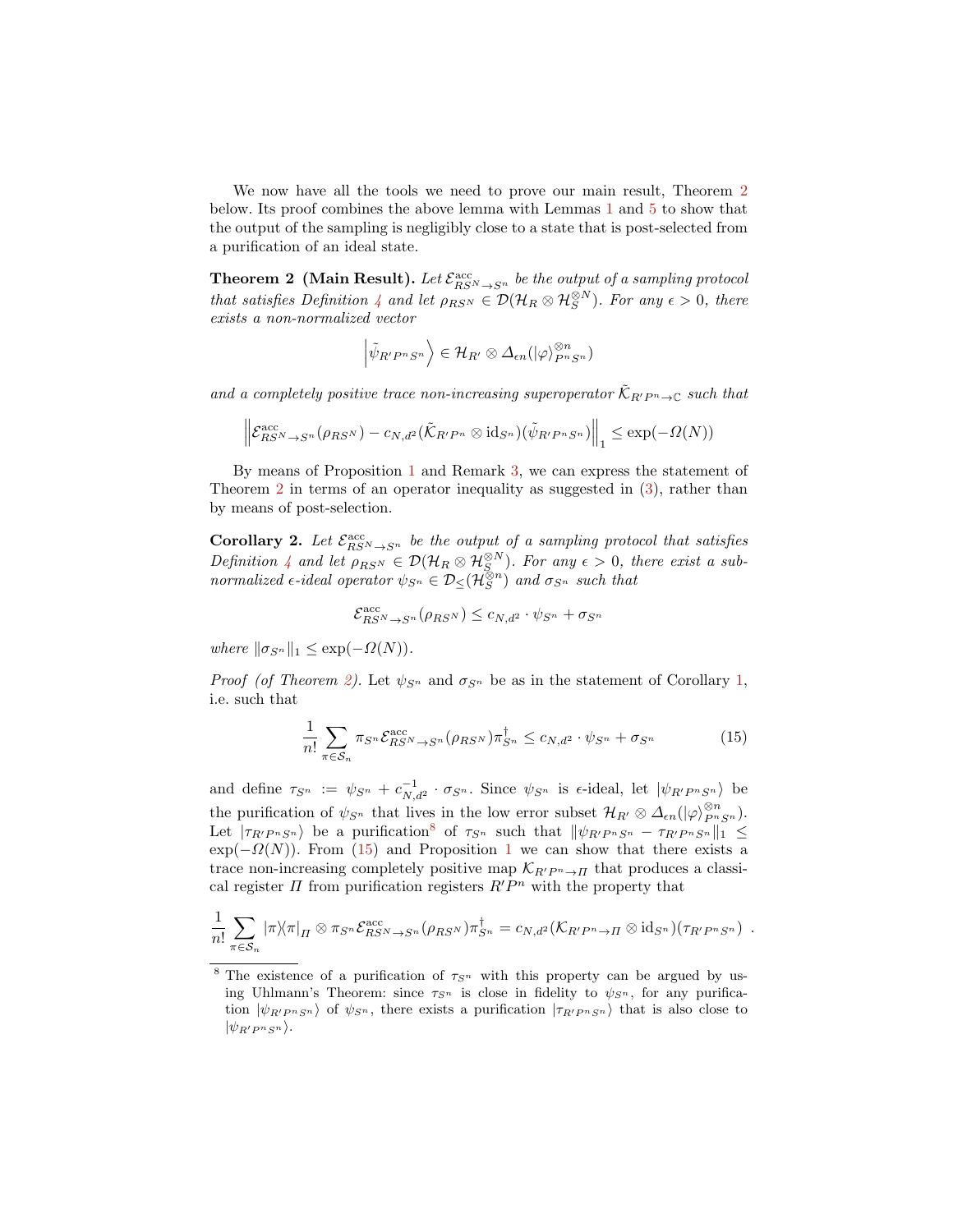Suppose now we were to submit both sides of the above equality to the following quantum operation: measure register  $\Pi$  and undo the observed permutation on register  $S^n$ . The left-hand side of the above would become  $\mathcal{E}^{\text{acc}}_{RS^N \to S^n}(\rho_{RS^N})$ whereas the right-hand side becomes

$$
c_{N,d^2}\cdot\sum_{\pi\in S_n}(\langle \pi|_{\Pi}\otimes \pi_{S^n}^{-1})(\mathcal{K}_{R'P^n\to \Pi}\otimes \mathrm{id}_{S^n})(\tau_{R'P^nS^n})(|\pi\rangle_{\Pi}\otimes (\pi_{S^n}^{-1})^{\dagger})\ .
$$

We now show how to represent this operator in a way that corresponds to the statement we need to prove, i.e. as post-selected from a rank-one operator living almost entirely in the low-error subspace. To this end, define<sup>[9](#page-24-0)</sup> an isometry  $U_{R'P^n \to Z\Pi}$  that purifies the action of  $\mathcal{K}_{R'P^n \to \Pi}$ , i.e. such that for any  $\nu_{R'P^n}$ ,

$$
\mathcal{K}_{R'P^n\rightarrow \Pi}(\nu_{R'P^n}):=\mathop{\mathrm{tr}}\nolimits_Z\left((\mathbb{P}_Z\otimes \mathbb{1}_{\Pi})\cdot U_{R'P^n\rightarrow Z\Pi}\cdot \nu_{R'P^n}\cdot (U_{R'P^n\rightarrow Z\Pi})^{\dagger}\right)
$$

for some projector  $\mathbb{P}_Z$ . Using this representation, the post-sampling operator can be expressed as

<span id="page-24-1"></span>
$$
\mathcal{E}_{RS^N \to S^n}^{\text{acc}}(\rho_{RS^N}) = c_{N,d^2} \cdot \text{tr}_Z \left( (\mathbb{P}_Z \otimes \mathbb{1}_{S^n}) \cdot \sum_{\pi \in S_n} [U_{R'P^n \to Z}^{\pi} \otimes \pi_{S^n}^{-1}] (\tau_{R'P^n S^n}) \right)
$$
(16)

where  $U_{R'P^n\rightarrow Z}^{\pi}:=(1\mathbb{1}_Z\otimes \langle \pi|_{\Pi})\cdot U_{R'P^n\rightarrow Z\Pi}$  and where  $[U](\rho)$  is short for  $U\rho U^{\dagger}$ . Define the operator

$$
\tilde{\psi}_{ZS^n} := \sum_{\pi \in S_n} (U^{\pi}_{R'P^n \to Z} \otimes \pi_{S^n}^{-1}) \psi_{R'P^n S^n} (U^{\pi}_{R'P^n \to Z} \otimes \pi_{S^n}^{-1})^{\dagger}.
$$

where  $\psi_{R'P^{n}S^{n}}$  is the purification of  $\psi_{S^{n}}$  defined earlier. It isn't too hard to show that  $\tilde{\psi}_{S^n}$  is such that  $\psi_{S^n} = \frac{1}{n!} \sum_{\pi \in S_n} \pi_{S^n} \tilde{\psi}_{S^n} \pi_{S^n}^{\dagger}$ . Since  $\psi_{S^n}$  has a purification in the low-error subspace, Lemma [6](#page-22-1) implies that  $\tilde{\psi}_{S^n}$  itself admits a purification in this subspace. Let  $|\psi_{R'P^nS^n}\rangle$  be this purification and let  $\tilde{\mathcal{K}}_{R'P^n\to\mathbb{C}}$  be the superoperator that first maps  $|\tilde{\psi}_{R'P^nS^n}\rangle$  to  $\tilde{\psi}_{ZS^n}$  and then applies  $\sigma_Z \mapsto \text{tr}_Z(\mathbb{P}_Z \sigma_Z)$  to register Z. Then, using the definition of  $\psi_{R'P^nS^n}$  and  $\mathcal{K}_{R'P^n}$ , and since completely positive trace non-increasing maps cannot increase

<span id="page-24-0"></span><sup>&</sup>lt;sup>9</sup> It is always possible to define such an isometry and projector for any trace non-increasing completely positive superoperator  $\mathcal{E}_{A\to B}$ . To see this, let  $\mathcal{E}(\sigma_A) = \sum_k E_k \sigma_A E_k^{\dagger}$  where  $E_k \in L(\mathcal{H}_A, \mathcal{H}_B)$  are the Kraus operators of  $\mathcal E$  and define the isometry  $U_{A\to BZ}$  as mapping an arbitrary state  $|\psi\rangle_A$  to  $\sum_{k} E_k |\psi\rangle_A |k\rangle_Z + \sqrt{\mathbb{1} - \sum_{k} E_k^{\dagger} E_k} |\psi\rangle_A |\perp\rangle_Z$  where  $|\perp\rangle_Z$  is orthogonal to  $|k\rangle_Z$  for every k. Then  $\mathbb{P}_Z = \sum_k |k\rangle\langle k|_Z$  suffices as the required projector since  $\text{tr}_Z((\mathbb{1}_B \otimes$  $\mathbb{P}_Z$ ) $U_{A\to BZ} \sigma_A U_{A\to BZ}^\dagger) = \sum_k E_k \sigma_A E_k^\dagger = \mathcal{E}_{A\to B} (\sigma_A).$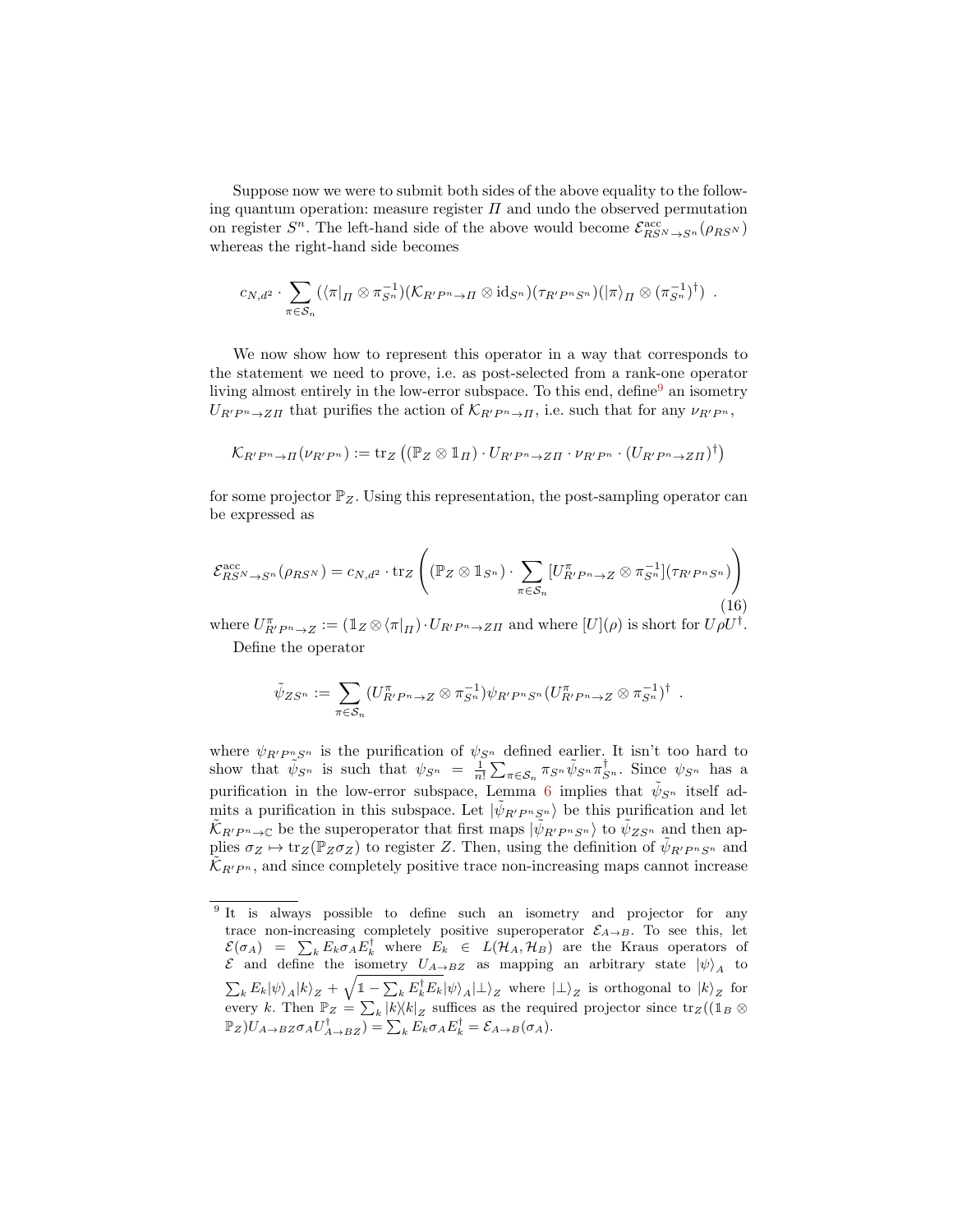the trace distance,

$$
\|\mathcal{E}_{RS^N \to S^n}^{\text{acc}}(\rho_{RS^N}) - c_{N,d^2}(\tilde{\mathcal{K}}_{R'P^n} \otimes id_{S^n})(\tilde{\psi}_{R'P^n S^n})\|_1
$$
  
\n
$$
= \left\| c_{N,d^2} \cdot \text{tr}_Z \left( \mathbb{P}_Z \otimes \mathbb{1}_{S^n} \right) \cdot \sum_{\pi \in \mathcal{S}_n} [U_{R'P^n \to Z}^{\pi} \otimes \pi_{S^n}^{-1}] \left( \tau_{R'P^n S^n} - \psi_{R'P^n S^n} \right) \right) \right\|_1
$$
  
\n
$$
\leq c_{N,d^2} \cdot \|\tau_{R'P^n S^n} - \psi_{R'P^n S^n}\|_1
$$
  
\n
$$
\leq \exp(-\Omega(N))
$$

where in the first inequality  $\mathcal{E}_{RS^N \to S^n}^{acc}(\rho_{RS^N})$  is replaced with [\(16\)](#page-24-1) and the last inequality follows from our choice of  $|\tau_{R'P^nS^n}\rangle$ .

# 6 Conclusion and Open Questions

Statistical sampling is a natural task that is well understood from a classical perspective. Classical tools such as Hoeffding's inequality, Azuma's inequality and other results on concentration of measure that are used to analyze classical sampling (and quantum sampling to a certain degree  $[6]$ ) are of no use when trying to sample from quantum data with a mixed reference state. The tools of symmetric invariance can substitute the classical tools up to a certain degree when analyzing fully quantum sampling protocols. We have introduced a framework for sampling mixed states by presenting a general sampling protocol and we have shown that if an instantiation of that general protocol respects simple criteria, then it can be used to certify that a quantum population is close to an n-fold tensor product of a reference state  $\varphi$  in an adversarial setting.

We have also shown that this result can be applied to yield a two-party randomness generation protocol. While perfect coin tossing is impossible without assumptions, we can achieve the "next best thing" by producing a string that has an almost-maximal min-entropy from the point of view of both participants.

Sampling of a quantum population is a new concept and many questions are left unanswered, especially when sampling with a mixed reference state where the usual (classical) tools do not apply. Precisely, future directions for this work include:

- 1. A formulation of our results where a conclusion can be made when an error rate significantly larger than 0 has been observed. From an observed error rate of  $\delta > 0$  within the sample, we would want to conclude that the state of the remaining positions can be controlled by means of an  $(\varepsilon + \delta)$ -ideal state for small  $\varepsilon > 0$ .
- 2. An extension of our results to multiple reference states for the same population instead of a fixed reference state  $\varphi$ , e.g. with reference states  $\varphi_0, \varphi_1$ where register *i* of the population is tested against  $\varphi_{x_i}$  for  $x \in \{0,1\}^n$ . While sampling according to an arbitrary (pure) reference state is given "for free"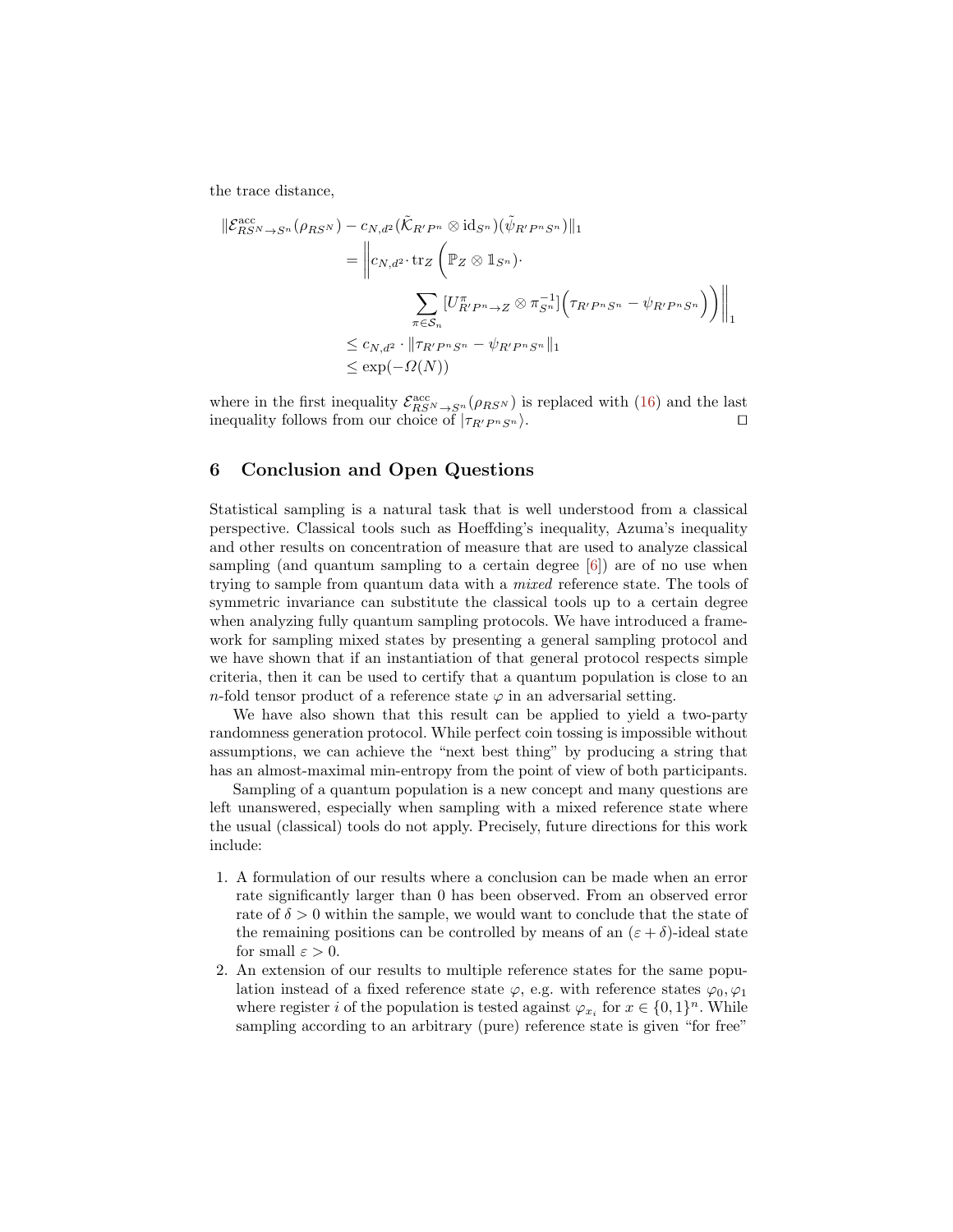for pure state sampling (since all pure states are related by a unitary transformation on the sampler's register), it requires more work in the case of mixed state sampling.

3. On top of the previous point, it is often useful for quantum sampling applications to have a statement in terms of an adaptive sampling protocol where the reference states (i.e. the bits of  $x$ ) are chosen adaptively by the adversary based on what positions were sampled. Such an extension would have applications in two-party cryptography where sampling is done in a sequential manner using a 1- or 2-bit cryptographic primitive, such as cutand-choose. In fact, if our results were extended in such a way, it would allow to certify states with a 2-bit description (such as the BB84 encoding) using a 1-bit cut-and-choose, a task that is not known to be possible relying on existing sampling tools. The pure-state sampling framework of [\[6\]](#page-26-0) was shown to apply in the adaptive setting in [\[12\]](#page-27-2).

## Acknowledgments

FD acknowledges funding from GACR grant GA16-22211S, and LS is funded by NSERC discovery and acceleration to discovery grants.

## References

- <span id="page-26-1"></span>1. Rudolph Ahlswede and Andreas Winter. Strong converse for identification via quantum channels. IEEE Transactions on Information Theory, 48(3):569–579, 2002.
- <span id="page-26-7"></span>2. Andris Ambainis. A new protocol and lower bounds for quantum coin flipping. In Proceedings of the Thirty-third Annual ACM Symposium on Theory of Computing, STOC '01, pages 134–142, New York, NY, USA, 2001. ACM.
- <span id="page-26-5"></span>3. Andris Ambainis. A new protocol and lower bounds for quantum coin flipping. Journal of Computer and System Sciences, 68(2):398–416, 2004.
- <span id="page-26-2"></span>4. Koenraad M. R. Audenaert, J. Calsamiglia, R. Mu˜noz-Tapia, E. Bagan, Lluis Masanes, Antonio Acín, and Frank Verstraete. Discriminating states: The quantum chernoff bound. Physical Review Letters, 98(16):160501, April 2007.
- <span id="page-26-4"></span>5. Manuel Blum. Coin-flipping by telephone. In Proceedings of CRYPTO 91, pages 11–15, 1981.
- <span id="page-26-0"></span>6. Niek Bouman and Serge Fehr. Sampling in a quantum population, and applications. In Advances in Cryptology—CRYPTO 2010, volume 6223, pages 724–741. Springer, 2010.
- <span id="page-26-6"></span>7. Andr´e Chailloux and Iordanis Kerenidis. Optimal quantum strong coin flipping. In Proceedings of FOCS 2009, pages 527–533, 2009.
- <span id="page-26-8"></span>8. Matthias Christandl, Robert König, Graeme Mitchison, and Renato Renner. One-and-a-half quantum de Finetti theorems. Communications in Mathematical Physics, 273(2):473–498, 2007.
- <span id="page-26-3"></span>9. Matthias Christandl, Robert König, and Renato Renner. Postselection technique for quantum channels with applications to quantum cryptography. Physical Review Letters, 102:020504, January 2009.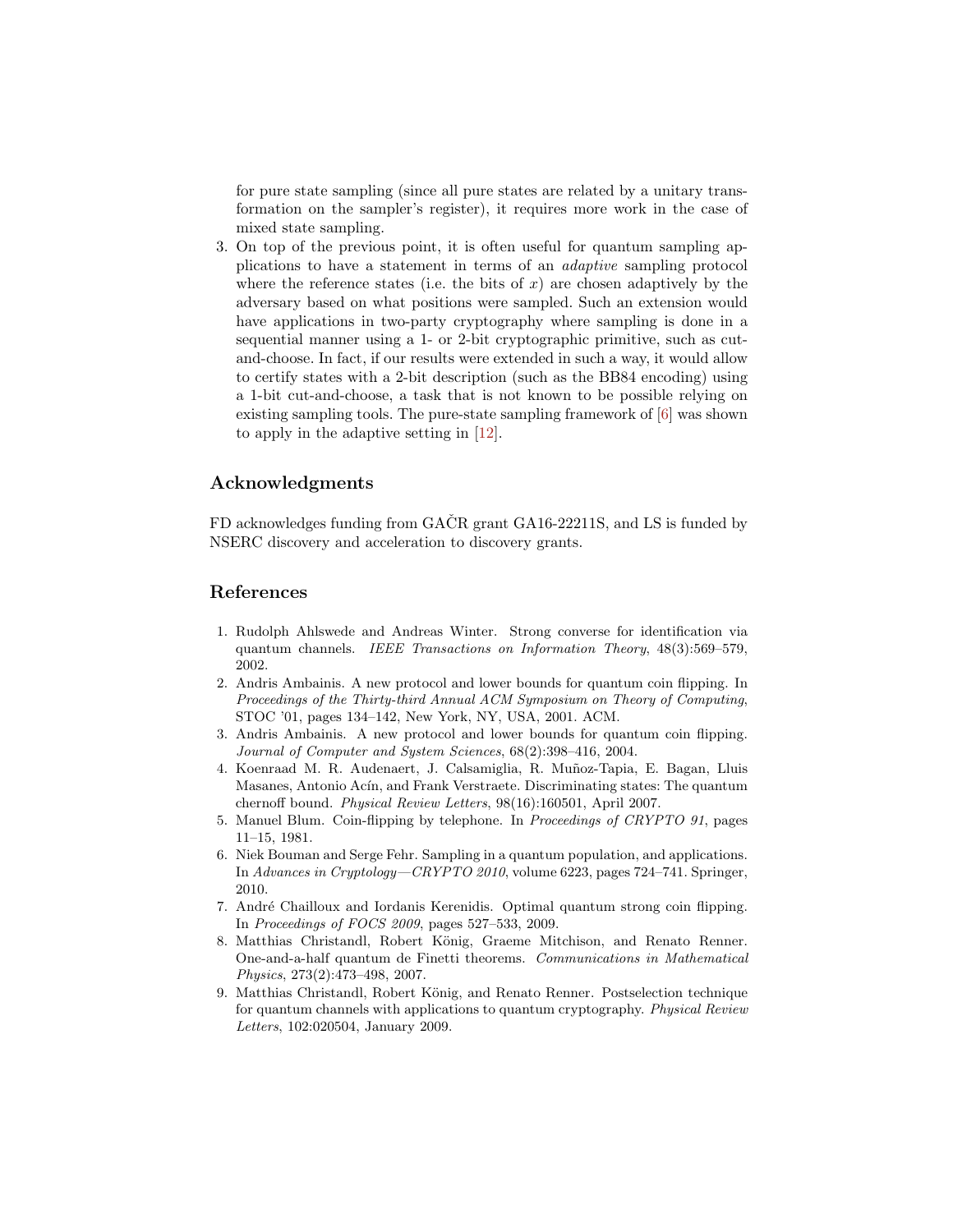- <span id="page-27-0"></span>10. Ivan Damgård, Frédéric Dupuis, and Jesper Buus Nielsen. On the orthogonal vector problem and the feasibility of unconditionally secure leakage-resilient computation. In International Conference on Information Theoretic Security, pages 87–104. Springer, 2015.
- <span id="page-27-1"></span>11. Frédéric Dupuis, Serge Fehr, Philippe Lamontagne, and Louis Salvail. Adaptive versus non-adaptive strategies in the quantum setting with applications. In Annual Cryptology Conference, pages 33–59. Springer Berlin Heidelberg, 2016.
- <span id="page-27-2"></span>12. Serge Fehr, Jonathan Katz, Fang Song, Hong-Sheng Zhou, and Vassilis Zikas. Feasibility and completeness of cryptographic tasks in the quantum world. In Amit Sahai, editor, Theory of Cryptography, volume 7785 of Lecture Notes in Computer Science, pages 281–296. Springer Berlin Heidelberg, 2013.
- <span id="page-27-9"></span>13. Gus Gutoski and John Watrous. Toward a general theory of quantum games. In Proceedings of STOC 2007, pages 565–574, New York, NY, USA, 2007. ACM.
- <span id="page-27-18"></span>14. Masahito Hayashi. Optimal sequence of quantum measurements in the sense of stein's lemma in quantum hypothesis testing. Journal of Physics A: Mathematical and General, 35(50):10759–10773, 2002.
- <span id="page-27-4"></span>15. Dennis Hofheinz, Jörn Müller-Quade, and Dominique Unruh. On the (im-)possibility of extending coin toss. In Annual International Conference on the Theory and Applications of Cryptographic Techniques, pages 504–521. Springer, 2006.
- <span id="page-27-10"></span>16. Iordanis Kerenidis and Ashwin Nayak. Weak coin flipping with small bias. Information Processing Letters, 89(333):131–135, 2004.
- <span id="page-27-8"></span>17. Alexei Kitaev. Quantum coin-flipping. Presentation at the 6th Workshop on Quantum Information Processing (QIP 2003), 2003.
- <span id="page-27-12"></span>18. Carlos Mochon. Quantum weak coin-flipping with bias of 0.192. In Proceedings of FOCS 2004, pages 2–11, 2004.
- <span id="page-27-13"></span>19. Carlos Mochon. Large family of quantum weak coin-flipping protocols. Physical Review A, 72(2):022341, 2005.
- <span id="page-27-14"></span>20. Carlos Mochon. Quantum weak coin flipping with arbitrarily small bias. 2007.
- <span id="page-27-19"></span>21. Tomohiro Ogawa and Hiroshi Nagaoka. A new proof of the channel coding theorem via hypothesis testing in quantum information theory. In IEEE International Symposium on Information Theory, page 73, 2002.
- <span id="page-27-15"></span>22. Anna Pappa, Paul Jouguet, Thomas Lawson, André Chailloux, Matthieu Legré, Patrick Trinkler, Iordanis Kerenidis, and Eleni Diamanti. Experimental plug and play quantum coin flipping. Nature Communications, 5, 2014.
- <span id="page-27-5"></span>23. Renato Renner. Security of quantum key distribution. PhD thesis, ETH Zürich, 2005.
- <span id="page-27-6"></span>24. Renato Renner. Symmetry of large physical systems implies independence of subsystems. Nature Physics, (3):645–649, 2007.
- <span id="page-27-17"></span>25. Renato Renner. Simplifying information-theoretic arguments by post-selection. In Quantum Cryptography and Computing, volume 26, pages 66–75, 2010.
- <span id="page-27-16"></span>26. Louis Salvail, Christian Schaffner, and Miroslava Sotáková. Quantifying the leakage of quantum protocols for classical two-party cryptography. International Journal of Quantum Information, 13(04):1450041, 2015.
- <span id="page-27-7"></span>27. Robert W. Spekkens and Terry Rudolph. Degrees of concealment and bindingness in quantum bit commitment protocols. Physical Review A, 65(1):012310, 2001.
- <span id="page-27-11"></span>28. Robert W. Spekkens and Terry Rudolph. Quantum protocol for cheat-sensitive weak coin flipping. Physical Review Letters, 89(22):227901, 2002.
- <span id="page-27-3"></span>29. Severin Winkler and Jürg Wullschleger. On the efficiency of classical and quantum secure function evaluation. IEEE transactions on information theory, 60(6):3123-3143, 2014.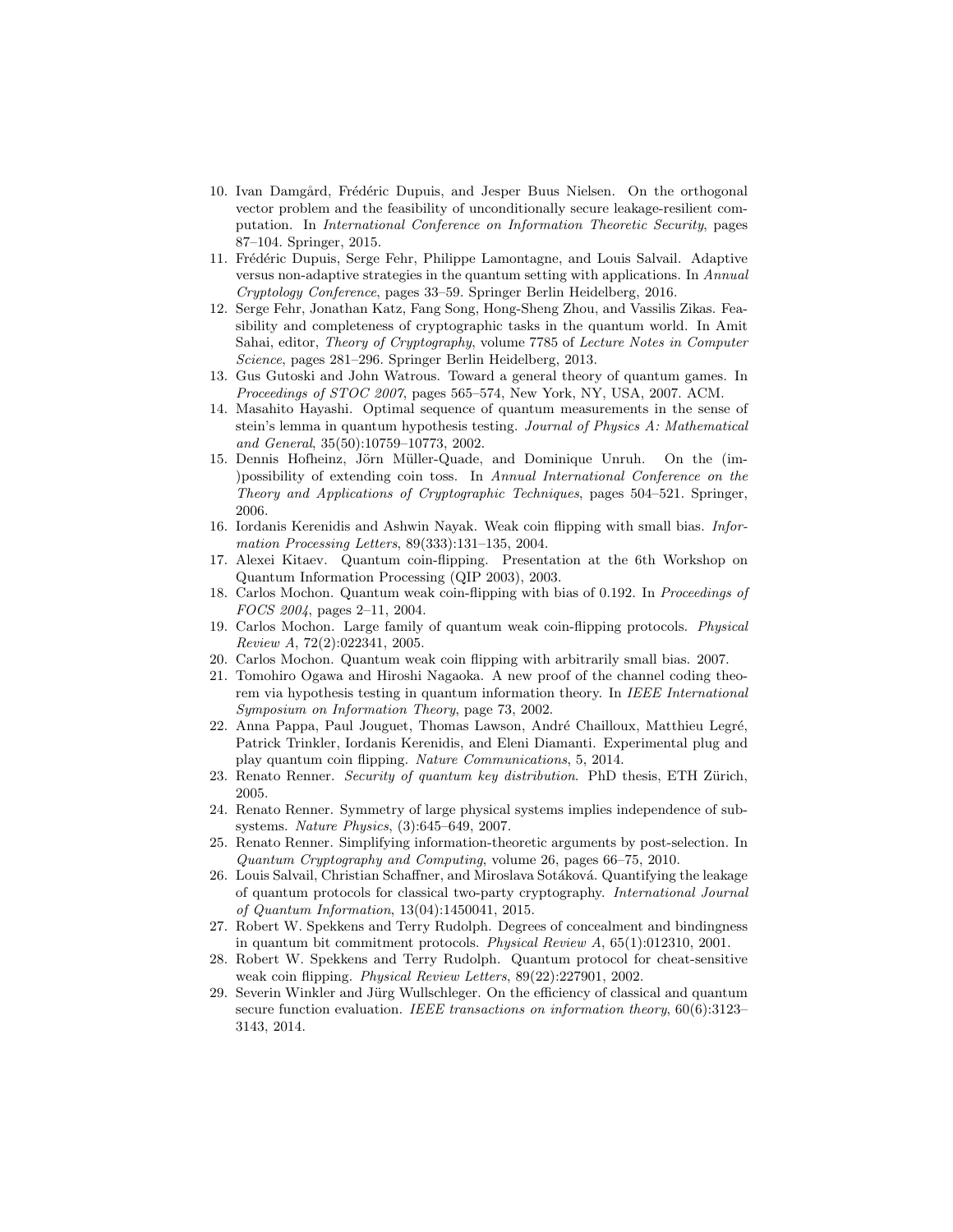- <span id="page-28-2"></span>30. Andreas Winter. Coding theorem and strong converse for quantum channels. IEEE Transactions on Information Theory, 45(7):2481–2485, November 1999.
- <span id="page-28-1"></span>31. Karol Zyczkowski and Hans-Jürgen Sommers. Induced measures in the space of mixed quantum states. Journal of Physics A: Mathematical and General, 34(35):7111, 2001.

## A Permutation Invariance of Sampling Protocols

## <span id="page-28-0"></span>A.1 Proof of Proposition [3](#page-18-0)

We can assume w.l.o.g. that the state  $\rho_{RS^N} \in \mathcal{D}(\mathcal{H}_R \otimes \mathcal{H}_S^{\otimes N})$  is pure and that adversarial strategies against the protocol depicted in Fig. [1](#page-9-0) is described by a family of isometries of the form  $U^t_{R\to R'P^k}$  for  $t\subseteq [N]$  of size k, where  $P^k$ represents the register sent to Sam and supposed to contain the purifications of  $\varphi_S$ , and R' is a register kept by Paul.

For convenience, define the isometry  $V_{S^N \to S^n S^k}^t$  that, for any  $t \subseteq [N]$ , maps subsystems  $S_i$  for  $i \in t$  into the last k subsystems (denoted  $S^k$ ) and subsystems  $S_i$  for  $i \notin t$  into the first  $n = N - k$  subsystems (denoted  $S<sup>n</sup>$ ). In other words, isometry  $V_S^t$  simply groups together the registers to be sampled.

For an adversarial strategy as described above, the completely positive trace non-increasing map  $\mathcal{E}_{RS^N \to S^n}^{acc}$  that maps the input state  $\rho_{RS^N}$  to the sampler's conditional output is defined by

$$
\mathcal{E}_{RS^N \to S^n}^{\mathrm{acc}}(\rho_{RS^N}) := \frac{1}{\binom{N}{k}} \sum_{t \subseteq [N]} \mathrm{tr}_{R'} \left( \langle \varphi |_{P^k S^k}^{\otimes k} \cdot [U_R^t \otimes V_{S^N}^t] (\rho_{PS}) \cdot |\varphi\rangle_{P^k S^k}^{\otimes k} \right) .
$$

where we left the identity operator acting on  $R'S^n$  implicit and where  $[U](\rho)$  is short for  $U \rho U^{\dagger}$  for any isometry U.

<span id="page-28-4"></span>The following property of  $V_{S^N \to S^n S^k}^t$  will be useful for proving Lemma [7](#page-28-3) below.

Remark 4. Let  $\pi \in \mathcal{S}_N$ , and let  $t_{\pi} = {\pi^{-1}(i) \mid i \in [k]}$ . There exist  $\tau^{\pi} \in \mathcal{S}_k$ and  $\bar{\tau}^{\pi} \in \mathcal{S}_n$  such that  $V_{S^N \to S^n S^k}^{[k]} \cdot \pi_S = (\bar{\tau}_{S^n}^{\pi} \otimes \tau_{S^k}^{\pi}) \cdot V_{S^N \to S^n S^k}^{t_{\pi}}$ . Furthermore, there is a one-to-one correspondence between permutations  $\pi \in \mathcal{S}_N$  and triplets  $(t_\pi, \tau^\pi, \bar{\tau}^\pi).$ 

<span id="page-28-3"></span>Lemma 7. Protocol Purification-Based Sampling from Fig. [1](#page-9-0) satisfies the first criterion of Definition [4.](#page-17-2)

Proof. We need to show the existence of a completely positive trace non-increasing map  $\bar{\mathcal{E}}_{P^N S^N \to \Pi S^n}^{\text{acc}}$  such that for any  $\rho_{RS^N}$ ,

<span id="page-28-5"></span>
$$
\frac{1}{n!} \sum_{\pi \in S_n} |\pi \rangle \langle \pi|_{\Pi} \otimes \pi_{S'} \mathcal{E}_{RS^N \to S^n}^{\text{acc}}(\rho_{RS^N}) \pi_{S'}^{\dagger} = \bar{\mathcal{E}}_{PN^N S^N \to \Pi S^n}^{\text{acc}}(\bar{\rho}_{PN^N})
$$
(17)

for some symmetric purification  $|\bar \rho_{P^NSN}\rangle$  of  $\frac{1}{N!}\sum_{\pi \in \mathcal{S}_N} \pi_{S^N} \rho_{S^N} \pi_{S^N}^{\dagger}$  where  $\mathcal{E}^{\text{acc}}_{RS^N \to S^n}$ is defined earlier in this section.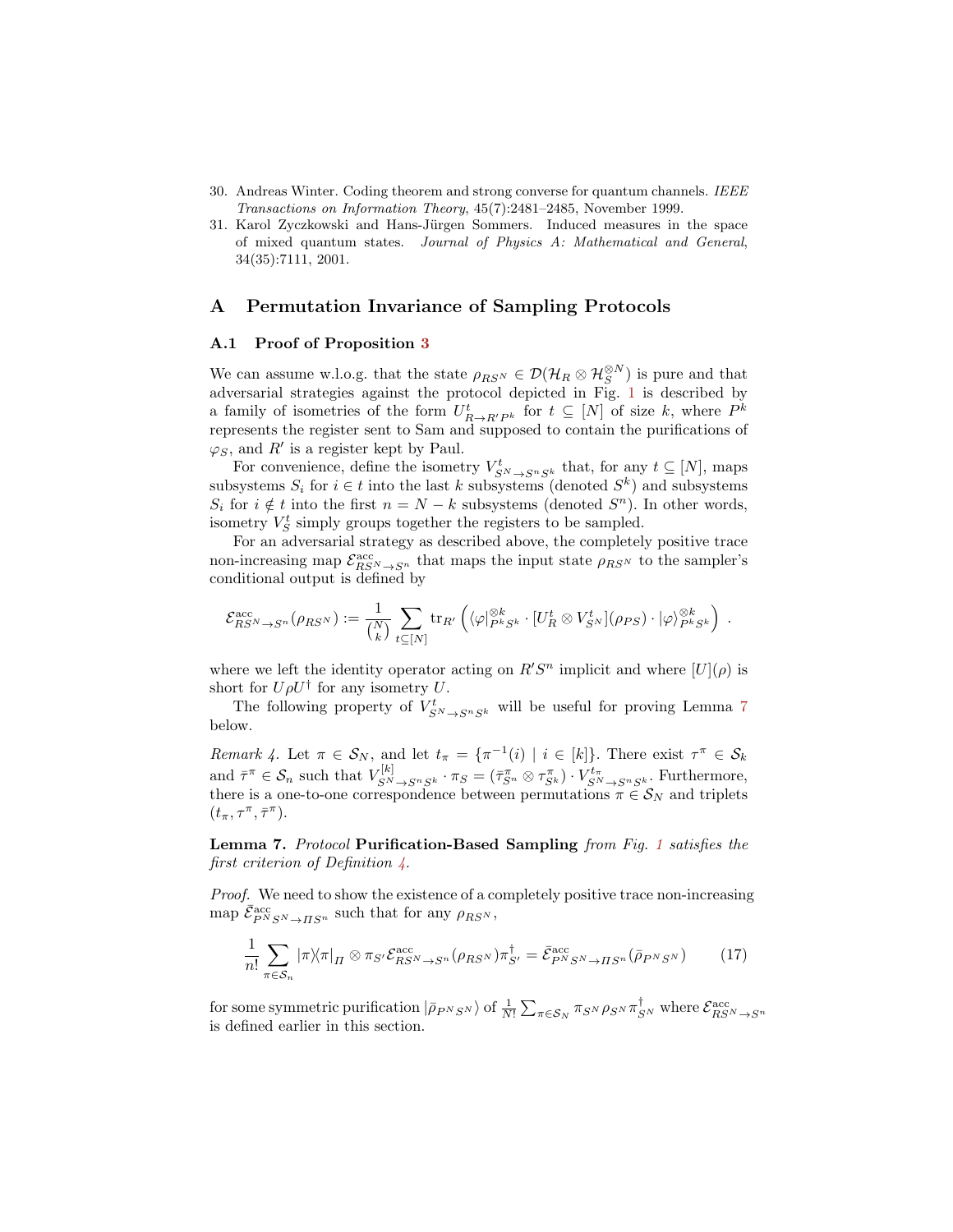Let  $|\bar{\rho}_{P^NS^N}\rangle \in \text{Sym}^N(\mathcal{H}_P \otimes \mathcal{H}_S)$  be an arbitrary purification of  $\frac{1}{N!}\sum_{\pi \in \mathcal{S}_N}$  $\pi_{S^N} \rho_{S^N} \pi_{S^N}^{\dagger}$ . Since all purifications are equivalent up to an isometry on the purifying register, there exists an isometry  $W_{P_N \to R\bar{T}_1}$  such that

$$
(W_{P^N} \otimes \mathbb{1}_{S^N})|\bar{\rho}_{P^NS^N}\rangle = \frac{1}{\sqrt{N!}}\sum_{\pi \in S_n} (\mathbb{1}_R \otimes \pi_{S^N})|\rho_{RS^N}\rangle \otimes |\pi\rangle_{\bar{\Pi}}.
$$

Let  $\bar{U}_{P^N\to \bar{R}P^k}$  be the isometry that performs the following actions unitarily on register  $P^N$  of  $|\bar{\rho}_{P^NS^N}\rangle$ :

- 1. Apply  $W_{P^N}$ , producing registers R and  $\overline{\Pi}$ .
- 2. From permutation  $\pi \in S_N$  held in register  $\bar{\Pi}$ , compute  $t_{\pi}$ ,  $\tau^{\pi} \in S_k$  and  $\bar{\tau}^{\pi} \in \mathcal{S}_n$  as in Remark [4,](#page-28-4) i.e. such that  $V_{S^N \to S^n S^k}^{[k]} \cdot \pi_S = (\tau_{\hat{S}}^{\pi} \otimes \bar{\tau}_{S'}^{\pi}) \cdot V_{S^N \to S^n S^k}^{t_{\pi}}$ .
- 3. Apply attack  $U_{R\to R'P^k}^{\dagger_{\pi}}$  on register R, producing registers R' and  $P^k$  and reorder register  $P^k$  using permutation  $\tau^{\pi}$  so that each  $P_i$  aligns with the right sampled  $S_i$ .
- 4. Let register  $\bar{R}$  be composed of registers  $R', \bar{\Pi}$ . Output registers  $P^k$ ,  $\bar{R}$  and register  $\Pi$  containing the permutation  $\bar{\tau}^{\pi}$  that acts on the output  $S^n$  (i.e. on the unsampled registers).

From the definition of the above isometry,

$$
\begin{split}\n&(\bar{U}_{P^N\to \bar{R}P^k}\otimes V_{S^N\to S^nS^k}^{[k]})|\bar{\rho}_{P^NS^N}\rangle \\
&=\frac{1}{\sqrt{N!}}\sum_{\pi\in\mathcal{S}_N}(\tau_{P^k}^{\pi}\otimes\tau_{S^k}^{\pi}\otimes\bar{\tau}_{S^n}^{\pi})(U_{R\to R'P^k}^{t_{\pi}}\otimes V_{S^N\to S^nS^k}^{t_{\pi}})|\rho_{RS^N}\rangle|\pi\rangle_{\bar{\Pi}}|\bar{\tau}^{\pi}\rangle_{\bar{\Pi}}\n\end{split}
$$

Tracing out register  $\bar{\Pi}$  from the above and using the one-to-one correspondence between  $\pi$  and  $(t_{\pi}, \tau^{\pi}, \bar{\tau}^{\pi})$  to break the sum over  $\pi$  into sums over  $t, \tau$  and  $\bar{\tau}$ , we get

$$
\frac{1}{N!} \sum_{\pi \in S_N} [(\tau_{P^k}^{\pi} \otimes \tau_{S^k}^{\pi} \otimes 1_{R'} \otimes \bar{\tau}_{S^n}^{\pi}) (U_{R \to R'P^k}^{t_{\pi}} \otimes V_{S^N \to S^n S^k}^{t_{\pi}})](\rho_{RS^N}) \otimes |\bar{\tau}^{\pi} \rangle \langle \bar{\tau}^{\pi}|_{\Pi}
$$
\n
$$
= \frac{1}{n!} \frac{1}{k!} \frac{1}{\binom{N}{k}} \sum_{\bar{\tau} \in S_n} \bar{\tau}_{S^n} \Bigg( \sum_{\substack{\tau \in S_k \\ t \subseteq [N]: |t| = k}} [(\tau_{P^k} \otimes \tau_{S^k}) (U_R^t \otimes V_{S^N}^t)](\rho_{RS^N}) \Bigg) (\bar{\tau}_{S^n})^{\dagger} \otimes |\bar{\tau}^{\pi} \rangle \langle \bar{\tau}^{\pi}|_{\Pi}
$$

Taking the partial inner product with  $|\varphi\rangle_{P^k S^k}^{\otimes k}$  and tracing out  $R'$  leaves us with

$$
\frac{1}{n!(\substack{N\\k}}\sum_{\bar{\tau}\in\mathcal{S}_n}\bar{\tau}_{S^n}\Bigg(\sum_{t}\text{tr}_{R'}\left(\langle\varphi|_{P^kS^k}^{\otimes k}\cdot[U_R^t\otimes V_{S^N}^t](\rho_{RS^N})\cdot|\varphi\rangle_{P^kS^k}^{\otimes k}\right)\Bigg)(\bar{\tau}_{S^n})^{\dagger}\otimes|\bar{\tau}^{\pi}\rangle\langle\bar{\tau}^{\pi}|_{\Pi}
$$
\n
$$
=\frac{1}{n!}\sum_{\bar{\tau}\in\mathcal{S}_n}\bar{\tau}_{S^n}\mathcal{E}_{RS^N\to S^n}^{\text{acc}}(\rho_{RS^N})\bar{\tau}_{S^n}^{\dagger}\otimes|\bar{\tau}^{\pi}\rangle\langle\bar{\tau}^{\pi}|_{\Pi}
$$

where the sum over  $\tau$  disappeared because  $|\varphi\rangle_{P^kS^k}^{\otimes k}$  is invariant under permutation. Then  $\bar{\mathcal{E}}_{P^{N}S^{N}\rightarrow HS^{n}}^{\text{acc}}$  defined as

$$
\bar{\mathcal{E}}_{P^NS^N\to HS^n}^{acc}(\bar{\rho}_{P^NS^N}):=\text{tr}_{\bar{R}}\left( \langle \varphi|_{P^kS^k}^{\otimes k}\cdot [\bar{U}_{P^N}\otimes V_{S^N}^{[k]}](\bar{\rho}_{P^NS^N})\cdot |\varphi\rangle_{P^kS^k}^{\otimes k} \right) .
$$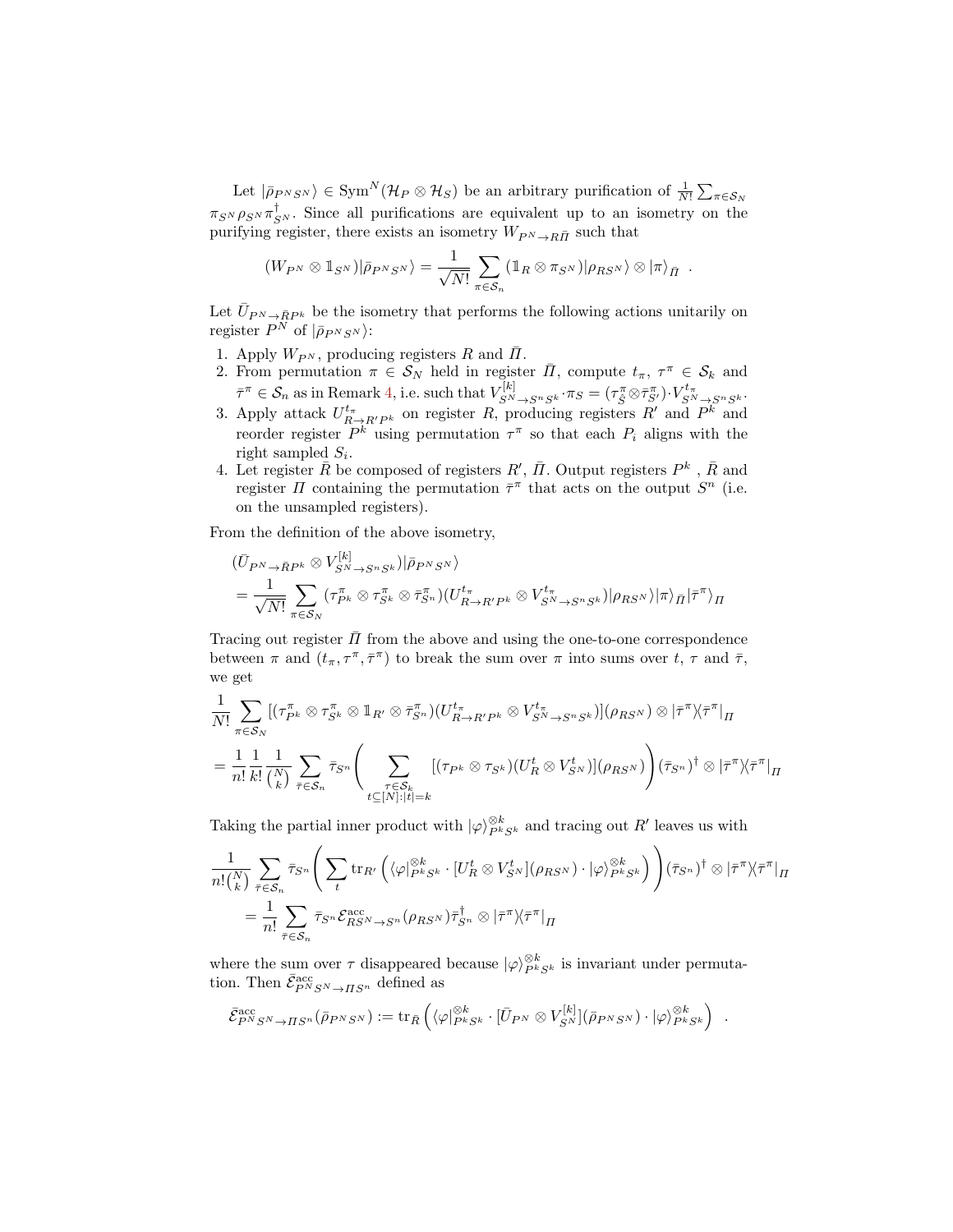satisfies [\(17\)](#page-28-5).  $\Box$ 

Lemma 8. Protocol Purification-Based Sampling from Fig. [1](#page-9-0) satisfies the second criterion of Definition [4.](#page-17-2)

*Proof.* We need to show that for any  $\epsilon > 0$ ,  $\|\bar{\mathcal{E}}_{P^N S^N \to \Pi S^n}^{\text{acc}}(|\theta\rangle\langle\theta|_{P^N S^N}^{\otimes N})\|_1 \leq$  $\exp(-\Omega(N))$  whenever  $F(\theta_S, \varphi_S)^2 < 1 - \epsilon$  where

$$
\bar{\mathcal{E}}_{P^NS^N\to HS^n}^{acc}(\bar{\rho}_{P^NS^N}):=\text{tr}_{\bar{R}}\left( \langle \varphi|_{P^kS^k}^{\otimes k}\cdot [\bar{U}_{P^N}\otimes V_{S^N}^{[k]}](\bar{\rho}_{P^NS^N})\cdot |\varphi\rangle_{P^kS^k}^{\otimes k}\right)
$$

The proof is based on the simple observation that the isometry  $\bar{U}$  that maximizes the probability of observing  $|\varphi\rangle^{\otimes k}$  on registers  $P^k S^k$  is the one that matches the fidelity with  $\varphi^{\otimes k}$  by the fact that the fidelity is monotonous. Therefore it holds that, since the fidelity is multiplicative for product states,

$$
\|\bar{\mathcal{E}}_{P^NS^N \to \Pi S^n}^{\text{acc}}\left( |\theta \rangle \langle \theta |_{P^NS^N}^{\otimes N} \right)\|_1 \le F(\theta_{S^k}^{\otimes k}, \varphi_{S^k}^{\otimes k})^2 \le (1 - \epsilon)^{2k} \le \exp(-2\epsilon k)
$$
\nwhenever  $F(\theta_S, \varphi_S)^2 < 1 - \epsilon$ .

The third criterion of Definition [4](#page-17-2) follows trivially from the observation that neither  $\mathcal{E}_{RS^N\to S^n}^{\text{acc}}$  nor  $\bar{\mathcal{E}}_{PN;SN\to \Pi S^n}^{\text{acc}}$  acts on the unsampled qubits other than by rearranging them.

## <span id="page-30-0"></span>A.2 Proof of Proposition [4](#page-19-1)

<span id="page-30-1"></span>As in Section [A.1,](#page-28-0) let us establish that the protocol satisfies the each criterion of Definition [4.](#page-17-2)

**Lemma 9 (First criterion).** Let  $\mathcal{E}_{RS^N \to S^n}^{acc}$  be the output of the sampling pro-tocol EPR-LOCC Sampling from Fig. [2.](#page-12-1) For any  $\rho_{RS^N} \in \mathcal{D}(\mathcal{H}_R \otimes \mathcal{H}_S^{\otimes N})$ there exists  $\bar{\mathcal{E}}_{P^N S^N \to \Pi S^n}^{acc}$  such that

$$
\frac{1}{n!} \sum_{\pi \in S_n} |\pi \rangle \langle \pi|_{\Pi} \otimes \pi_{S^n} \mathcal{E}_{RS^N \to S^n}^{\text{acc}}(\rho_{RS^N}) \pi_{S^n}^{\dagger} = \bar{\mathcal{E}}_{P^N S^N \to \Pi S^n}^{\text{acc}}(\bar{\rho}_{P^N S^N}) \tag{18}
$$

for some symmetric purification  $|\bar{\rho}_{P^N S^N}\rangle$  of  $\frac{1}{N!} \sum_{\pi \in \mathcal{S}_N} \pi_{S^N} \rho_{S^N} \pi_{S^N}^\dagger$ .

*Proof.* Recall the linear operator  $V_{S^N \to S^n S^k}^t$  from Section [A.1](#page-28-0) that maps  $S_t$  to  $S^k$  and  $S_{\bar{t}}$  to  $S^n$  (where  $S^k$  is understood to represent the last k registers). The completely positive trace non-increasing map  $\mathcal{E}_{RS^N \to S^n}^{acc}$  that models the action of the protocol on the state  $\rho_{RS^N}$  when Sam accepts can be represented as

$$
2^{-k}\binom{N}{k}^{-1}\sum_{t,c,x}\operatorname{tr}_{RS^k}\left((E_x^{t,c}\otimes \mathbb{P}_{S^k}^{x,c})V_{S^N\to S^nS^k}^t\rho_{RS^N}V_{S^N\to S^nS^k}^t\right)
$$

where the sum is over  $t \subset [N]$  such that  $|t| = k, c \in \{+, \times\}^k$  and  $x \in \{0, 1\}^k$  and where, for t and c sent by Sam,  $E^{t,c} = \{E_x^{t,c}\}_{x \in \{0,1\}^k}$  is the POVM measurement

.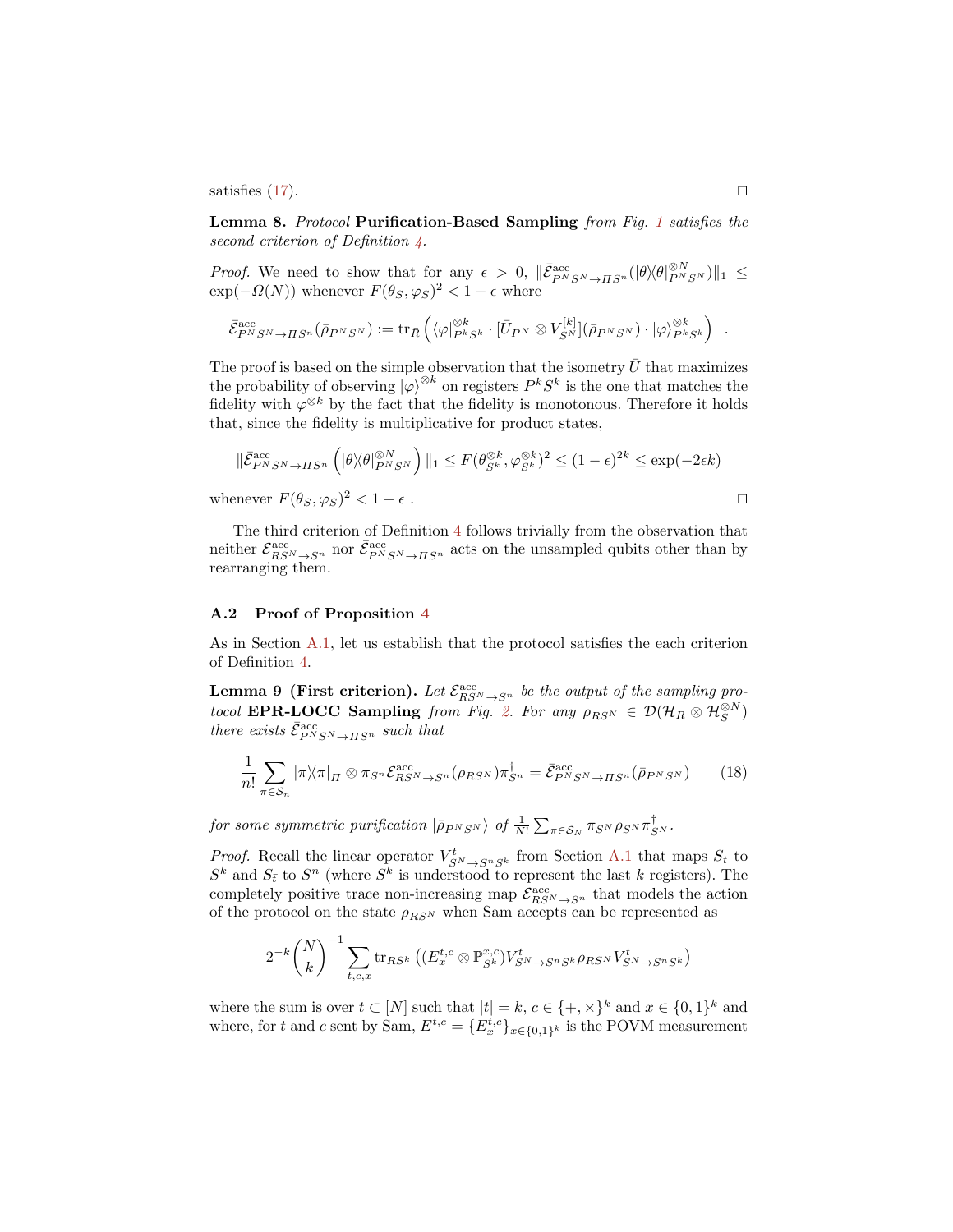on R that produces x and  $\mathbb{P}^{x,c}_{S^k} := H^{\otimes c} |x\rangle\langle x| H^{\otimes c}$  is the projector onto x in basis c.

Let  $\bar{\rho}_{P^NS}$  be an arbitrary purification of  $\frac{1}{N!} \sum_{\pi \in S_N} \pi_{S^N} \rho_{S^N} \pi_{S^N}^{\dagger}$ . Define the map  $\bar{\mathcal{E}}_{P^N S^N \to \Pi S^n}$  as follows:

- 1. Map state  $\bar{\rho}_{P^NS^N}$  to  $\frac{1}{N!} \sum_{\pi \in S_N} |\pi \rangle \langle \pi|_{\bar{\Pi}} \otimes (\mathbb{1}_R \otimes \pi_{S^N}) \rho_{RS^N} (\mathbb{1}_R \otimes \pi_{S^N}^{\dagger}).$
- 2. From permutation  $\pi \in \overline{S_N}$  held in register R, compute  $t_{\pi}$ ,  $\tau^{\pi} \in \overline{S_k}$  and  $\bar{\tau}^{\pi} \in \mathcal{S}_n$  as in Remark [4.](#page-28-4)
- <span id="page-31-0"></span>3. Apply  $V_{S^N \to S^n S^k}^{[k]}$  on  $S^N$ , choose  $c \in \{+, \times\}^k$  at random and apply POVM  $E^{t_{\pi},c}$  on R producing output x.
- 4. Measure the sampled registers  $S^k$  by projecting on  $H^{\otimes \tau^{\pi}(c)}|\tau^{\pi}(x)\rangle_{S^k} =$  $\tau^{\pi} H^{\otimes c} |x\rangle_{S^k}$ .
- 5. Output  $\bar{\tau}^{\bar{\pi}}$  in register  $\Pi$  and register  $S^n$ .

The output of  $\bar{\mathcal{E}}_{PN\,SN\rightarrow\Pi S^n}^{acc}$  applied on  $\bar{\rho}_{PN\,S^N}$  is

$$
\frac{2^{-k}}{N!} \sum_{\pi,c,x} \text{tr}_{RS^k} \left( (E_x^{t_{\pi},c} \otimes \tau_{S^k}^{\pi} \mathbb{P}_{S^k}^{x,c} (\tau_{S^k}^{\pi})^{\dagger}) \cdot [V_{S^N \to S^n S^k}^{[k]} \pi_{S^N}] (\rho_{RS^N}) \right) \otimes |\bar{\tau}^{\pi} \rangle \langle \bar{\tau}^{\pi}|_{\Pi}
$$
\n
$$
= \frac{2^{-k}}{N!} \sum_{\pi,c,x} \bar{\tau}_{S^n}^{\pi} \text{tr}_{RS^k} \left( E_x^{t_{\pi},c} \otimes \mathbb{P}_{S^k}^{x,c} [V_{S^N \to S^n S^k}^{t*}] (\rho_{RS^N}) \right) \bar{\tau}_{S^n}^{\pi} \otimes |\bar{\tau}^{\pi} \rangle \langle \bar{\tau}^{\pi}|_{\Pi}
$$
\n
$$
= \frac{2^{-k}}{n!} {N \choose k}^{-1} \sum_{\bar{\tau}^{\pi} \in S_n} [\bar{\tau}_{S^n}^{\pi}] \left( \sum_{t,c,x} \text{tr}_{RS^k} \left( (E_x^{t,c} \otimes \mathbb{P}_{S^k}^{x,c}) [V_{S^N}^t] (\rho_{RS^N}) \right) \right) \otimes |\bar{\tau}^{\pi} \rangle \langle \bar{\tau}^{\pi}|_{\Pi}
$$
\n
$$
= \frac{1}{n!} \sum_{\bar{\tau}^{\pi} \in S_n} \bar{\tau}_{S^n}^{\pi} \mathcal{E}_{RS^N \to S^n}^{\text{acc}} (\rho_{RS^N}) \bar{\tau}_{S^n}^{\pi} \otimes |\bar{\tau}^{\pi} \rangle \langle \bar{\tau}^{\pi}|_{\Pi}
$$

where the second equality uses Remark [4.](#page-28-4)

$$
\square
$$

**Lemma 10** (Second criterion). Let  $\bar{\mathcal{E}}_{PN;SN\rightarrow HS}^{acc}$  be as in the proof of Lemma [9.](#page-30-1) For any  $\epsilon > 0$ ,  $\|\bar{\mathcal{E}}_{P^NS^N\to HS^n}^{acc}(\vert\theta\rangle\langle\theta\vert_{P^NS^N}^{\otimes N})\|_1 \leq \exp(-\varOmega(N))$  whenever  $F(\theta_S,\varphi_S)^2 <$  $1 - \epsilon$ 

*Proof.* For any  $c \in \{+, \times\}^k$ , let  $\overline{E}_x^c$  be the POVM element on  $P^N$  that gives the probability of x being outputted in step [3](#page-31-0) of  $\bar{\mathcal{E}}_{PN,SN\to HS_n}^{acc}$  when c is chosen in the same step. In essence,  $\bar{E}_{x}^{c}$  is to  $\bar{\mathcal{E}}_{PN,SN\rightarrow\Pi S^{n}}^{acc}$  what  $E^{t_{\pi},c}$  is to  $\mathcal{E}_{RS^{N}\rightarrow S^{n}}^{acc}$ ; it gives the probability of observing  $x$  when the following measurement is done on  $P^N$ : produce registers  $\bar{H}R$  from  $P^N$ , measure  $\pi$  from register  $\bar{H}$ , compute the corresponding sample  $t_{\pi}$ , and apply the measurement corresponding to POVM  $E^{t_{\pi},c}.$ 

Using these POVM operators  $\bar{E}^c_x$ , we can express the norm we wish to upperbound as

<span id="page-31-1"></span>
$$
\|\bar{\mathcal{E}}_{P^N S^N \to \Pi S^n}^{\mathrm{acc}}(|\theta\rangle\langle\theta|_{P^N S^N}^{\otimes N})\|_1 = 2^{-k} \sum_{c,x} \mathrm{tr}\left( (\bar{E}_x^c \otimes \mathbb{P}_{S^k}^{x,c} \otimes \mathbb{1}_{S^n})|\theta\rangle\langle\theta|_{P^N S^N}^{\otimes N} \right) (19)
$$

where  $\mathbb{P}^{x,c}_{S^k}$  is the projector onto x in basis c. Note that the right-hand side of  $(19)$  can be interpreted as the probability of guessing the outcome of measuring